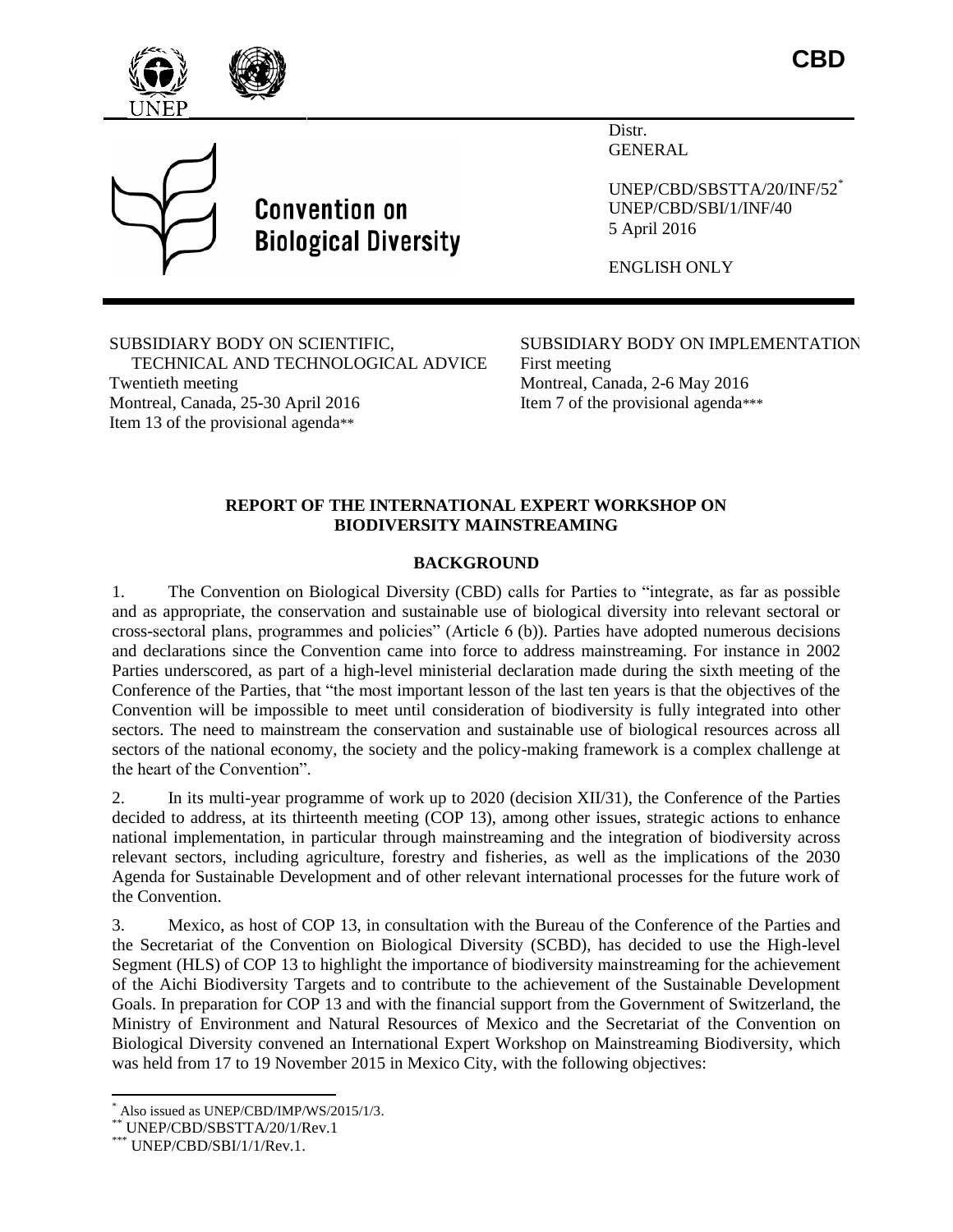(a) To facilitate a common understanding of "biodiversity mainstreaming" in the context of local, national and intergovernmental processes contributing to the implementation of the Strategic Plan for Biodiversity 2011-2020 and related Sustainable Development Goals;

(b) To highlight the importance of coherent policy frameworks, institutions, incentives and other tools in enhancing policy effectiveness and achieving desired policy outcomes;

(c) To identify good case examples of these, including institutional arrangements that have worked to help mainstream biodiversity at national and subnational levels;

(d) To identify challenges and opportunities for biodiversity mainstreaming within and across sectors, bearing in mind the different planning and production life cycles involved in specific sectors;

(e) To advance understanding of key technical and policy issues and possible opportunities related to biodiversity mainstreaming;

(f) To leverage the support of partner organizations;

(g) To brainstorm on how COP 13 and its preparatory processes can further contribute to the mainstreaming of biodiversity, secure the engagement of key actors in the broader CBD process and facilitate the presence in the HLS of Ministers responsible for agriculture, forests, fisheries and tourism as well as key actors in planning and finance.

4. The workshop was attended by experts from Belarus, Brazil, Democratic Republic of the Congo, Denmark, the European Commission, Germany, Guatemala, Guyana, Japan, Malaysia, Mexico, Morocco, Netherlands, New Zealand, Norway, Peru, Saint Kitts and Nevis, Saudi Arabia, Slovakia, Switzerland, Biodiversity Finance Initiative (BIOFIN Mexico), the Food and Agriculture Organization of the United Nations (FAO), the Global Environment Facility (GEF), the International Development Law Organization (IDLO), the United Nations Development Programme Regional Centre for Latin America and the Caribbean, the United Nations Development Programme in Mexico (UNDP Mexico), the United Nations Environment Programme World Conservation Monitoring Centre (UNEP-WCMC), the United Nations Environment Programme Regional Office for Latin America and the Caribbean (UNEP-ROLAC), the United Nations World Tourism Organization (UNWTO), Biodiversity International, BirdLife, Conservation International, Fisheries and Oceans Canada, GIZ Mexico, Inkaterra, the Inter-American Development Bank (IADB), the International Union for the Conservation of Nature (IUCN), the Organisation for Economic Co-operation and Development (OECD), Polytechnic University of Valencia, and Rainforest Alliance. The full list of workshop experts and participants is provided in annex II.

## **ITEM 1. OPENING OF THE WORKSHOP**

5. The workshop was opened at 9 a.m. on Tuesday, 17 November 2015, by the Minister of Environment and Natural Resources of Mexico, Mr. Rafael Pacchiano Alamán. On behalf of the President of Mexico, he welcomed the participants and expressed his pleasure in hosting the workshop in preparation for the thirteenth meeting of the Conference of the Parties to the CBD (COP 13). He emphasized that as a megadiverse country, Mexico was committed to doing everything possible to ensure biodiversity conservation, stating that there were important actions that had to be taken in order to achieve the Aichi Biodiversity Targets by 2020, including the mainstreaming of biodiversity. To this end, the Minister expressed that Mexico would attempt to achieve Aichi Biodiversity Target 11 by 2018. He highlighted some advances in the national environment agenda and closed by reinforcing the country's commitment so that the outcomes of COP 13 would have a meaningful impact on biodiversity conservation efforts.

6. Mr. Jae C. Choe, on behalf of the Republic of Korea, which currently holds the COP Presidency, also welcomed the experts to the workshop. He thanked the Governments of Mexico and Switzerland for their initiative and support. He strongly highlighted the importance and links of biodiversity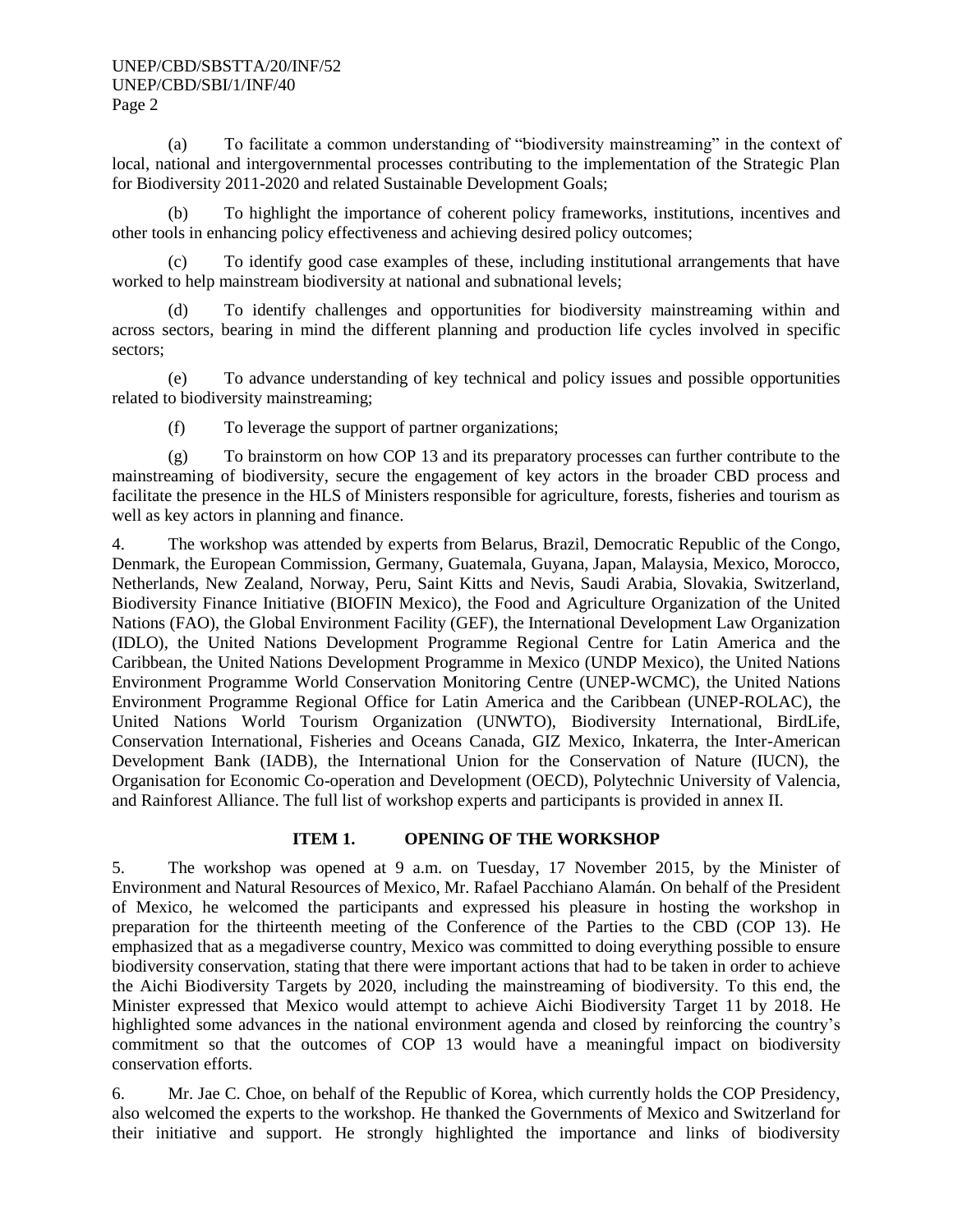mainstreaming and the sustainable development agenda, reminding participants that biodiversity was very present in the 2030 Agenda for Sustainable Development. He highlighted many results of the twelfth meeting of the Conference of the Parties (COP 12), including those of resource mobilization, linking biodiversity and poverty and others, and emphasized that these outcomes provided common ground across different sectors. He concluded by mentioning some of the initiatives that had become part of the Korean legacy, including the Bio-Bridge Initiative and the Forest Ecosystem Restoration Initiative, and offered to continue working with all of the participants for the implementation of the Strategic Plan for Biodiversity 2011-2020 and achievement of the Aichi Biodiversity Targets.

7. Finally, the Executive Secretary of the Convention on Biological Diversity, Mr. Braulio Ferreira de Souza Dias, extended a warm welcome to the participants of the workshop and thanked the Governments of Mexico and Switzerland for their support. He began by emphasizing the good assessments and decisions adopted at COP 12 in Pyeongchang last year, and highlighted the main conclusion that although efforts to conserve biodiversity had increased, current efforts were not enough and more was needed. He reminded participants that communities and countries needed to be practical in order to achieve the Aichi Biodiversity Targets; the involvement of the environment sector was not enough to reduce all the negative practices that needed to be changed, and other sectors had to be involved as well. The recognition of mainstreaming biodiversity was not only essential but also possible. He stated that for the negotiations that would take place at the next meeting of the Conference of the Parties (COP 13) in Mexico, the Secretariat of the Convention needed to be well informed on how best to support countries to overcome this issue. He concluded by highlighting some good past cross-sectoral meetings that had taken place and which would contribute to the issue of mainstreaming.

# **ITEM 2. INTRODUCTION TO THE WORKSHOP**

8. On behalf of the National Commission for the Knowledge and Use of Biodiversity (CONABIO), lead of the Steering Committee for COP 13, Mr. Hesiquio Benitez and Ms. Nelida Barajas provided a brief introduction and overview of the dynamics of the workshop. Ms Barajas reminded participants that the workshop did not aim to define biodiversity mainstreaming, but rather to look closely at specific productive sectors such as forestry, fisheries, agriculture and tourism sectors, as well as other cross-sectoral areas, to understand the best way to integrate biodiversity conservation. With regard to rules and procedures, she stated that the working language would be English and for the discussions, the workshop would follow the Chatham House Rule. She provided a brief overview of the structure of the workshop for each day and encouraged all participants to use the background documents and final version of the agenda provided on the meeting website, [https://www.cbd.int/doc/?meeting=IMPWS-2015-01.](https://www.cbd.int/doc/?meeting=IMPWS-2015-01) The final agenda as completed is provided as annex III.

9. Ms. Amy Fraenkel, Principal Officer for Mainstreaming, Partnerships and Outreach for the CBD, offered an overview of the mandate of the CBD in regard to mainstreaming, including past decisions. She emphasized what participants needed to consider, including the fact that the need to mainstream biodiversity was not new but there was an important need to have Parties consider the incorporation of biodiversity conservation in the development of cross-sectoral plans and policies. She reminded participants of the ambitious agenda ahead of them and of the main objectives of the workshop, inviting to participate actively in order to obtain as many ideas and as much feedback as possible that could contribute to the CBD preparatory meetings prior to COP 13.

10. Finally, Mr. David Cooper, Deputy Executive Secretary of the CBD, presented the key findings of the fourth edition of the Global Biodiversity Outlook (GBO-4) regarding mainstreaming. After offering a brief overview of the Strategic Plan for Biodiversity 2011-2020, he emphasized that the key messages included that significant progress had been made but that additional action was required to keep the Strategic Plan on course; pressures on biodiversity were set to increase and the status of biodiversity to decline, despite increasing responses. He stated the meeting would contribute significantly to achievement of the Aichi Biodiversity Targets and of the Sustainable Development Goals (SDG) of the 2030 Agenda for Sustainable Development and that now was the opportunity to bring biodiversity mainstreaming into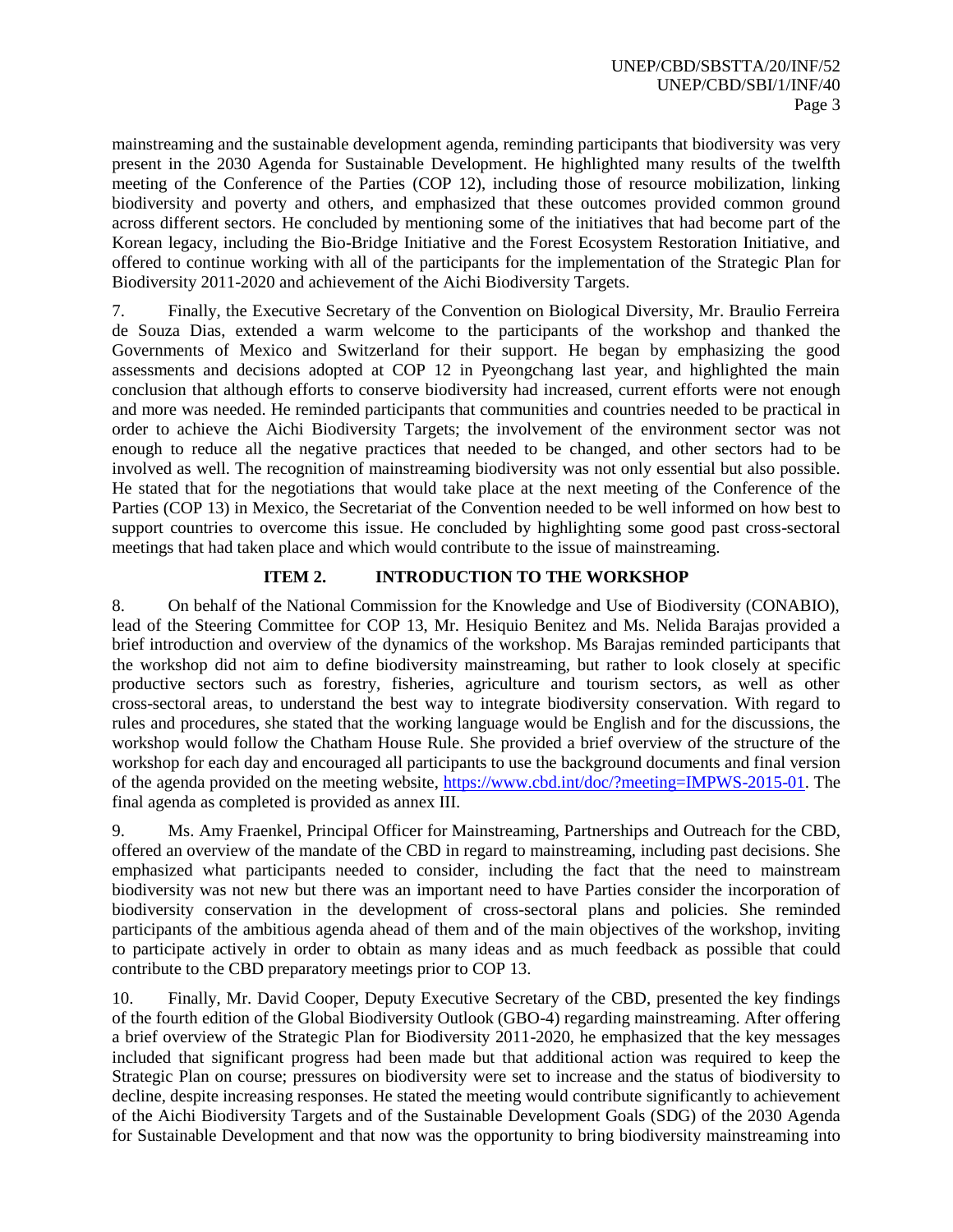decision-making. Plausible pathways existed to achieve the 2050 vision of the Strategic Plan, but they had to address climate change and other development goals, which required changes in the use of natural resources, including more efficient use of land, water, energy and other materials, rethinking consumption habits and transforming the food system. He concluded by highlighting that an analysis of the primary productive sectors had indicated that drivers linked to agriculture accounted for approximately 70 per cent of the projected loss of terrestrial biodiversity. Therefore, addressing trends in food systems was crucial in determining whether the Strategic Plan would succeed. Solutions for achieving sustainable farming and food systems included sustainable productivity increases by restoring ecosystem services in agricultural landscapes, reducing waste and losses in supply chains, and addressing shifts in consumption patterns.

## **ITEM 3. MAINSTREAMING IN PRODUCTIVE SECTORS AND COUNTRY EXPERIENCES**

11. Experts in four sectoral panels addressed challenges, opportunities and enabling conditions needed to ensure biodiversity mainstreaming.

## *Forestry*

12. The panel was moderated by Mr. Eduardo Rojas, who talked about the huge opportunities for biodiversity mainstreaming in forestry through different actions: landscape restoration, restoring degraded forests, integrated food security and non-wood forest products (NWFP), keeping mosaic structures (rural areas), accelerated maturing of young stands, integrated rural land use planning and payment for ecosystem services (PES).

13. Several examples of success stories were provided: Costa Rica had a broadly based forest fund, clear political will, strong relations between tourism and environment, and research capacity in tropical forests through CATIE; Chile and Uruguay were working on diversification of cattle-based agriculture and forest production, and marginal ownership changes; Brazil had strong capacities in remote sensing, new plantations and private estates in the Amazon, and strong efforts identifying and preserving public estates and especially indigenous forests; Dominican Republic had a strong political will which had resulted in forest restoration and expansion; Spain was succeeding in preservation of public forests and full coverage by public forest services and forestation; Turkey had achieved a full country coverage by the forest service and now forests were 100 per cent state owned; the Gambia had had early implementation of community based forestry; Rwanda had a strong law enforcement; in Gabon political will had been important for forests conservation; in Republic of Korea political and social will had contributed to revert deforestation, as well as use of native species; Bhutan had a strong legal framework and forest and soil protection were constitutional; China was working on forestation and there was political will to restore forest cover, as well as to promote the use of native species, and now 85 per cent of forests were part of long-term leases to local farmers; and India had been implementing joint management progressively, increasing efficiency in preserving remaining forests and the restoration of degraded ones.

14. In conclusion, scientific knowledge and technological capacities, along with high quality forest management were required to preserve forest biodiversity, soil conditions and their resilience capacity, as well as to combat climate change.

15. Brazil had implemented an action plan and developed a monitoring system with the capacities of a remote sensing centre, giving support for law enforcement actions and information for an early notice detection system (degraded or devastated), obtaining hot spots and priority areas. Brazil also has a conservation unit at the federal and state level, which contributed to the improvement of areas, mainly for protected areas, and indigenous lands. In addition, the Rural Environment Cadastre (CAR) had facilitated the control of the registration of property, preserved riparian areas, legal reserves, preserved hilltop areas, and native vegetation; the reports were voluntary and the government only verified the numbers reported. The Brazilian experience also demonstrated an example of the inclusion of private sector resulting in a larger extension of protected forests, as observed in the seven programmes that integrated the Brazilian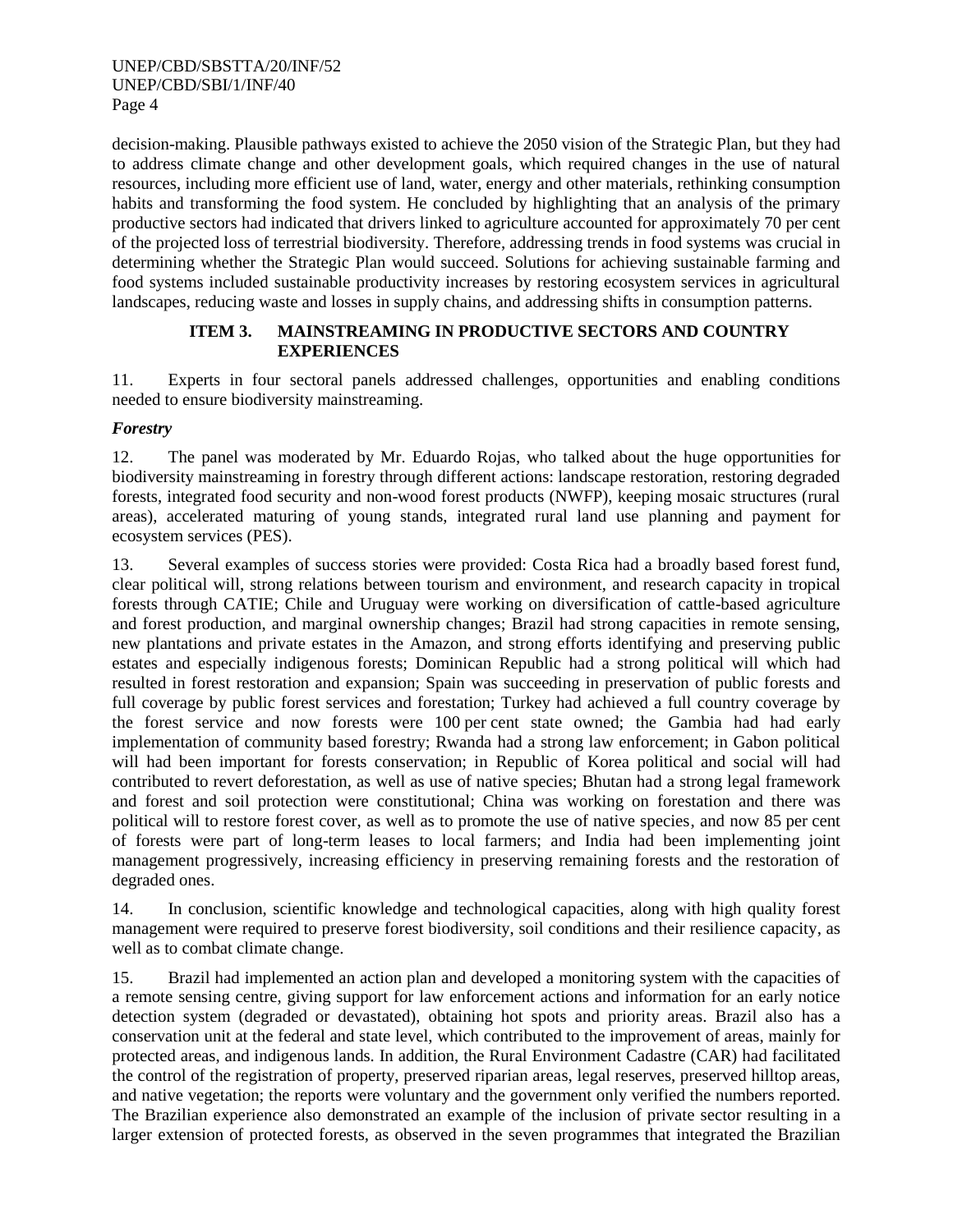Coalition. They were currently developing the National Plan for Forest Recovery, which was an impressive example of reducing deforestation with coherent policies.

16. In the case of Mexico, the country was implementing the Biodiversity Conservation in Production Forests and Certified Markets project, for the production of timber in Natural Protected Areas. The project implemented actions in 11 states, containing 80 per cent of timber in Mexico, and was based on four action lines: strengthening scientific and technological capacities, developing capacities of forest producers, increasing competitiveness of forest communities, and monitoring and assessing impacts. The programme included a legal framework; participation of all relevant sectors (public, private, non-governmental organizations, etc.) to ensure the sustainability of the project; institutional arrangements; knowledge development; monitoring and impact assessment (what were the real impacts with regards to monitoring conservation of biodiversity). As a result, there had been an increase in forest certification: it doubled from 2012 to 2015. Although there was an impression that biodiversity conservation did not pay off, the project aimed to demonstrate that conservation under this scheme was profitable and convenient, indicating an impact on public policy instruments. These areas were of high value in terms of biodiversity. It was necessary to monitor the efficiency of resources, capacities, certification, and markets, in order to identify and evaluate the impacts of the project on biodiversity conservation.

## *Fisheries*

17. The Panel was moderated by Mr. Jake Rice, who brought up the need to recognize a governance model where the conservation of biodiversity and the management of fisheries worked together. Managers of fisheries needed to pay special attention to biodiversity and not only to fish quotas. Concerning the Aichi Biodiversity Targets, Target 11 garnered great attention as it encouraged the conservation of terrestrial inland water as well as marine and coastal areas; however, Target 6 was very important for fisheries as it called for the sustainable management of aquatic living resources.

18. The Regional Fisheries Management Organizations (RFMOs) needed to include biodiversity issues more specifically in their plans. Almost all of them had policies to deal with bycatch and habitat impacts, but none had policies to keep detailed track of what was being caught or monitor their impacts on biodiversity. There was an urgent need for better practices to be set in place and to build bridges for common progress between all these agencies; there were relatively few examples of bridging. Practices should be environmentally and economically sound, and ensure livelihood sustainability; processes had to be self-sustaining on these three fronts. Environmental and financial resources were not unlimited, therefore there was an urgent need to find effective solutions.

19. A significant increase in nutrients and pollution in water was detrimental to fisheries (one of main drivers of biodiversity loss); this was an issue of governance as there was a lack of integration on policies. Although there were already mechanisms for collaboration, there was not enough information about what happened with these mechanisms at a national level. On the other hand, to meet human food requirements, the increased contribution needed from the ocean was around 35 per cent to 40 per cent. Furthermore, aquaculture played an important role, as in many cases people were fishing due lack of other options. Priority measures should be taken to deal with the current increase in population and demand.

20. It was estimated that the population of the Earth would increase from 7 to 9 billion people by 2050. In this context, the experience of Norway had focused on biodiversity and food security, bearing in mind that the increase in population critically affected food supply. From 1945 to 2014, trends had shown that due to a more restrictive management set in place, catches had increased while there had been a significant decrease in fishers. Back in 1970, priority was employment and rural settlement; profitability and ecological sustainability gradually emerged. By 2015, the priority was ecological sustainability, a prerequisite for achieving profitability and employment.

21. The main elements of fisheries management in the Norwegian experience included fishing capacity (structural policy measures), research, regulatory measures, control and sanctions; furthermore,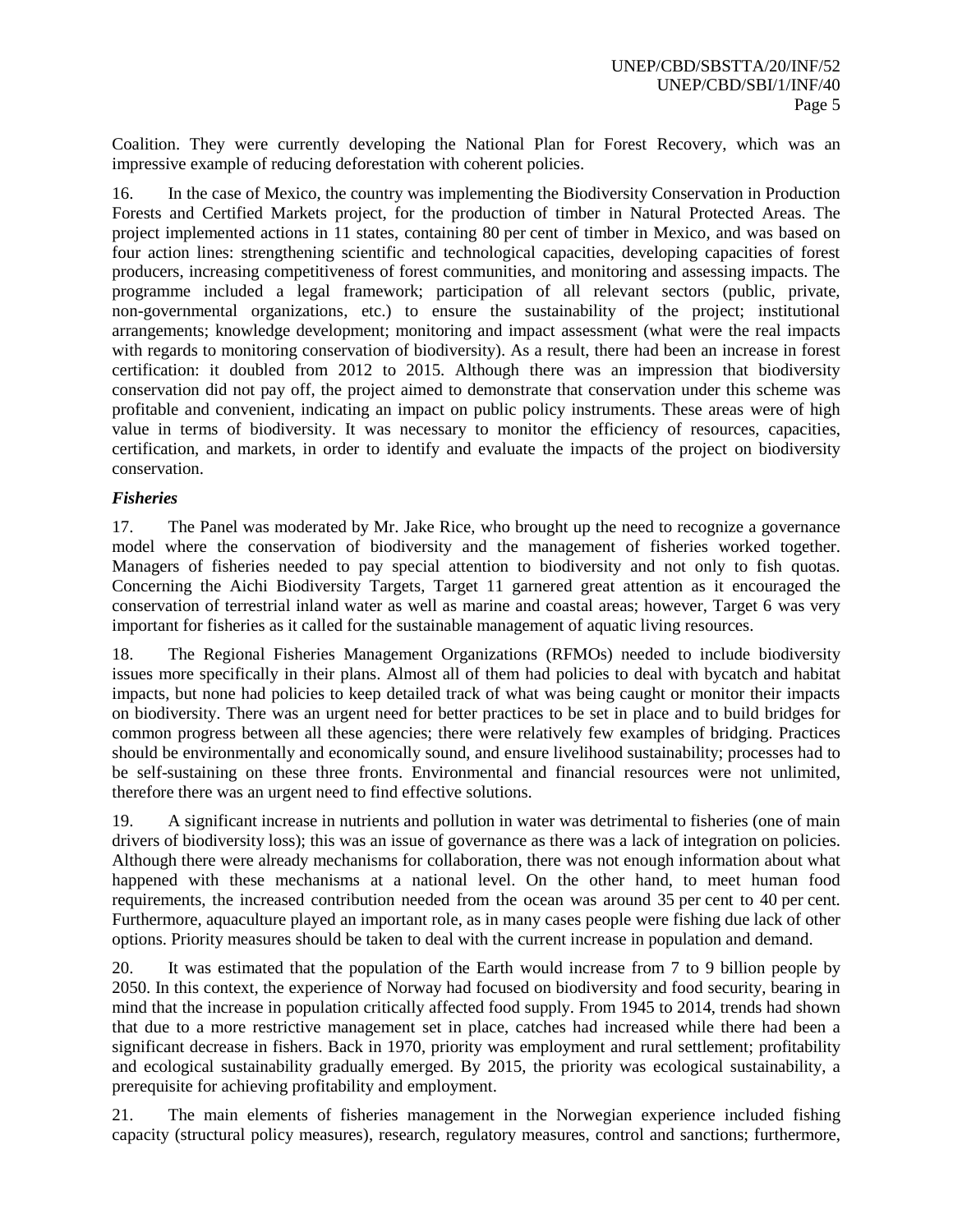international cooperation and stakeholder participation were key pieces throughout the process. Fish stocks were also important, large stocks had increased, and although there were still endangered species and vulnerable habitats, things were considered to be going in the right direction. It was important to mention that political change came most easily through crisis. At times of crisis, all politicians recognized the emergency and took actions. There were important actions that contributed to reducing many biodiversity concerns: reduction of overcapacity, restoration of commercial stocks and improvement of profitability in fisheries. In addition, the strengthening of the economic capacity of the industry, and thus the political space, had been crucial to the ability to constructively meet remaining biodiversity challenges.

22. Peru presented two examples of biodiversity mainstreaming in the fisheries productive sector, at national and subnational levels. The first case related to fisheries management of the Peruvian anchovy stock, which was the world's biggest fishery resource with annual landings between 5 to 10 million metric tons. It generated up to one third of the world's fishmeal supply. The anchovy played a singular role in the biodiversity of the Peruvian upwelling marine ecosystem. The Fisheries Law and regulations for the anchovy fisheries were based on an adaptive strategy due to the highly productive ecosystem and its large climate variability, using mainly the principle of the ecosystem approach and adaptive management. This involved closed fishing grounds, closed seasons, minimum size of the anchovy, minimum mesh size, total allowable catch, minimum percentage of juveniles, individual vessel control systems, access to fishery now closed and biological reference point (BRP). The second Peruvian example was the case of the management of macroalgae through the engagement of local communities. Peru had a specific law focusing on the permanent monitoring of algae extraction where these were collected from the beach, not from the ocean, and management was driven by local communities. These communities were comprised by approximately 400 fishers in 16 associations that co-managed a coastal stretch of 27 kilometres. They decided the collection areas and the presence in the area of fishers should be controlled by the people that kept track of details, resulting in the restoration of most of the algae prairies in the area, along with the communities involved. Economic incentives were not always necessary, but in this case an incentive for using their own zone was recognized as an important aspect.

# *Agriculture*

23. The panel was moderated by Ms. Barbara Herren, who presented an overview on agriculture, a sector which had traditionally been considered a threat to biodiversity; however, there was a need to recognize its relevant role in food security and human well-being. Aichi Biodiversity Targets 7 and 8, together with other international initiatives, such as the FAO sustainability initiative and the Commission on Genetic Resources for Food and Agriculture (CGRFA), provided great opportunities to support efforts for enhancing sustainable agriculture at the national level. However, there was still a need to integrate ecological approaches of biodiversity into agriculture. An example of this was the programme of work on agricultural biological diversity launched by the Conference of the Parties in 1996; it was very innovative, and included the topic of genetic resources, components of biodiversity that support ecosystem services, and also provided guidance to governments' synergies on chemical management and biodiversity.

24. The case of Switzerland was highlighted, where 35 per cent of the territory was agricultural area and 30 per cent forests. The country had a high diversity of natural habitats and diverse landscapes; however, the intensification of land use and expansion of urban areas were primarily responsible for habitat loss. Taking into consideration that biodiversity was a resource for agriculture, Switzerland published the Agriculture Policy 2014-2017. One pillar of the agricultural policy in Switzerland was based on a direct payment system—to receive direct payments, farmers had to adhere to certain ecological requirements. Other initiatives put into place by Switzerland were biodiversity priority areas (to protect and restore ecosystems close to their natural state) and the revision of the agricultural policy 2014-2017, which contained different instruments to strengthen the sustainability and conservation of biodiversity.

## *Tourism*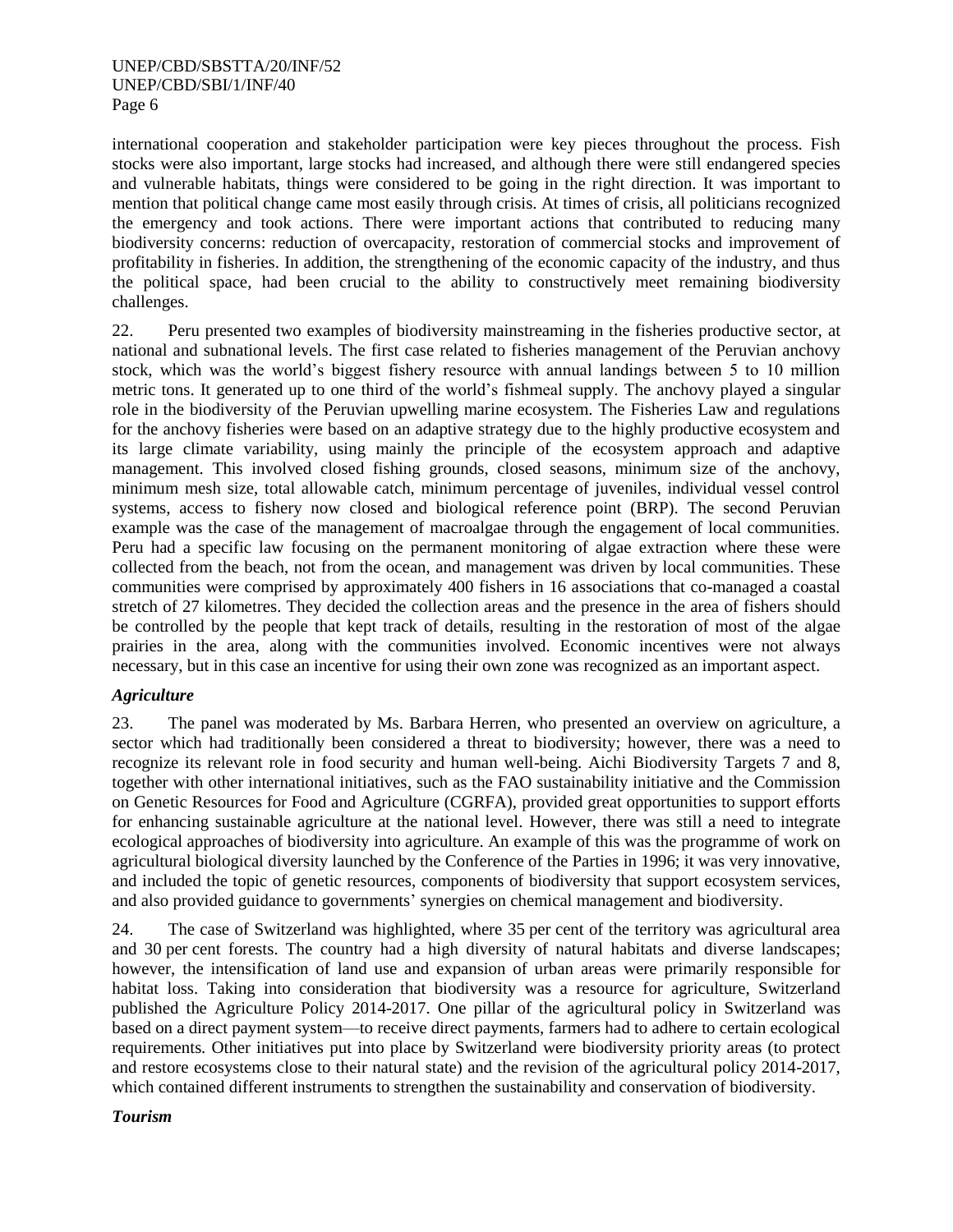25. The panel was moderated by Mr. Andrew Rhodes, who highlighted that tourism benefited greatly from biodiversity and that there were opportunities to mainstream biodiversity into the tourism sector according to economic growth, social inclusion and biodiversity awareness and protection. Worldwide, tourism represented 9 per cent of the global gross domestic product (GDP). It was expected that international tourism arrivals worldwide would increase by 3.3 per cent per year between 2010 and 2030. Tourism contributed to meeting Aichi Biodiversity Targets 12 and 20. Mainstreaming biodiversity had to go not only top-down, but also bottom-up; it meant the need to include participation of indigenous peoples and local communities, and for this reason it was important to have coordination between different governmental institutions.

26. The experience presented by Peru took place in the Amazon rainforest, and consisted of ecological research for profitable conservation developed by local populations and funded by tourism. Peru, a megadiverse country, was characterized by its biodiversity, geography, hospitality and history. In this context, Inkaterra had pioneered in ecotourism, developing biodiversity inventories (flora and fauna) since 1978, working in different areas and trying to become part of the community while seeking to ensure conservation and sustainability. Inkaterra projects, financed by private institutions, had among their outcomes different studies on the Amazon, including description of vascular plant species and work on important areas such as Machu Picchu and Cabo Blanco Marine Reserve (the first marine reserve in Peru). However, there was a need to broaden the biodiversity policy scope into more vertical and horizontal coherence and coordination among the touristic sector, integrating positive incentives for the engagement of local communities, private sector and local governments for conservation of biodiversity. The main challenge was enforcement of land use planning, as the touristic sector was permanently demanding land for tourism development, particularly land located in biodiversity-rich areas. Additionally, it had been identified that building a coherent framework towards better policy enhancing could result in a better distribution of revenues and benefits, and thus contribute to sustainable financing of biodiversity.

27. In Kenya, there had been great concern to mainstream biodiversity into different sections and work together with the indigenous peoples and local communities. Indigenous peoples have done this for years. In Kenya, tourism affairs concerned the Ministry of Tourism, Industry and Commerce; they worked with a strategic plan in protected areas with management plans. Due to the existence of local communities living around the areas, there was a component of inclusion and participation of communities; and also had a component of environmental conservation and many environmental laws. Nevertheless, this strategy faced many conflicts because the Ministries of Agriculture, of Environment and of Tourism had different policies. Experience had demonstrated that national parks and protected areas had benefits for the communities: they promoted tourism with attractive destinations and use of available resources in the area (having land management plans), and hotels looked at energy efficiency and sustainability and the involvement of the communities.

28. As Mexico was one of the countries with the highest natural and cultural diversity in the world, tourism was an important sector for the country, contributing with 8.7 per cent of the GDP and generating close to 3.7 million direct jobs. The fourth goal of the National Development Plan, known as Prosperous Mexico, included a call to take advantage of the country's tourism potential to generate greater economic benefits with sustainability criteria. The main policies for tourism in Mexico included sectoral planning and transformation, innovation and competitiveness, promotion of sustainability and social benefits. It had a legal framework: the General Law on Tourism. The policies also recognized touristic sustainable development areas, which were areas with natural and cultural characteristics that represented tourist attraction. Mexico had several projects on land use planning and energy efficiency and sustainability, such as the Special Programme for Climate Change, which contained six main actions for tourism. Mexico had elaborated the Guide of High Impact Actions for Climate Change Adaptation and Relief, as a result of research on vulnerability and adaptation to climate change in 25 strategic destinations. However, there was still need for implementation of sustainable tourism policies in subnational and local governments, local development in communities through sustainable tourism, legally binding instruments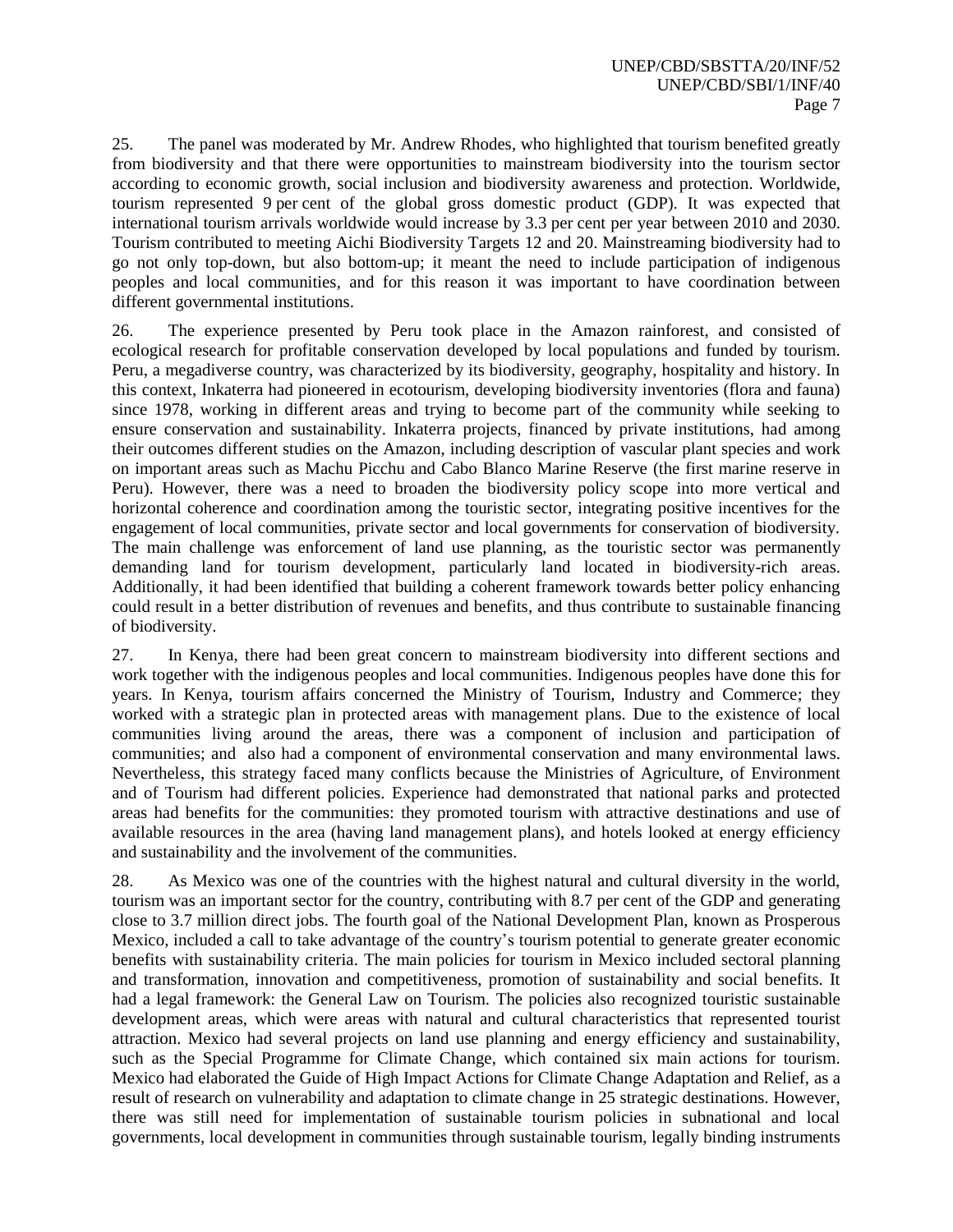to reinforce sustainability in touristic destinations, and design of monitoring and evaluation system for sustainable tourism.

## **ITEM 4. CROSS-SECTORAL MAINSTREAMING**

29. Experts in three panels addressed enabling conditions, policies and tools and institutional arrangements that were needed to ensure biodiversity mainstreaming.

## *Enabling conditions*

30. The first panel, moderated by Ms. Amy Fraenkel, addressed the importance of acknowledging the impact of harmful subsidies and of positives incentives, taking into consideration the relevance of designing and implementing instruments to achieve positive outcomes, considering positive and negative externalities, consumption and production. For instance, in agriculture there was a need to focus on the complete cycle from production to consumption, and not only focus on food production. There was a need to look at the different objectives of agriculture and identify which of them contributed to biodiversity loss and which to biodiversity conservation. Comprehensive valuation of the whole system demonstrated that the current economic environment was distorted by a number of externalities.

31. Since agriculture was based on natural resources, there was a need to raise awareness, starting with the positive elements of agriculture, the challenge to produce more food on the same amount of land, and not focusing only on what is wrong. On the one hand, agriculture provided a huge amount of jobs and food that should be supported; on the other hand, forest conversion to agriculture (land use change) and high water consumption and pollution had negative impacts on biodiversity.

32. The Economics of Ecosystems and Biodiversity (TEEB) in agriculture had proved that it was in the best interests of farmers to invest in biodiversity. TEEB had gone beyond the traditional measure of gross domestic product (GDP), working on three levels of action: (a) recognizing value; (b) not monetizing or commodifying nature; and (c) demonstrating value, using economic tools and methods to make nature economically visible. This made it possible to make a link with goals 2 and 15 of the Sustainable Development Goals, highlighting the role of natural capital accounting, developing evidence based on health externalities and providing coherence and transparency in assessments. TEEB also provided guidance on instruments that might be applied to capture these values across the supply chain to find a way to analyse different production systems. However, the challenge remained: to achieve the SDGs without more resources and distinction between market and non-market values.

33. Furthermore, law and policymaking were key elements for mainstream biodiversity and needed to be considered as a national priority. A broader perspective was also required to provide enabling conditions to ensure coherence between international conventions and national legislation. Experts could provide scientific and technical inputs into regulatory frameworks and policies that affected communities, and which supported and motivated people to start changing values. However, mainstreaming had not been addressed as needed; in practice, not enough people understood the concept and implications of biodiversity mainstreaming; therefore, an extensive outreach work was required among practitioners and other stakeholders.

34. Among enabling conditions for biodiversity mainstreaming, financing had an important role to play. The Global Environment Facility (GEF) had a long experience in mainstreaming biodiversity through work in the Mesoamerican Corridor, connecting protected areas in the south-east of Mexico, where diverse tools such as spatial and land use planning, and policy and regulatory frameworks (subsidies and incentives) had been implemented demonstrating improvements and shifts to alternative biodiversity friendly productions systems. The United Nations Development Programme (UNDP) Biodiversity Finance Initiative (BIOFIN) was also highlighted as a key initiative and tool that provided key information and financing opportunities to support mainstreaming across sectors at the national level.

35. In project design, mainstreaming was perceived as a complex process due to the time frames (length of the project) and persistence, investments and costs, and stakeholder participation and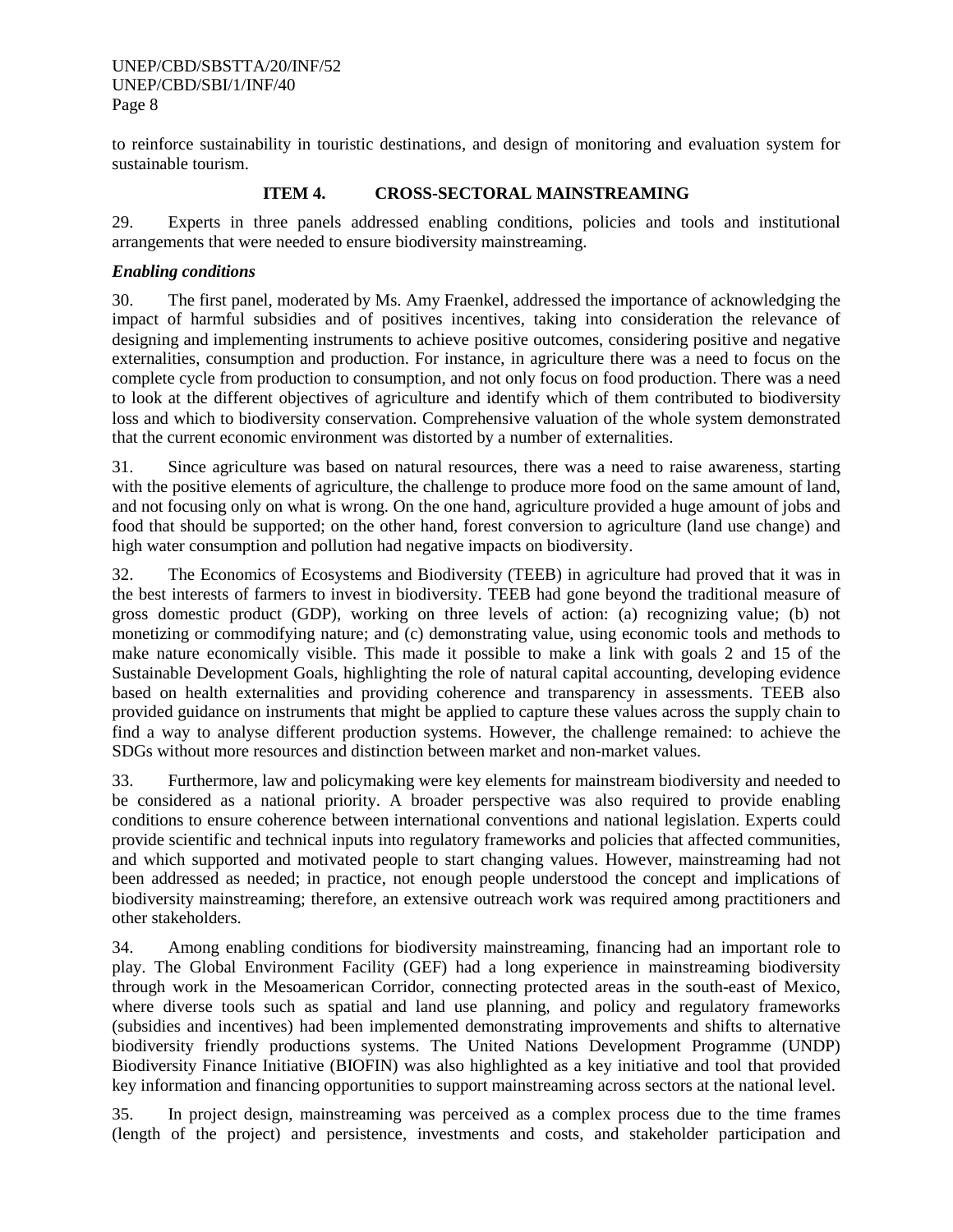empowerment. Long-term engagements between stakeholders and non-environmental sectors should be encouraged. It seemed that countries that had invested in trade-off analyses seemed to have better results and successes.

# *Policies and tools*

36. The panel was moderated by Mr. Robert Monroe, and it focused on identifying key policies and tools that could enable and facilitate biodiversity mainstreaming. One of the examples highlighted by the panelists was the NBSAP 2.0 Project, implemented by UNEP-WCMC and the International Institute for Environment and Development (IIED), which seemed to be an adequate framework for mainstreaming, by providing pathways that could be applied to multiple sectors under ten steps. The framework was based on inclusion of priorities (development and national) and sectoral development plans into national biodiversity strategies and action plans (NBSAPs). As a result, embedding NBSAPs and national priorities would create long-term change through implementation.

37. Another example was the EU Biodiversity Strategy 2020, which had a 2050 vision with six targets, including mainstreaming. Implementation and policy integration were needed for more coherence. It was highlighted that strong partnerships (with key stakeholders) resulted in effective integration and was a proactive approach to protect and restore ecosystems (focus on financing, protected areas, ecosystem services). The "LIFE" instrument was a good example of this: it was a proactive instrument for integrated projects, offering seed money for projects that brought revenues. The 2016 draft EU budget foresaw to contribute to biodiversity mainstreaming, and was expected to become more accurate over time. The LIFE instrument was small in regard to agriculture related instruments, bringing up the discussion to evaluate if funding was effective and had an impact on the ground. It was still necessary to demonstrate the attractiveness of this practice to investors and the private sector. In order to reduce the risk perceptions of funds, the EU provided technical assistance to improve the projects. Resource mobilization might also be a tool for mainstreaming by understanding contributions to other sectors.

38. In the case of Costa Rica, it had been identified that in order to achieve biodiversity mainstreaming there was a need to embed nature conservation in the main social values and economics. In Costa Rica, the policy to promote biodiversity mainstreaming did not come from the President, but from Congress, embedding nature conservation in economic and educational policies. Between 1986 and 2012, Costa Rica managed to increase forest coverage and stop deforestation while doubling population and increasing GDP; it did this by addressing conservation and restoration with ecotourism as an element of mainstreaming. This allowed it to restore the landscape without competing with other sectors/activities, particularly agriculture.

39. The process was implemented through (a) forests incentives, (b) elimination of perverse incentives, (c) improved environmental governance, and (d) payment for ecosystem services programme launched in Costa Rica. In addition, a tax on fossil fuels of 3.5 per cent was established and there was an adjustment on water fees (August 2005). These two policies generated significant income, which exemplified mobilization of domestic resources.

40. The key elements for the implementation of these policies/programmes included understanding the direct drivers of deforestation with indicators to develop policies (land taxes, for instance); complex political process to decrease the rate of deforestation; awareness that effective implementation was impossible with the same institutional framework; stakeholder and government sensitivity to biodiversity mainstreaming; and development of agencies linked to natural capital. The challenges were to reduce the financial gap, to recognize the Aichi Biodiversity Targets, and to achieve the objectives of all the Rio Conventions.

41. The main message that could be taken from this example was that one of the key elements that made these policies successful was the fact that they had started to think outside of the environmental sector when implementing the mentioned initiatives in Costa Rica.

## *Institutional arrangements*.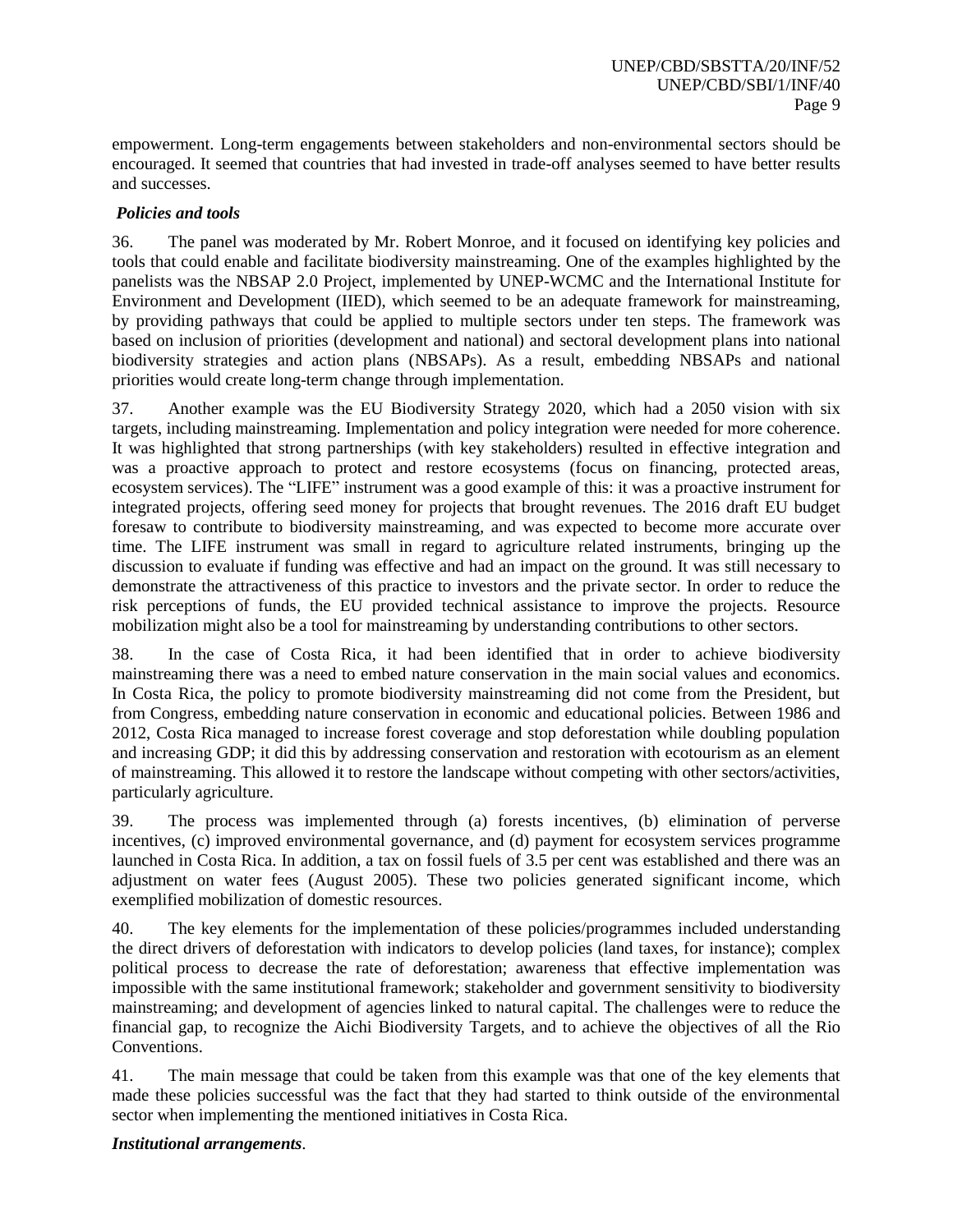42. The discussion for this panel, moderated by Mr. David Cooper, focused on institutional arrangements: inter-ministerial, stakeholder engagement, subnational, indigenous peoples and local communities. This discussion was necessary considering the whole range of institutions that helped mainstream biodiversity into different sectors. There was the need to create or strengthen mechanisms to enable biodiversity mainstreaming into different sectors, for example, an "inter-ministerial committee", which needed to work under a legal framework with a clear mandate for each of its parts. The responsibilities and "ownership" of biodiversity should be shared among different sectors, so it was important to have and create strong institutions responsible for biodiversity.

43. Mexico pioneered with the creation of CONABIO, an inter-ministerial commission created in 1992 in preparation for the Rio Summit; it promoted and coordinated actions towards the knowledge and sustainable use of the country's biological diversity; it obtained, organized and made accessible biodiversity information to all sectors of society; and acted as a bridging institution among academia, government and civil society. This commission worked as a demand-driven research institution to generate knowledge and intelligence at the national scale, and considered indigenous and local communities as owners of the natural capital of the country and as central actors in conservation and sustainable management. CONABIO was a world-class institution developing bioinformatics, owning a database of 9.6 million georeferenced museum and herbarium specimens, species information validated by specialists and remote sensing data. It had developed advanced work in geomatics: real-time forest fire detection at national level since 1988; ecosystem monitoring at various spatial and time scales; and standardized soil cover. CONABIO had launched the first national level biodiversity assessment, Natural Capital of Mexico, and led the state level Biodiversity Studies and Strategies Initiative (states engaged in the process and two state level "COESBIOs"). Additionally, CONABIO was applying knowledge to help rural communities; it led the Mesoamerican Biological Corridor and promoted citizen science. The government financed 40 per cent of the organization, and 60 per cent of the financing came from other sources (UNDP, GIZ, USGS, etc.). CONABIO had acted as a capacity-building provider for other institutions and had had several cooperation projects with other countries.

44. Another example provided was the Danish decision-making process, where government had set up a special committee for the environment: members were ministries, agencies and interest groups; the committee provided inputs and comments in writing prior to approval; the committee met 4 times a year to discuss and approve new laws and policies. Furthermore, there was a law regarding species conservation, implemented by guiding principles for forestry, action plans for species, leaflets to landowners, advisory committee, etc. The challenges experienced included lack of responsibility in regard to implementation; stakeholders each having their own agenda; addressing problems instead of solutions; and a perception that the Environmental Ministry needed to pay for the implementation. In a change of strategy, during the meetings, stakeholders provided specific proposals in order to appropriate the process. The lessons learned included that a legal framework was essential for biodiversity mainstreaming; organizational and institutional arrangements that allowed inter-ministerial cooperation and stakeholder consultation are indispensable; engagement of stakeholders at all stages was important (formulation of legal framework, implementation and development of actions); time was required to find appropriate solutions; dialogue and active engagement were crucial.

45. Japan shared the experience of its Committee for the United Nations Decade on Biodiversity. The United Nation had declared 2011-2020 the Decade on Biodiversity, and COP 10 had celebrated the International Year of Biodiversity to promote conservation and sustainable use of biodiversity and the Aichi Biodiversity Targets. Japan established the Committee – UNDBJ – which aims to mainstream all stakeholder participation and collaboration (national government, local governments, non-governmental organizations, business and community, academics, agriculture, forestry and fisheries communities) with several activities (mainstreaming through members) including awarding best practice and sharing good practices. There was a strong process of communication and education for building capacity, sharing information and developing communication tools. The activities involved Japan's chamber of commerce and industry, forestry associations, national federation of forest unions, national federation of agriculture,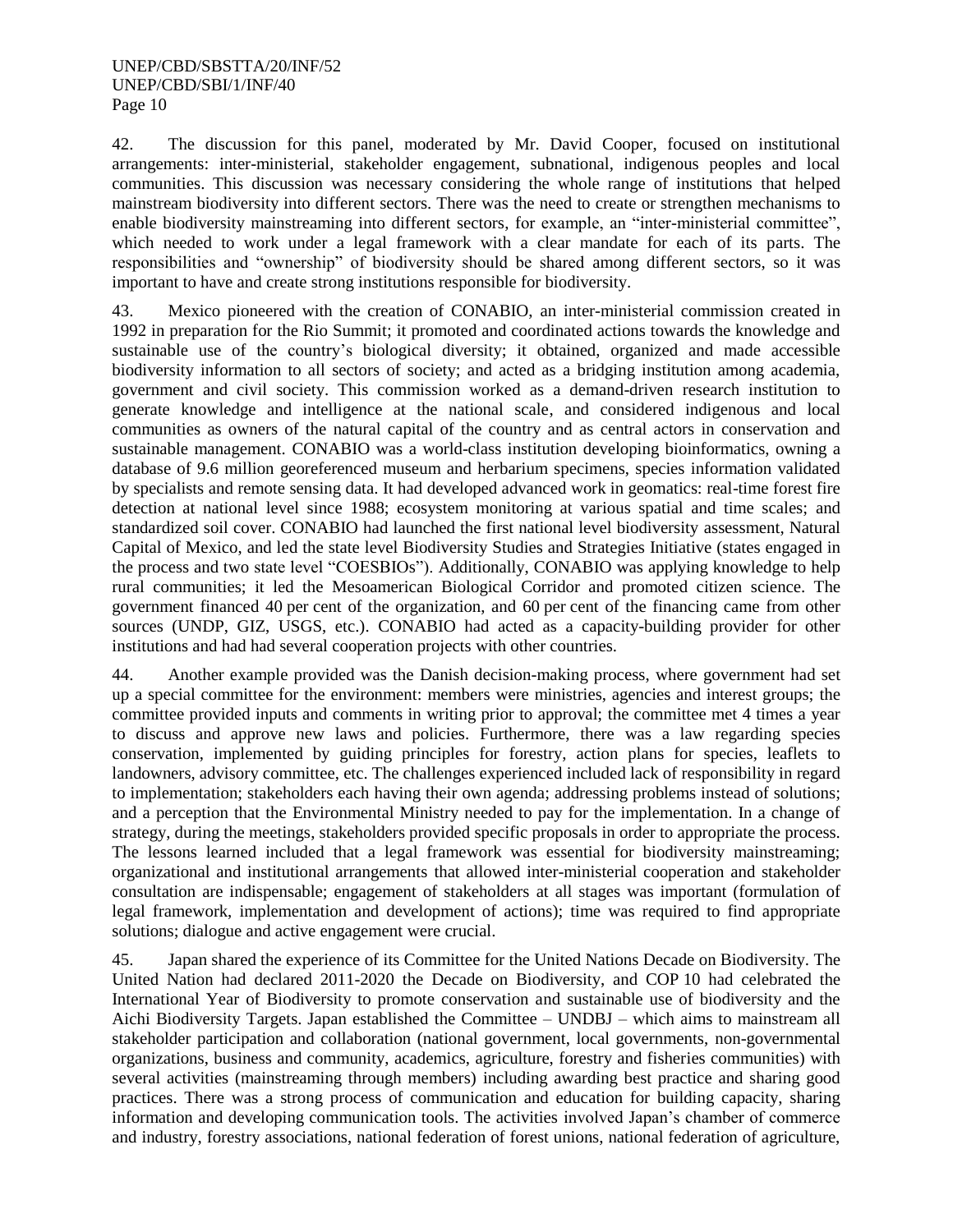Japan association of travel agents, etc. The progress achieved included: Basic Biodiversity Act (2008); NBSAP 2011-2020 (fifth edition); MAFF (Ministry of Agriculture, Forestry and Fisheries) Biodiversity Strategy; National Land Use Plan (2015); local BSAPs: at 35 of 47 prefectures, and 49 municipalities; Japan Business and Biodiversity Partnership; and Local Government. There were several lessons learned, including the importance of inclusive strategies (all ministries, all sectors and media), the benefits of horizontal approach, the need for assistance (guidance, educational materials), incentives and appreciation to make possible biodiversity mainstreaming; but also acknowledgement of the challenges represented by the aging and declining population especially in primary industry and the international flow of commodities (many products imported to Japan but Japan didn't sacrifice their resources).

46. In relation to indigenous peoples and local communities' engagement, some countries gave strong relevance to the "Pachamama"- Mother Earth who gave life to humans, animals, plants and nature. It was the principal base for the development of life and culture. Indigenous epistemology based on this concept included entire systems of knowledge and relationships with the cosmos, with humans and the environment. Pachamama was community, indigenous authorities, customary law and well-being. Policies aimed at strengthening rights of communities, local communities and nationalities. Indigenous peoples had the right to the conservation and protection of the environment and the production capacity in their lands or territories. Some nations had mainstreamed this vision into their legislation: the National Constitution of Ecuador had a chapter (chapter 4) concerning rights of communities, peoples and nationalities, in line with articles on collective rights of the National Assembly and of the Nagoya Protocol on Access to Genetic Resources and the Fair and Equitable Sharing of Benefits Arising from their Utilization, and the rights of nature (Mother Earth/Pachamama). Similar initiatives could be found in the legislation of Colombia, Ecuador, Peru and Bolivia, related with traditional knowledge. Some of the main challenges were: land territories and water tenure, extractive industries; achieving sustainable development with identity; clarity of the roles of the involved social actors; the inclusion of customary law; the use of appropriate cultural tools, methodologies and time; intercultural teams and framework for biodiversity mainstreaming, disaggregated data and indicators for indigenous peoples; recognition under the CBD for IPLC inclusion (Working Group on Article 8(j), IFB Advisory Board); increased participation at meetings under the Convention; full and effective participation at local, national and regional levels, to achieve, in an intercultural way, the mainstreaming of biodiversity.

## **ITEM 5. OPPORTUNITIES FOR BIODIVERSITY MAINSTREAMING: THE 2030 AGENDA FOR SUSTAINABLE DEVELOPMENT**

47. It was noted that the 2030 Agenda for Sustainable Development – and its Sustainable Development Goals (SDGs) – was holistic. It comprised social, economic and environmental global priorities, based on the global understanding that development must be sustainable (socioeconomic development and environment needed to be brought together for sustainability). It represented an opportunity to identify clear linkages and complementarities between biodiversity and the global development agenda through the SDGs and their targets. These targets aimed at nature-based water security, food security, health, sustainable livelihoods, disaster risk management, etc. Integration at national level could be the next step and challenge, where it would be crucial to accelerate the integration of SDGs promoting policy coherence through, inter alia, United Nations Development Assistance Frameworks (UNDAFs), establishment of an inter-sectoral coordination mechanism, financial alignment, sectoral alignment, promotion of spatial planning and alignment of priorities (biodiversity priorities), fostering of catalytic investments, and identifying case studies and best practices.

48. The 2030 Agenda was also a driver for progress towards the implementation of the Strategic Plan for Biodiversity 2011-2020 and its Aichi Biodiversity Targets, considering that the Agenda was an excellent tool to raise awareness of its importance for human well-being as a strong argument to mainstream biodiversity into different sectors. It could be used to justify engagement in biodiversity and provide orientation for a potential new strategic plan for biodiversity in the near future. At the national level, the objective was the integration of biodiversity into national development planning, obtaining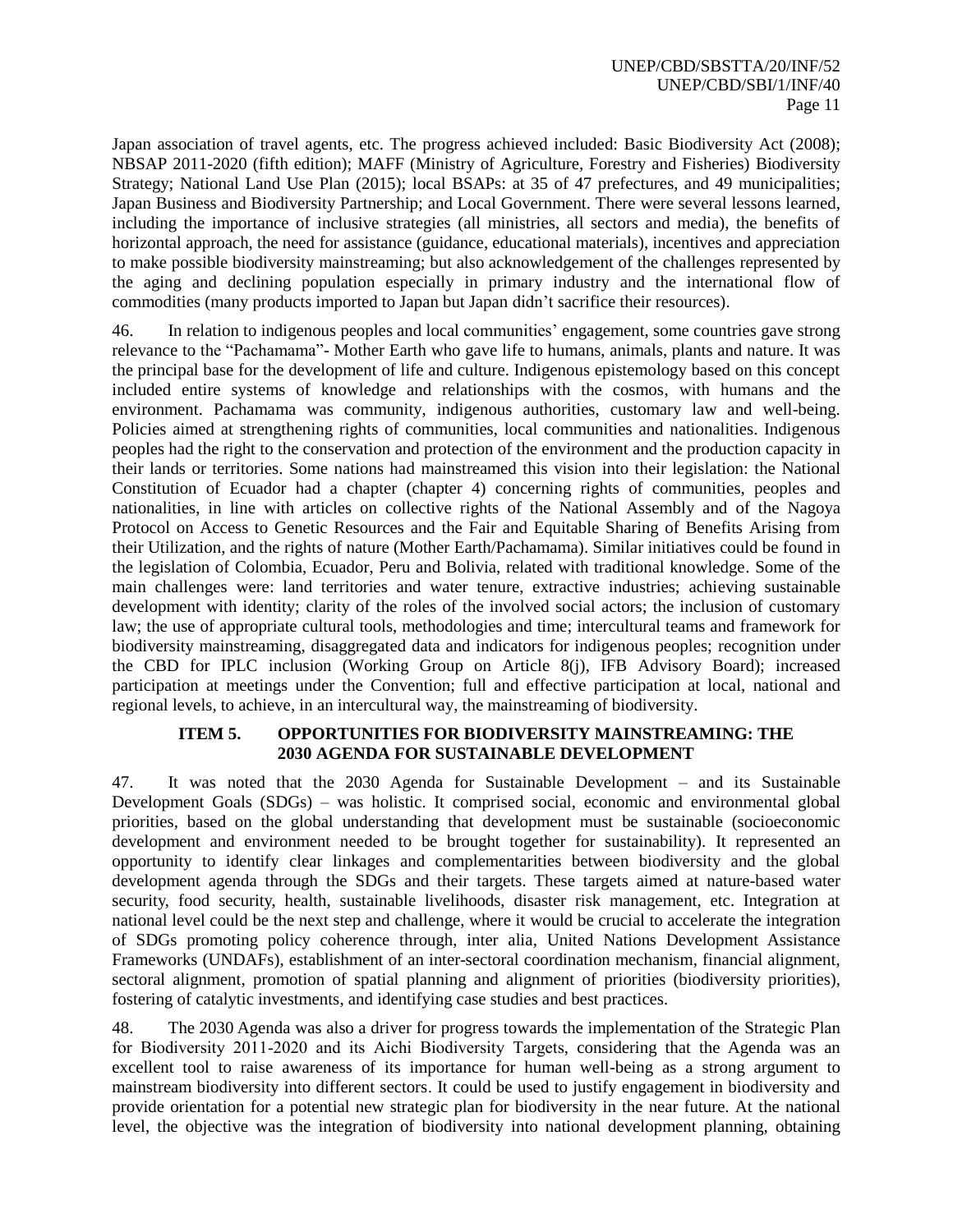broadened support for NBSAP implementation and revision processes, and the application of other tools relevant to biodiversity.

49. In this context, COP 13 could provide guidance to Parties and national and international organizations on how to mainstream biodiversity into national plans for the SDGs.

## **ITEM 6. CLOSURE OF THE WORKSHOP**

50. During the discussions, participants identified key messages, challenges and opportunities for biodiversity mainstreaming across the four selected sectors. These findings are reflected in annex I below.

51. After the usual exchange of courtesies, the meeting was closed at 4 p.m. on Thursday, 19 November 2015.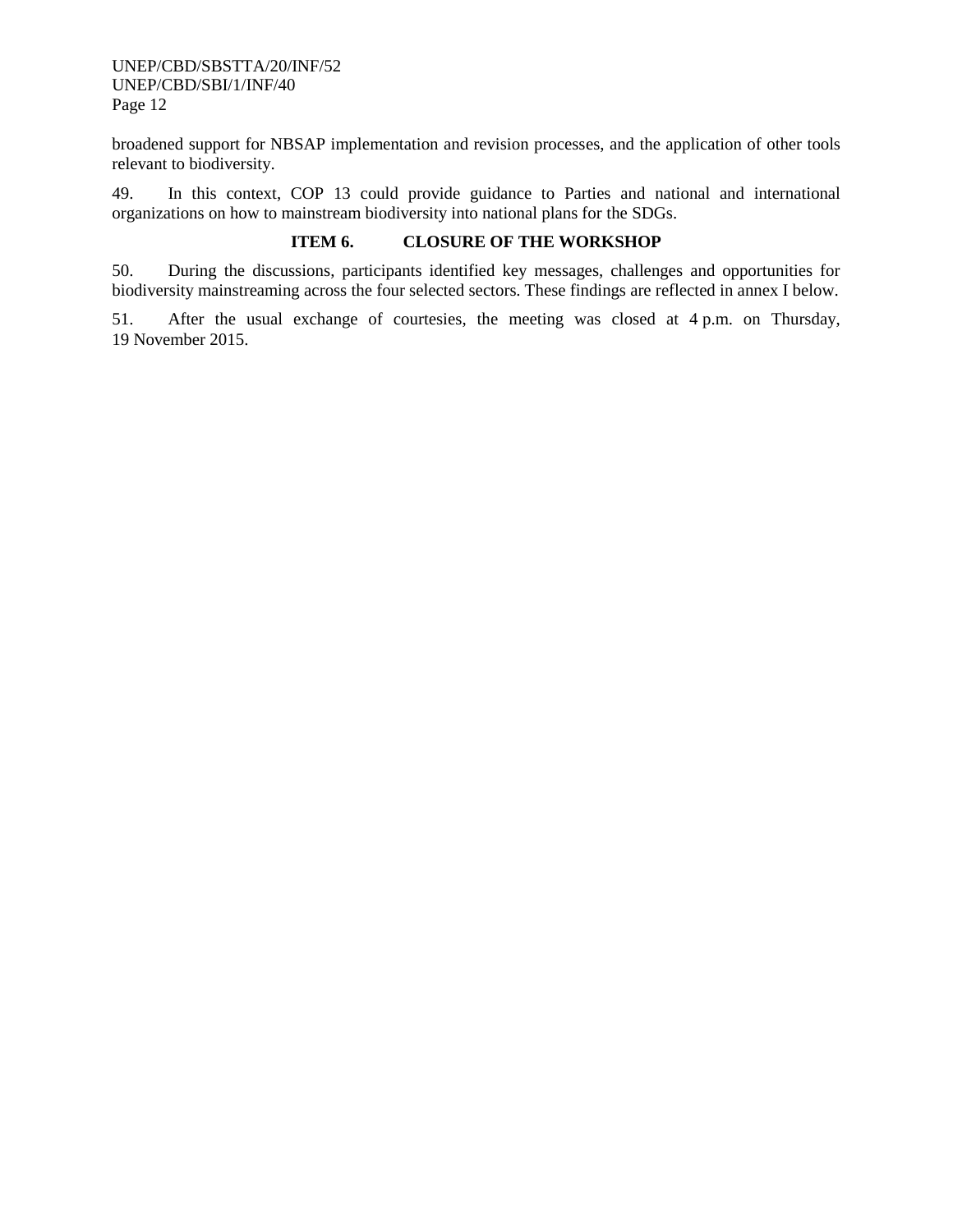#### *Annex I*

## **KEY FINDINGS, CHALLENGES AND OPPORTUNITIES FOR BIODIVERSITY MAINSTREAMING**

The workshop participants identified key elements, challenges and opportunities for biodiversity mainstreaming across productive sectors. They also considered and discussed relevant enabling conditions, policies and tools necessary to achieve progress towards biodiversity mainstreaming.

## **MAINSTREAMING IN PRODUCTIVE SECTORS: FORESTRY, FISHERIES, AGRICULTURE AND TOURISM**

The workshop participants considered the following key elements for successful biodiversity mainstreaming as well as key challenges and opportunities for scaling up effective mainstreaming in productive sectors:

## *Forestry*

#### *Elements:*

- (a) The existence of political will in the sector is essential.
- (b) A legal and regulatory framework with proper law enforcement at national and local level is required.
- (c) Access to scientific and technical information on natural capital and impacts of biodiversity loss between sectors.
- (d) Identification and recognition of biodiversity ecosystem services for forestry development.
- (e) Public outreach and communication of the value of biodiversity for forestry development.
- (f) Forest certification linked to markets is positive for encouraging biodiversity conservation actions in forest management.
- (g) Understanding the economic and ecological values of biodiversity and its ecosystem services is key for forestry planning and implementation.
- (h) Financial contributions to promote good practices and biodiversity conservation actions have to be carefully planned in order to avoid perverse incentives.
- (i) Monitoring the impact of forestry programmes on biodiversity.
- (j) Clear land tenure rights offer more certainty to the land owners and the biodiversity within these lands.
- (k) Biodiversity mainstreaming should result in benefits for the forestry sector and for conservation of biodiversity strategies, promoting win-win situations.

## *Challenges:*

- (a) Different priorities (conservation of biodiversity and forestry development)
- (b) Resource scarcity and lack of funding.
- (c) Ensuring better communication among different sectors.
- (d) Enhancing awareness of all stakeholders and their involvement in the construction of strategies.
- (e) Appropriate safeguards in place.
- (f) Improving information and data on biodiversity loss is important to set priorities of the actions needed.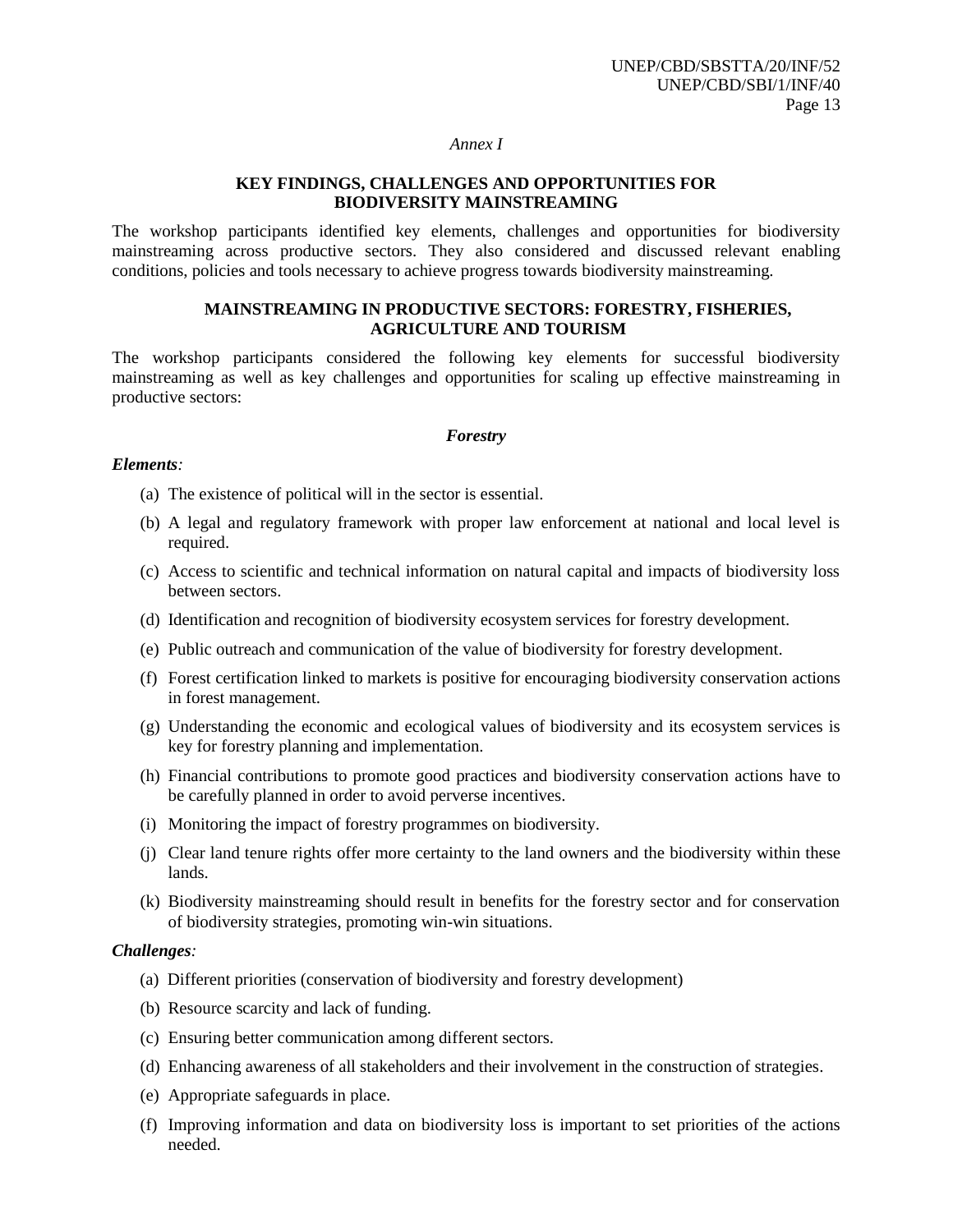(g) Segmentation of sectors: poor or no coordination among ministries; fear that new arrangements will not be profitable.

## *Opportunities:*

- (a) The political will to address the 2030 Agenda for Sustainable Development and its SDGs.
- (b) Existence of funds that could support related practices.
- (c) Identifying different approaches to manage landscapes.
- (d) Risk adaptation in the adoption and implementation of action plans.
- (e) Proper and functional inter-ministerial coordination committees.
- (f) Experience and lessons learned from good practices to replicate.
- (g) Forestry management plans including biodiversity concerns.

## *Fisheries*

## *Elements:*

- (a) Communication is crucial for stakeholders with different perspectives (e.g. fishers, conservationist and government) to get a common understanding and reach an agreement of what the real problems are.
- (b) Fisheries decisions have potential costs and benefits on all three dimensions of sustainability (ecological, economic and social). Given that triple wins will not always be possible, clear policy objectives are needed in advance of trade-offs.
- (c) In order to avoid ecological or social collapses, explicit triggers for action need to be in place before true ecological crises are met.
- (d) A strong legal framework for governance, including law enforcement, needs to be in place. A strong legal basis for both top-down actions by governments and bottom-up actions by communities are key components of successful mainstreaming.
- (e) Scientific based knowledge to provide certainty.
- (f) Political sectoral will is necessary in order to fix existing problems in the legal frameworks for fisheries management (from global to local scales).
- (g) Need for financial sustainability, as subsidies will not be permanent.

#### *Challenges:*

- (a) Although in most fisheries the general nature of what needs to be done can be identified with existing knowledge (including both science, indigenous and local knowledge), fisheries decisions are fraught with different perspectives playing off uncertainties against each other.
- (b) Knowledge deficits in elements such as actual maximum sustainable yield, true resilience of marine ecosystems to perturbation, among others, are a major challenge; more so when considering the high costs and difficulties of doing research in the ocean.
- (c) Many of the costs of fishing (both economic costs and costs to ecosystems) are not internalized in the fisheries, so it is hard to address them in efforts to improve fishery performance on any dimension.
- (d) Improve fishers' understanding that it is in their interest to make changes that primarily are intended to improve the biodiversity part of the ecosystem-scale outcomes.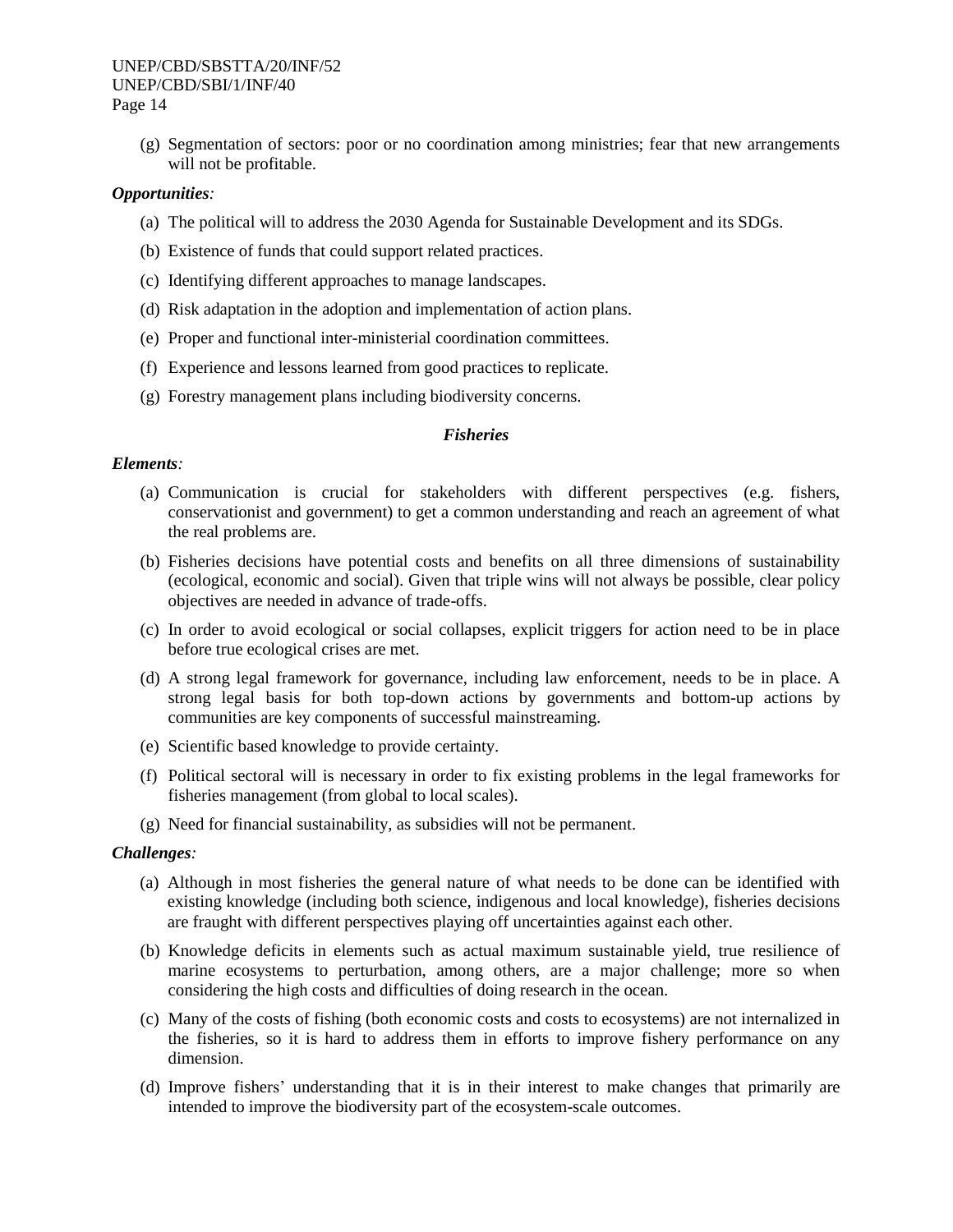- (e) To find a common language within the fisheries sector represents a big challenge given its diversified nature.
- (f) There is a need for significant capacity-building for the fisheries sector.
- (g) A system of law enforcement in high seas, which will imply high costs, needs to be set in place.
- (h) Highly selective fishing methods and gear needs to be developed and used.
- (i) There is a need for a change of paradigm in fisheries economics; it is necessary to assess and provide information on the cost of no action.

#### *Opportunities:*

- (a) Better communication strategies and tools can be developed to tell the stories and reach a variety of audiences, as there are successes at all scales of fisheries in terms of addressing problems on any of the three dimensions of sustainability.
- (b) Greater awareness of fisheries issues in many stakeholder communities, but particularly consumers, can build a much larger voice to call for action on the issues at both government and industry/civil society scales.
- (c) Synergies all along the supply chains can be explored.
- (d) Many inconsistencies and lack of coherence in laws and regulations across sectors and between fisheries and environmental governance can be fixed easily if there is the political will to do so.
- (e) Interactions among international agencies (CBD with FAO, IMO, ISA, etc.) are typically very good at secretariat and expert levels to provide a common knowledge basis for action on mainstreaming fisheries. This in turn, is a great opportunity for progress on improved coherence in policies and practices of fisheries, if Parties to these agencies also act in coherent ways during meetings of these organizations.
- (f) Diversified employment and incomes in coastal communities can reduce pressure to maintain or further increase fishing pressure on ecosystems. That will in turn allow transition plans for displaced fishers to be developed and lasting improvements can be realized.
- (g) Reducing overcapacity, allocating user rights (including at the community scale), reducing wastage, and enhancing aquaculture.
- (h) Ending harmful and costly subsidies and diverting financial resources could provide funding for transitioning plans for fisheries that need to reduce capacity.

## *Agriculture*

#### *Elements:*

- (a) There is widespread consensus that our current food systems are unsustainable.
- (b) There is a close relation between agriculture, biodiversity, and worrisome global nutritional trends (malnutrition, obesity); biodiverse forms of agriculture offer important pathways to health and sustainability.
- (c) A key element is to internalize and recognize the contribution of biodiversity and ecosystem services in agricultural production. This has relevance in both small scale and large scale agriculture, and may need to be addressed in different ways, but with a common focus on agriculture as an ecological and social system.
- (d) The role of traditional knowledge in agriculture has much to contribute to a biodiversity-based agriculture and needs to be recognized.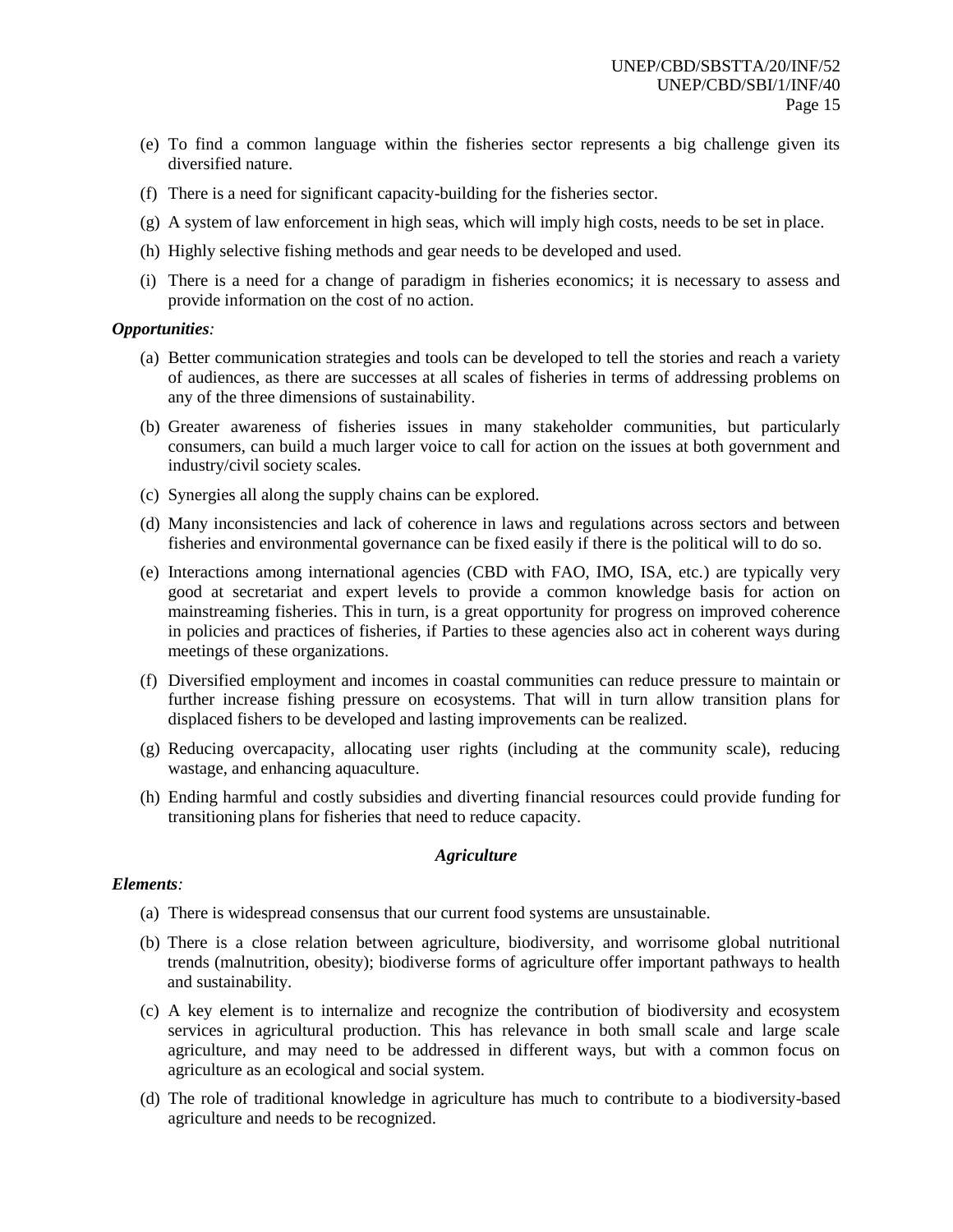- (e) It is important to further analyse the trend that only a few varieties of species are devoted to agriculture and to understand how to diversify production schemes and consumption patterns. It is necessary to monitor and create information mechanisms that evidence the impacts of agriculture to biodiversity, and the positive contributions of agriculture to biodiversity conservation and sustainable use.
- (f) The role of subsidies indicates that there is substantial funding flowing to the agriculture sector that may undermine biodiversity, suggesting a greater scope to bring biodiversity concerns into public policies in agriculture.

## *Challenges:*

- (a) Some of the main challenges are how to evidence the environmental cost of cheap food taking into account externalities.
- (b) Introduce more attention to biodiversity in supply chains, enlist the engagement of consumers through widely available information, ensure efficiency of agricultural production within the areas already devoted to agriculture (produce more on less land, yet produce differently and more sustainably through enhancing ecosystem services and reduce food waste).
- (c) Monitor long-term impact of agriculture subsidies and its effects on biodiversity.
- (d) Create a common ground within the agricultural sector; and redirect public funding for agriculture to integrate biodiversity elements.

## *Opportunities*:

- (a) Opportunity to advance the common agenda between the biodiversity, agriculture, food and climate change agenda within the SDGs, creating linkages between different sectors.
- (b) Strengthen work with small scale and family farm producers and nutritional values across landscapes and communities (e.g. public procurement strategies, underutilized monitory crops, school feeding linking ecological farmers to schools).
- (c) The importance of involving the business and private sector, and taking advantage of consumer patterns should be stressed; this includes working more closely with the organic and natural product markets, including Slow Food and heritage systems.
- (d) The knowledge of indigenous communities, in particular women who often have a finely articulated relationship with local biodiversity, is an important resource that can be supported by community seed banks.
- (e) The true cost of agricultural production should reflect the costs but also possibilities for positive externalities and benefits – to the environment and biodiversity. A stronger evidence base is needed to document synergies and trade-offs in generating agricultural yields and ecosystem services.
- (f) Innovative public policies should be proposed and developed to reorient the agricultural sector, recognizing its dependence on biodiversity for sustainability; a few possibilities mentioned include incorporating biodiversity concerns into credit schemes for farmers, and the possible window of opportunity that may open in the climate change agenda for decarbonation.

#### *Tourism*

## *Elements:*

(a) Ensure vertical and horizontal coherence among multiple institutions and policy tools in order to prevent conflicts among them.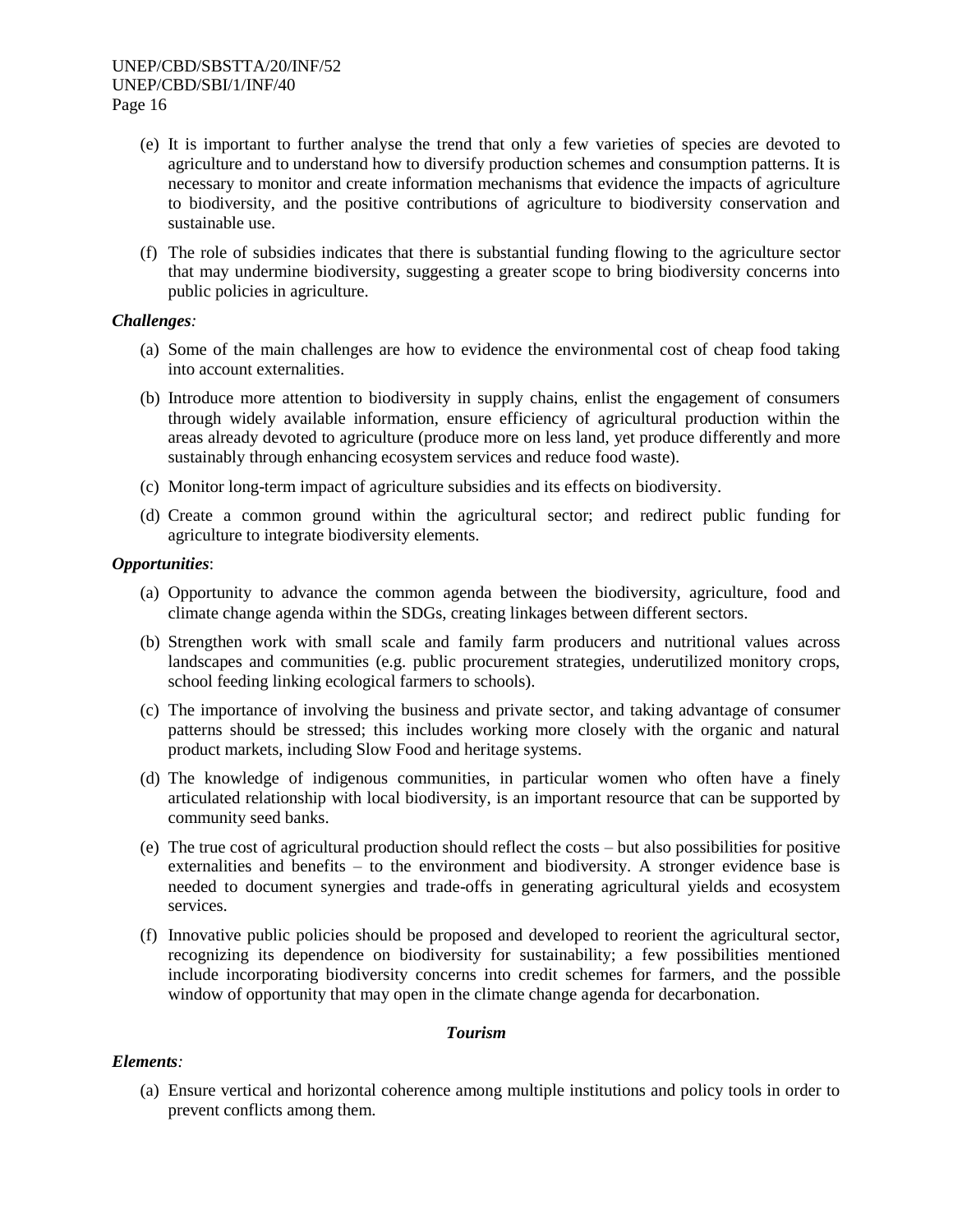- (b) Develop a coherent regulatory framework towards better tourism, policy enhancing, sustainable financing and job creation.
- (c) Improve coordination between tourism and other sectors.

## *Challenges:*

- (d) Strengthen enforcement in land use planning at different scales (subnational and local) and tourism regulation as a mean to increase and articulate sectoral investments on landscapes.
- (a) Consolidate responsible engagement of local communities and governments.
- (b) Develop an expanding industry without more pressure on biodiversity.
- (c) Make more affordable ecotourism.
- (d) Promote models of sustainable tourism with financial aids.
- (e) Tourism infrastructure development promoting the use of local facilities.
- (f) Available information on biodiversity values of the regions.

## *Opportunities:*

- (a) Increase positive incentives to promote ecological or sustainable tourism enhancing public-private alliances.
- (b) Provide a framework towards better policy coherence.
- (c) Reinvest revenues of tourism sector on ecosystem conservation to increase public awareness.
- (d) Dialogue among different sectors.
- (e) Biodiversity awareness of local communities and others like private sector.
- (f) Job creation in local communities.
- (g) Good practices and lessons learned.

## *Common findings across sectors*

Some of the mentioned key messages are very specific for each sector; however, it was identified that the following elements, challenges and opportunities for biodiversity mainstreaming are common across sectors:

## *Elements:*

- A **strong legal framework** for governance, including law enforcement.
- **Scientific based knowledge** to provide certainty.
- **Political will** is necessary in order to fix existing problems in the legal frameworks.
- There is a need for **financial sustainability**, as subsidies will not be permanent.

## *Challenges:*

- Sectoral decisions based on **different perspectives** of what needs to be done.
- Finding a **common language** between productive sectors and environmental governance, and even within each sector because of its diversified nature.
- There is a need for significant **capacity-building** for actors in each sector.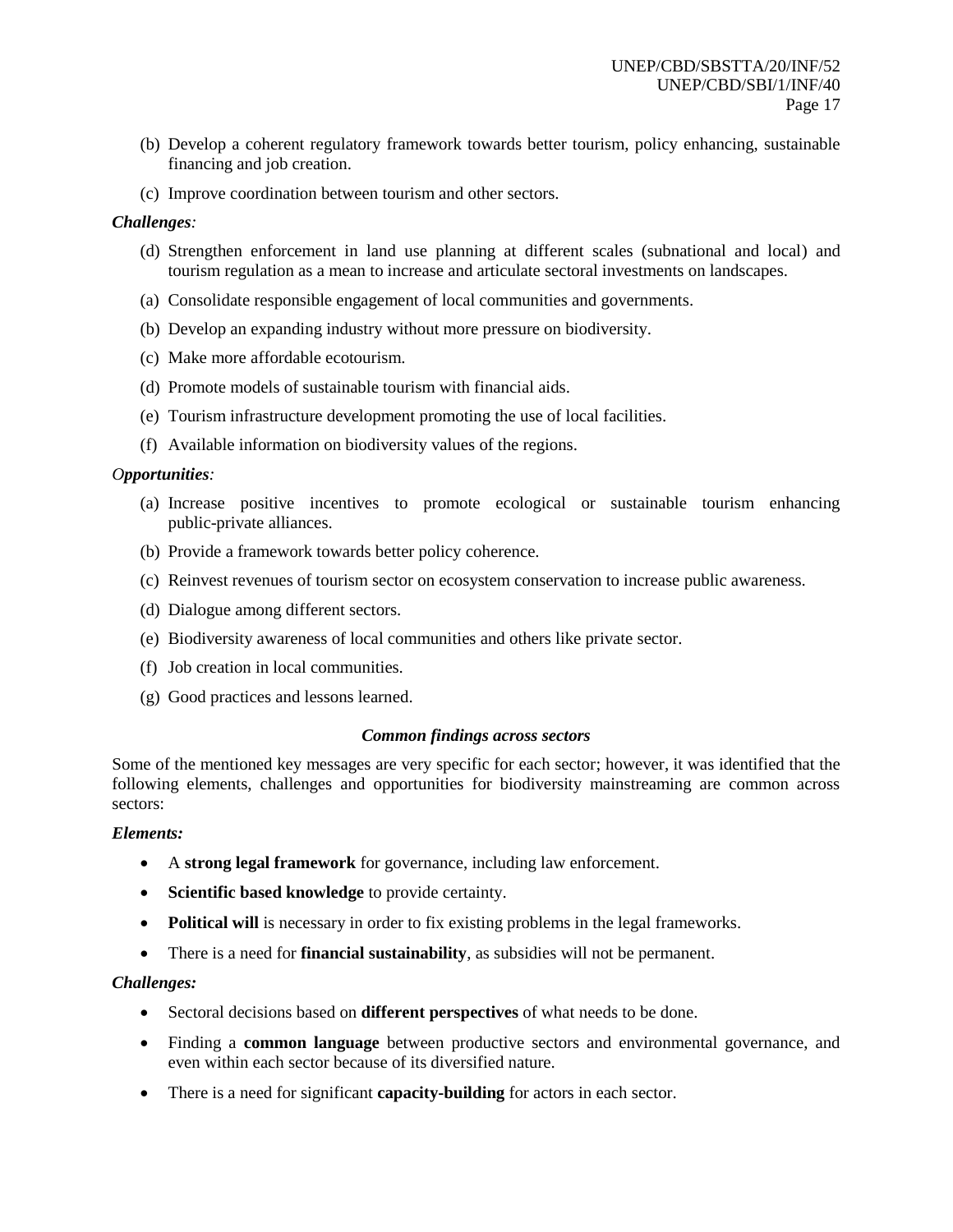#### *Opportunities:*

- **Greater awareness** of biodiversity not only among stakeholder communities but also among consumers, involving both government and industry/civil society to call for action.
- **Interactions among international agencies** provide a common knowledge basis for mainstreaming sectors. This allows to improve the coherence in policies and practices.
- There are several examples of **good practices and lessons learned** from each sector, with successful elements susceptible for being shared, replicated and disseminated.

## **CROSS-SECTORAL MAINSTREAMING: ENABLING CONDITIONS, POLICIES AND TOOLS AND INSTITUTIONAL ARRANGEMENTS**

After the discussions about mainstreaming in productive sectors, workshop participants also considered cross-sectoral mainstreaming issue, identifying enabling conditions, policies and tools and institutional arrangements necessary for successful mainstreaming. The key elements, challenges and opportunities identified are described below:

## *Enabling conditions*

#### *Elements:*

- (a) A need for more ambitious action on biodiversity since there are declining biodiversity trends at the global level and the loss will have adverse impacts to environment and human well-being.
- (b) There is a need to remove or reform environmentally harmful subsidies; private sector engagement; improve data, metrics, indicators, including economic valuation of biodiversity; mainstream biodiversity conservation and sustainable use into other policy areas and sectors.
- (c) Approaches on national ecosystem valuation and accounting are being implemented in countries; however, there is a need to scale up these efforts.
- (d) The design of instruments is key to ensure outcomes, baselines and monitoring as well as identifying winners and losers, must be taken into account in order to build compensatory measures.
- (e) Law and policy is important since attainment of most of the Aichi Biodiversity Targets will require implementation, including legal and policy frameworks, socioeconomic incentives aligned to such frameworks, public and stakeholder engagement, monitoring and enforcement.
- (f) Coherence of policies across sectors and the corresponding government ministers is necessary to deliver effective actions.
- (g) Coherent institutional frameworks and coordinated policies.
- (h) Tailored tools that take into consideration the scale of the problem, that use evidence-based information, and communication transmitted in a compelling and effective way to stakeholders and communities.

#### *Challenges:*

- (a) Governance must look beyond the CBD through an institutional framework and horizontal approach and by bringing effectiveness to policy through better coordination. Ensure that cross-cutting issues include all areas of expertise and increase efforts to coordinate in proper ways.
- (b) Conflict resolution must have a win-win-win approach that considers economic, environmental and social benefits but also acknowledge that compromises have to be made.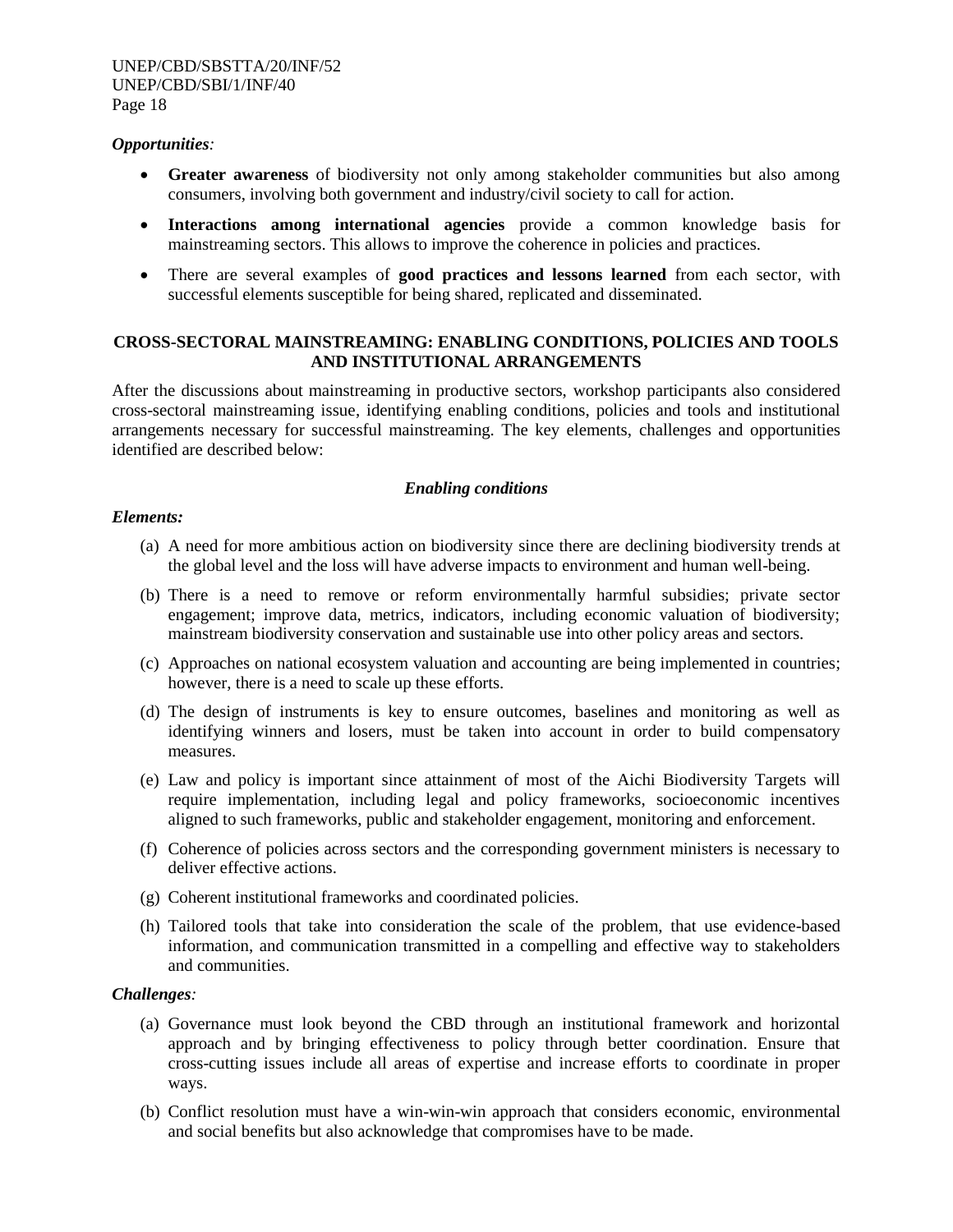- (c) There is a lack of high-level political coordination mechanisms and political will must translate into power to implement.
- (d) More collaboration and engagement of business in biodiversity and broad accessibility to economic instruments and incentives.
- (e) It is important to recognize there is a number of mainstreaming issues which biodiversity is competing with.

#### *Opportunities:*

- (a) Integrating the conservation and sustainable use of biodiversity into sectoral areas, with a particular emphasis on promoting sustainable use.
- (b) Raising awareness about cross-cultural values of biodiversity.
- (c) Using clear messages for making the case of biodiversity.
- (d) Developing instruments to foster traditional values and scaling them up into national public policy.
- (e) Mainstreaming of biodiversity is believed to work; however, it is difficult to quantify the value of mainstreaming approaches. Moderators of projects/programme consistently contribute to success.
- (f) Monitoring results and impact is extremely relevant in order to communicate in appropriate ways and make the case for biodiversity.
- (g) Biodiversity must be positioned in other fora such as G20 or G7.
- (h) There is also a need to identify champions in other sectors to assure integration.
- (i) Biodiversity can benefit from job creation and should be highlighted.
- (j) Further work is needed to link science and at the national level through well designed platforms.

#### *Policies and tools*

#### *Elements:*

- (a) A plethora of tools to support mainstreaming biodiversity into cross-sectoral policies/processes, including budget tracking, positive incentives (payment for ecosystem services, PES), natural capital accounting/valuation, ecosystem assessments, sectoral biodiversity assessments, expenditure reviews, safeguards, reforming harmful subsidies, legislation, public procurement policies, economic assessments.
- (b) Need to know more about uptake of tools and the success of their application to improve the evidence base for what works, where, when and why in order to help countries to choose between tools/methods/approaches/mechanisms.
- (c) Characteristics of success include developing sectoral and cross-sectoral complementary legislation (e.g. fisheries and sustainable development laws).
- (d) National assessments should be designed with the input of multiple sectors/ ministries/ departments so that there is ownership of the information, and the findings should use the language of the target audience.

#### *Challenges:*

(a) There are few global environmental assessments that have acceptance across multiple sectors – IPBES (Intergovernmental Science-Policy Platform on Biodiversity and Ecosystem Services) assessments were supposed to address this but there was concern among the participants that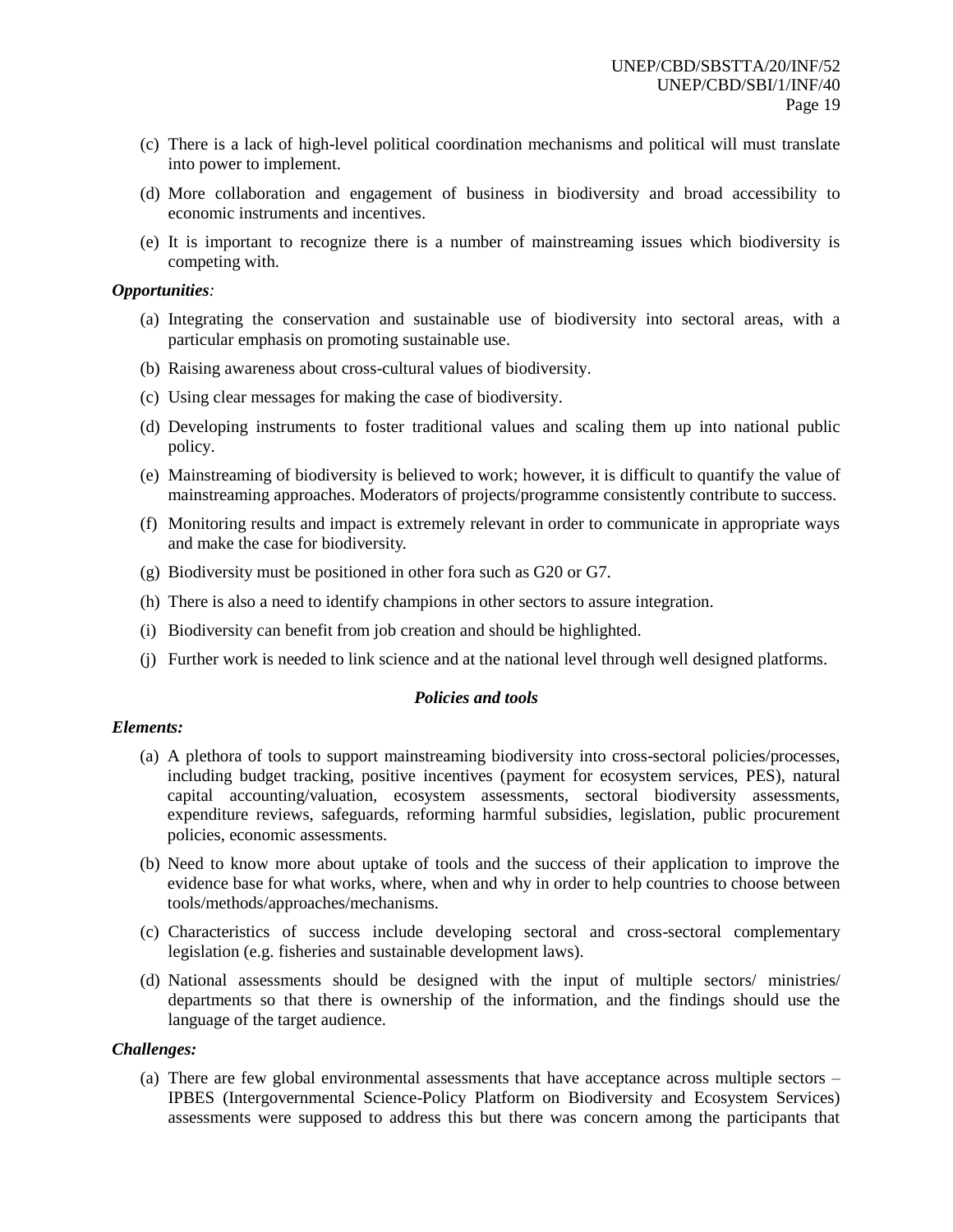IPBES is becoming dominated by the "environment sector"; and how to incorporate indigenous and local knowledge.

- (b) Application of expenditure reviews to support biodiversity mainstreaming include that such reviews are often narrowly focused on economic factors and need more environmental dimensions.
- (c) When using legislation as a tool for mainstreaming, more insight is needed regarding how the case studies of legislation that are supportive of mainstreaming are working on the ground.
- (d) There is not enough understanding of the enabling conditions necessary for reform of harmful subsidies; national assessments of harmful subsidies are not widespread, preventing transparency on the true costs/benefits of perceived "harmful" subsidies; and that the timing of costs incurred by reforming subsidies does not align with when the benefits will start to be realised – the latter challenge potentially being addressed by developing a transition plan of subsidy reform.

## *Opportunities:*

- (a) Include developing sectoral biodiversity assessments (e.g. FAO State of the World's Biodiversity for Food and Agriculture), and undertaking an study of assessments to identify which ones influence different sectors of key importance to biodiversity and then identify how biodiversity issues and the findings of planned environmental assessments could be incorporated into such assessments.
- (b) The opportunities for scaling up the application of such a tool includes that there have been successful examples that can be built upon (e.g. such as BIOFIN).
- (c) More opportunities for biodiversity mainstreaming that arose during the discussions on tools, but that did not directly relate to the application of specific tools included:
	- Outcomes of COP21 of the United Nations Framework Convention on Climate Change (UNFCCC) forcing various sectors to consider their operations could be a window of opportunities for discussing the role of biodiversity/ecosystem services in climate change mitigation and adaptation actions in their sectors.
	- o Engaging with sectors that have a cross-sectoral influence, such as the insurance industry. Specific opportunities for engagement with the insurance industry include working on environmental degradation and what this means for risk and the implications of this for insurance policy issuance and on the impact of insurers investment portfolios on biodiversity.
	- o Demonstrate applicability of such tools to implementing the SDGs.

#### *Institutional arrangements*

#### *Elements:*

- (a) Linkage of science and policy. Open data, transparency, and information sharing among sectors to support decision-making.
- (b) Create and strengthen cross-sectoral coordination mechanisms to enable biodiversity mainstreaming across sectors.
- (c) Interconnectivity. Need for a cross-cutting process for knowledge, financing, management (either different ministries involved, for instance inter-ministerial committees), sharing responsibilities with clear mandate. Clear legal framework in place, and ensure enforcement capacities.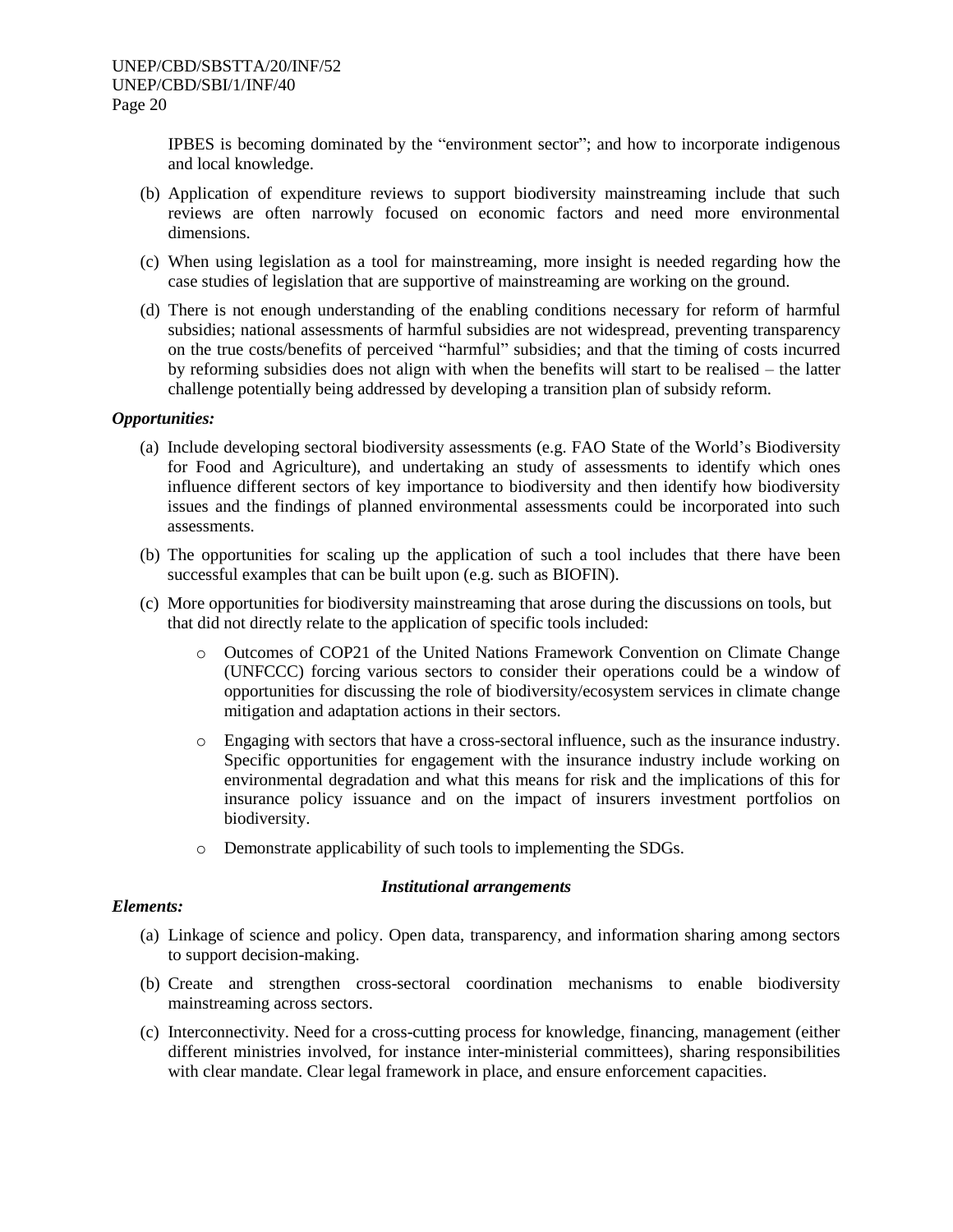## *Challenges:*

- (a) Identify common agendas and win-win situations between the biodiversity community and sectors; "*Sectors as part of the solution rather than the problem*".
- (b) Effective communication across different audiences and sectors, acknowledging their various views and interests.
- (c) Taking into account the economic dimension of the use of biodiversity in early stage planning among sectors.

## *Opportunities:*

- (a) Clarity of biodiversity objectives.
- (b) Develop NBSAP with the participation, involvement and ownership of relevant sectors. Integrate biodiversity into national green growth planning.
- (c) Refresh the message, "*Go beyond the extinction message*".
- (d) SDGs provide a great opportunity and are powerful tool to position biodiversity at the highest national agenda.

## **THE 2030 AGENDA FOR SUSTAINABLE DEVELOPMENT AND THE SUSTAINABLE DEVELOPMENT GOALS (SDGs)**

The 2030 Agenda and the SDGs are themselves a tool for mainstreaming biodiversity into different sectors and a new driving force towards the achievement of the Aichi Biodiversity Targets.

#### *Opportunities:*

- (a) They provide orientation to a potential next Strategic Plan for Biodiversity (post 2020).
- (b) Make the case for integration of biodiversity into development planning, poverty eradication strategies.
- (c) Broaden support for NBSAP implementation and revision processes, and make the link to other national strategies (such as poverty alleviation).
- (d) Address biodiversity in a multidimensional way.
- (e) Represent a unique opportunity to obtain non-traditional data on loss of biodiversity, scenarios and emerging scenarios.
- (f) SDG implementation will promote, among other things:
	- o Understanding the role of biodiversity into other goals
	- o Policy coherence among the goals
	- o Integration and linkage of national strategies and planning
	- o Coordinated institutional mechanisms
	- o Sectoral alignment
	- o Financial alignment (e.g. BIOFIN)
	- o Spatial alignment of priorities
	- o Catalytic investments; entry points that bring multiple development benefits across the SDGs – and the Aichi Biodiversity Targets - as opposed to tackling SDGs individually.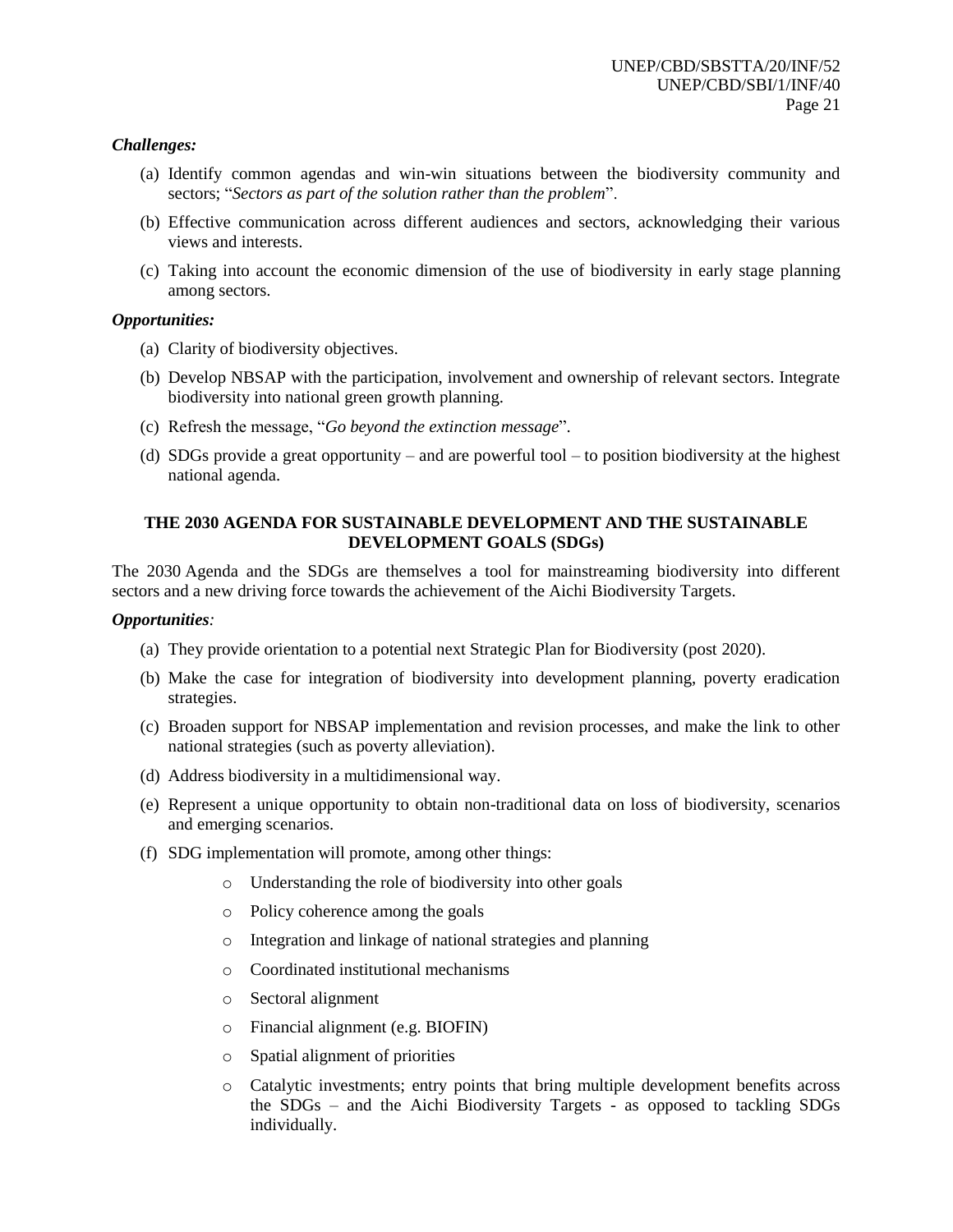## *Challenges:*

- (a) Undertake coordinated action between developed and developing countries to achieve the SDGs, taking into account the three dimensions of sustainable development.
- (b) There is a need for policy coherence: managing trade-offs and maximizing synergies across targets and across sectors with different priorities and perspectives (competing priorities need to be reconciled – risks that investments on particular targets can have on other yargets need to be balanced).
- (c) Trade-offs will be necessary (e.g. to fish more would alleviate poverty, but will pose a threat to biodiversity).
- (d) Investment in developing knowledge, baselines and monitoring systems are needed.
- (e) We need to continuously overcome silo thinking (strengthen sectoral communication and coordination).
- (f) In order to achieve both SDGs and Aichi Biodiversity Targets, it is necessary to change production and consumer patterns through a wide range of market and non-market mechanisms.
- (g) There is a need to ensure means of implementation and resource allocation and mobilization (funds diversification, expenditure effectiveness, sector alignment, multiple target finance architecture and planning).
- (h) The implementation of goals and targets on biodiversity relies on the revitalized global partnership to mobilize all available resources, in line with the Addis Ababa Action Agenda on Financing for Development.
- (i) Alignment of SDG and CBD indicators.
- (j) Find ways to bring a common approach from the international negotiations into integrated and coherent national policies.
- (k) There is a need to humanize biodiversity to effectively achieve the 2030 Agenda and SDGs.

Some of the general recommendations that participants expressed in order to overcome the identified challenges are:

- Maintain and enhance partnerships and involve multidisciplinary teams to develop integrated solutions considering the challenges.
- Interact with and integrate the work of United Nations institutions, intergovernmental organizations, non-governmental organizations and others (e.g., FAO, OECD, etc.).
- Involve civil society organizations, as they can play an important role in enhancing communication, visibility, relations with media and alliances with different sectors.
- Incorporate the private sector as a key stakeholder in biodiversity conservation and sustainable use.
- Encourage information development and identify and exchange good practices and success case studies.
- Develop a strong monitoring process and standardize reporting; measurement is critical in order to replicate.
- Involve more cities and urban areas into the debate of biodiversity mainstreaming.
- Support and work with sectors to identify how they can contribute to biodiversity conservation and how biodiversity contributes to their economies and long-term goals.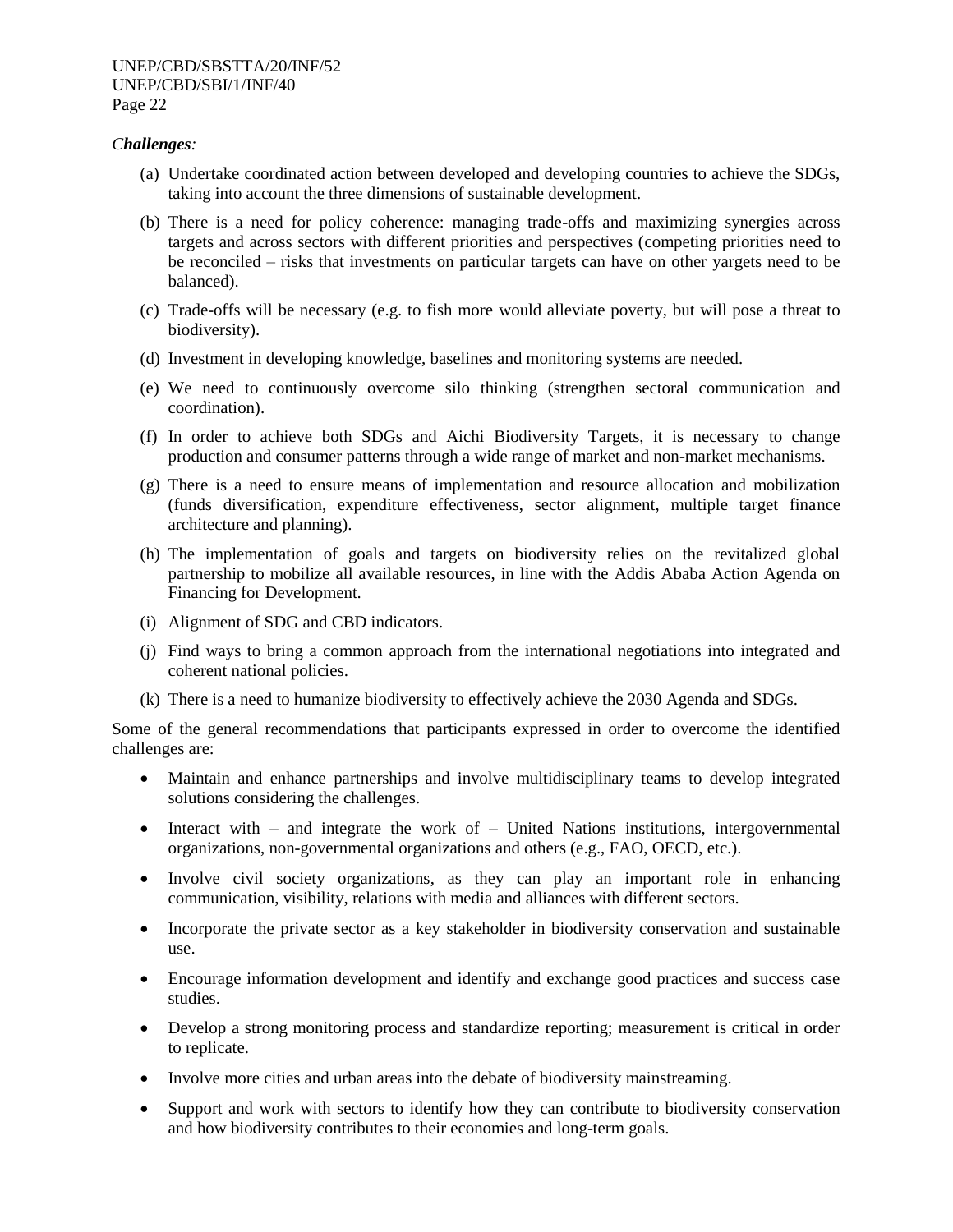- Mainstream biodiversity through a positive approach (e.g. sustainable use) rather than focusing on the negative (species loss, degraded land, etc.).
- Consider spatial and regional approaches into mainstream national and subnational planning.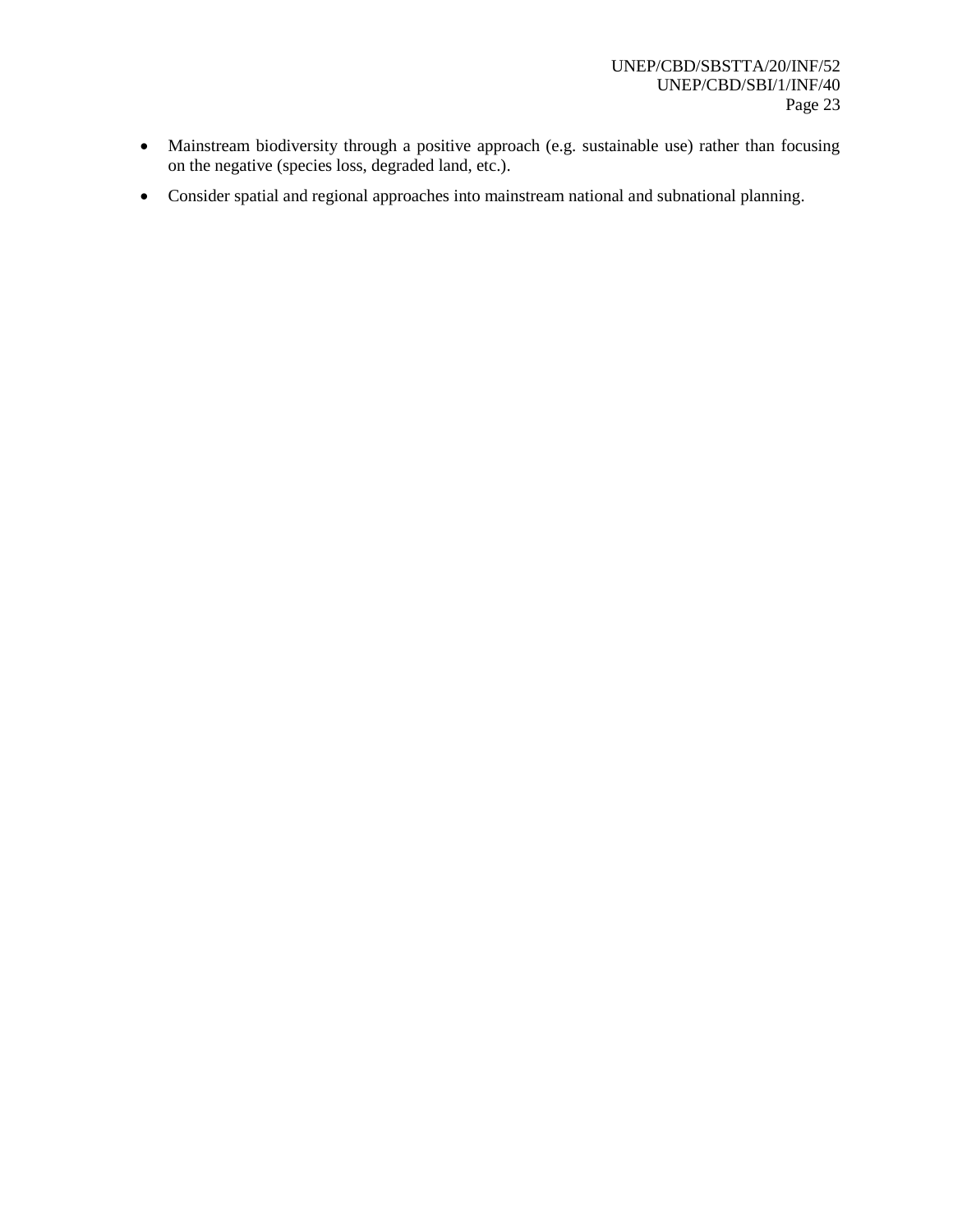## *Annex II*

|     | <b>CBD PARTIES</b>        |                                                                      |                                                                                                                  |                        |                               |
|-----|---------------------------|----------------------------------------------------------------------|------------------------------------------------------------------------------------------------------------------|------------------------|-------------------------------|
| Mr. | Andreas<br>Obrecht        | Senior Policy Advisor<br>for Biodiversity                            | <b>International Affairs</b><br>Division - FOEN                                                                  | Switzerland            | andreas.obrecht@bafu.admin.ch |
| Mr. | Andrew Bignell            | Manager, Strategic<br>Partnerships                                   | Department of<br>Conservation                                                                                    | <b>New</b><br>Zealand  | abigenell@doc.govt.nz         |
| Mr. | Axel Benemann             | Representative,<br>International<br>Cooperation on<br>Biodiversity   | Federal Ministry for<br>the Environment,<br>Nature Conservation,<br><b>Building and Nuclear</b><br>Safety (BMUB) | Germany                | axel.benemann@bmub.bund.de    |
| Mr. | Cesar Azurdia             | National Coordinator,<br>Implementation of the<br>Cartagena Protocol | National Council of<br><b>Protected Areas</b>                                                                    | Guatemala              | raxtul@yahoo.com              |
| Ms. | Fumiko Nakao              | Director, Global<br><b>Biodiversity Strategy</b><br>Office           | Ministry of<br>Environment                                                                                       | Japan                  | fumiko nakao@env.go.jp        |
| Mr. | Hayo Haanstra             | Team Coordinator,<br>Natura 2000                                     | Ministry of Economic<br><b>Affairs</b>                                                                           | Netherlands            | h.j.haanstra@minez.nl         |
| Mr. | Hector Soldi              | Representative                                                       | Ministry of<br>Environment                                                                                       | Peru                   | hsoldi@gmail.com              |
| Mr. | Imole<br>McDonald         | <b>Technical Officer</b>                                             | Department of Natural<br>Resources & the<br>Environment, Ministry<br>of the Presidency                           | Guyana                 | imcdonal d@nre.gov.gy         |
| Mr. | Jae C. Choe               | National Focal<br>Representative                                     | National Institute of<br>Ecology                                                                                 | Republic of<br>Korea   | bomnanool@gmail.com           |
| Ms. | Jeanine Volken            | Head of International<br>Sustainable<br>Agriculture Unit             | Federal Office for<br>Agriculture                                                                                | Switzerland            | jeanine.volken@blw.admin.ch   |
| Ms. | Laure Ledoux              | Policy Officer for<br>Biodiversity                                   | Directorate-General<br>Environment                                                                               | European<br>Commission | laure.ledoux@ec.europa.eu     |
| Mr. | Marcel Kok                | Programme Leader,<br>Environment and<br>Development                  | Netherlands<br>Environmental<br><b>Assessment Agency</b>                                                         | Netherlands            | marcel.kok@pbl.nl             |
| Ms. | Mette Gervin<br>Damsgaard | Head of Section,<br>Biodiversity and<br>Species, Nature<br>Agency    | Ministry of<br>Environment                                                                                       | Denmark                | megda@nst.dk                  |

# **LIST OF PARTICIPANTS**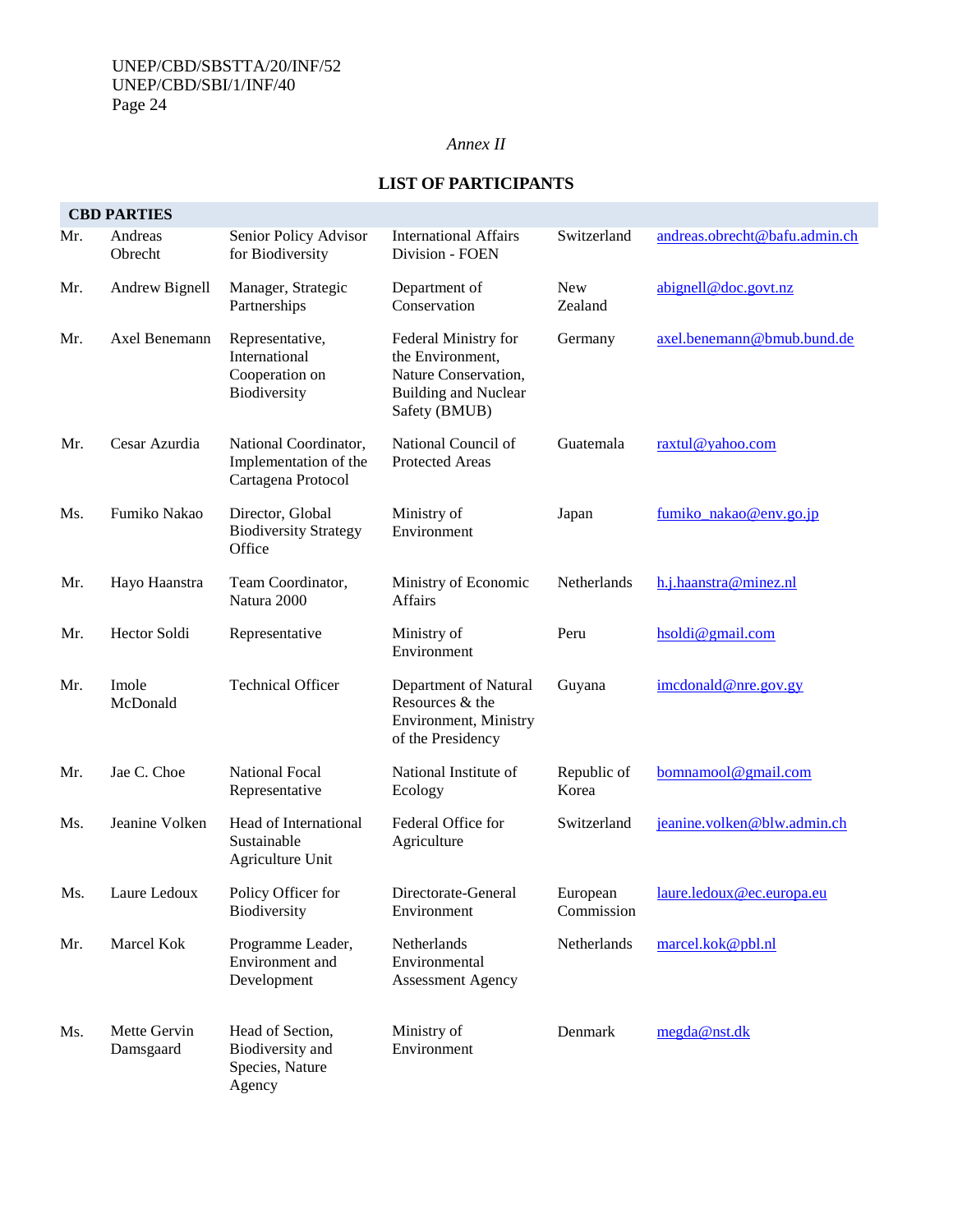| Mr. | Mike Ipanga<br>Mwaku             | Director of Sustainable<br>Development                          | Ministry of<br>Environment,<br><b>Conservation of Nature</b><br>and Tourism         | Democratic<br>Republic of<br>Congo | mikeipanga@yahoo.fr                                               |
|-----|----------------------------------|-----------------------------------------------------------------|-------------------------------------------------------------------------------------|------------------------------------|-------------------------------------------------------------------|
| Mr. | Mostafa<br>Madbouhi              | Head of Service of<br><b>Natural Sites</b>                      | Service of Natural<br>Sites, Ministry of<br>Energy, Mines, Water<br>and Environment | Morocco                            | mostamad@yahoo.fr                                                 |
| Ms. | Natalya<br>Minchenko             | Head of Biodiversity<br>and Landscape                           | Ministry of Natural<br>Resources and<br>Environmental<br>Protection                 | <b>Belarus</b>                     | minchenkonataly@gmail.com                                         |
| Ms. | Norsham Latip                    | Undersecretary                                                  | Ministry of Natural<br>Resources and<br>Environment                                 | Malaysia                           | norsham@nre.gov.my;<br>josephine@nre.gov.my;<br>$there@me.gov my$ |
| Mr. | Peter Gullestad                  | <b>Specialist Director</b>                                      | Ministry of Fisheries                                                               | Norway                             | peter.gullestad@fiskeridir.no                                     |
| Mr. | Randolph<br>Edmead               | Director, Department<br>of Physical Planning<br>and Environment | Ministry of Sustainable<br>Development                                              | Saint Kitts<br>and Nevis           | raedmead@yahoo.com;<br>phyplskb@sisterisles.kn                    |
| Mr. | Rastislav<br>Rybanic             | General Director for<br>Nature and Landscape<br>Planning        | Ministry of<br>Environment                                                          | Slovakia                           | rastislav.rybanic@enviro.gov.sk                                   |
| Mr. | Rodrigo<br><b>Martins Vieira</b> | Project Manager                                                 | Ministry of<br><b>Environment of Brazil</b>                                         | <b>Brazil</b>                      | rodrigo.vieira@mma.gov.br                                         |
| Ms. | Rosemarie<br>Avila               | Legal Coordinator                                               | General Biodiversity<br>Division, Ministry of<br><b>Environment of Peru</b>         | Peru                               | ravila@minam.gob.pe                                               |
| Mr. | Taewoo Lee Yi                    | Representative                                                  | National Institute of<br>Ecology                                                    | Republic of<br>Korea               | ytw117@gmail.com;<br>ytw117@nie.re.kr                             |
| Ms. | Tone Solhaug                     | Senior Adviser                                                  | Department for<br>Biodiversity                                                      | Norway                             | tone.solhaug@kld.dep.no                                           |
|     |                                  |                                                                 | <b>Outdoor Recreation</b><br>and Cultural Heritage                                  |                                    |                                                                   |
|     |                                  |                                                                 | Ministry of Climate<br>and Environment                                              |                                    |                                                                   |
| Mr. | Yousef Al-<br>Hafedh             | Director                                                        | Center of Excellence<br>for Wildlife Research                                       | Saudi Arabia                       | $y$ hafedh@gmail.com                                              |
|     |                                  | UNITED NATIONS ORGANIZATIONS                                    |                                                                                     |                                    |                                                                   |
| Mr. | Alberto Pacheco                  | <b>Regional Seas</b><br>Programme<br>Coordinator                | <b>UNEP ROLAC</b>                                                                   | Panama                             | alberto.pacheco@unep.org                                          |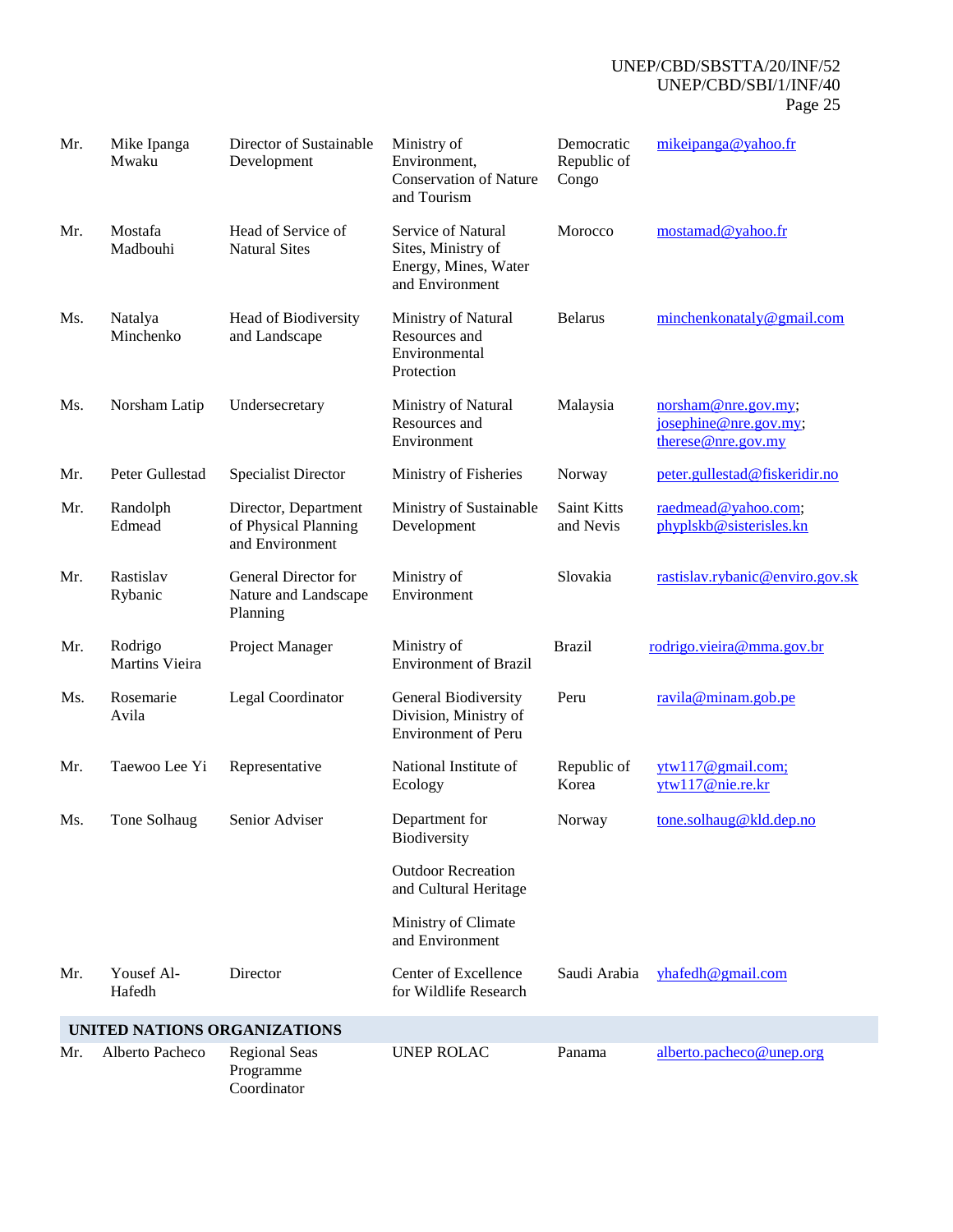| Ms. | Carina Van<br>Weelden        | Programme Officer                                                                                     | <b>UNEP Mexico</b>                                                    | Mexico                         | carina.vanweelden.affiliate@pnu<br>ma.org |
|-----|------------------------------|-------------------------------------------------------------------------------------------------------|-----------------------------------------------------------------------|--------------------------------|-------------------------------------------|
| Mr. | Dan Leskien                  | Senior Liaison Officer                                                                                | <b>FAO</b>                                                            | Italy                          | dan.leskien@fao.org                       |
| Mr. | Dirk Glaesser                | Director, Sustainable<br>Development<br>Programme                                                     | <b>United Nations World</b><br>Tourism Organization                   | Spain                          | dglaesser@unwto.org                       |
| Ms. | Dorothee Georg               | Programme Officer                                                                                     | <b>UNEP-Mexico</b>                                                    | Mexico                         | dorothee.georg@pnuma.org                  |
| Mr. | Edgar R.<br>Gonzalez         | Director of the<br>Sustainable<br>Development<br>Programme                                            | <b>UNDP-Mexico</b>                                                    | Mexico                         | edgar.gonzalez@undp.org                   |
| Mr. | Gerardo Arroyo<br>$O'$ Grady | Director, Sustainable<br>Development<br>Programme                                                     | <b>UNDP-Mexico</b>                                                    | Mexico                         | gerardo.arroyo@undp.org                   |
| Mr. | Lyes Ferroukhi               | Regional Technical<br><b>Adviser Ecosystems</b><br>and Adaptation to<br>Climate Change                | <b>UNDP Regional Centre</b><br>for Latin America and<br>the Caribbean | Panama                         | lyes.ferroukhi@undp.org                   |
| Ms. | Mariana Bellot               | <b>National Coordinator</b>                                                                           | <b>BIOFIN Mexico,</b><br><b>UNDP</b>                                  | Mexico                         | mariana.bellot@undp.org                   |
| Mr. | Mark Zimsky                  | Senior Biodiversity<br>Specialist, Regional<br>Program Manager,<br>Latin America and the<br>Caribbean | <b>GEF</b>                                                            | United<br>States of<br>America | mzimsky@thegef.org                        |
| Mr. | Robert Munroe                | Senior Programme<br>Officer                                                                           | <b>UNEP - WCMC</b>                                                    | United<br>Kingdom              | robert.monroe@unep-wcmc.org               |
| Ms. | Yolanda Saito                | Legal Specialist                                                                                      | <b>IDLO</b>                                                           | Italy                          | ysaito@idlo.int                           |
|     |                              |                                                                                                       | INDIGENOUS PEOPLES AND LOCAL COMMUNITIES REPRESENTATIVES              |                                |                                           |
| Ms. | Lucy Mulenkei                | <b>Executive Director</b>                                                                             | Indigenous Information<br>Network of Kenya                            | Kenya                          | mulenkei@gmail.com                        |
| Ms. | Maria Yolanda<br>Teran       | Researcher                                                                                            | Andes Chinchasuyo                                                     | Ecuador                        | yolanda.teran7@gmail.com                  |
|     | <b>ORGANIZATIONS</b>         |                                                                                                       |                                                                       |                                |                                           |
| Mr. | Alexander<br>Mueller         | <b>TEEBAgFood Study</b><br>Lead                                                                       | <b>IASS Potsdam</b>                                                   | Germany                        | alexander.mueller@iass-<br>potsdam.de     |
| Mr. | Andreas Gettkant             | Project Director,<br>Biodiversity<br>Governance                                                       | <b>GIZ</b> Mexico                                                     | Mexico                         | andreas.gettkant@giz.de                   |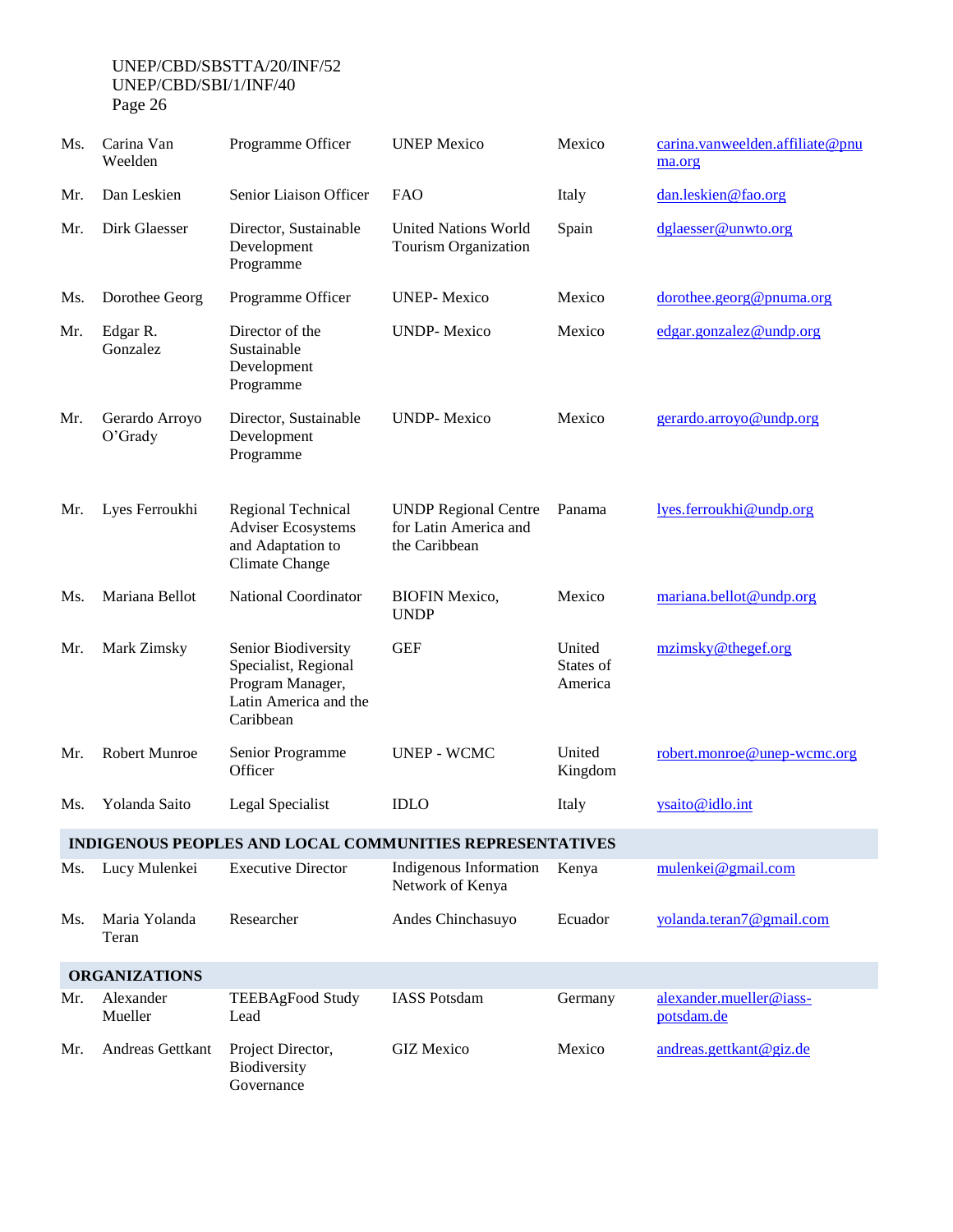| Ms  | Barbara Herren             | <b>Agricultural Expert</b>                                                                                    | Ex-FAO                                                                  | United<br>States of<br>America | bg11@mac.com                   |
|-----|----------------------------|---------------------------------------------------------------------------------------------------------------|-------------------------------------------------------------------------|--------------------------------|--------------------------------|
| Mr. | Carlos Manuel<br>Rodríguez | Vice President,<br><b>Conservation Policy</b>                                                                 | Conservation<br>International                                           | Costa Rica                     | cmrodriguez@conservation.org   |
| Ms. | Carolina Hazin             | Global Biodiversity<br>Policy Coordinator                                                                     | <b>BirdLife International</b>                                           | United<br>Kingdom              | carolina.hazin@birdlife.org    |
| Mr. | Eduardo Rojas              | Professor                                                                                                     | Polytechnic University<br>of Valencia                                   | Spain                          | eduardo.rojasbriales@gmail.com |
| Mr. | <b>Jake Rice</b>           | Vice-chair                                                                                                    | <b>IUCN-Fisheries Expert</b><br>Group (IUCN-FEG)                        | Canada                         | jake.rice@dfo-mpo.gc.ca        |
|     |                            | Chief Scientist,<br>Emeritus                                                                                  | <b>Fisheries and Oceans</b><br>Canada                                   |                                |                                |
| Ms. | Jeanine Ferreti            | Chief, Environment<br>and Social Safeguards<br>Unit                                                           | Inter-American<br>Development Bank<br>(IADB)                            | United<br>States of<br>America | janinef@iadb.org               |
| Mr. | Jose Koechlin              | <b>Chief Executive</b><br>Officer                                                                             | Inkaterra                                                               | Peru                           | jose.koechlin@inkaterra.com;   |
| Ms. | Katia Karousakis           | Administrator -<br>Climate Change,<br>Biodiversity and<br>Development Division                                | Organisation for<br>Economic Co-<br>operation and<br>Development (OECD) | France                         | katia.karousakis@oecd.org      |
| Ms. | Marianne Alker             | <b>Advisor Environment</b><br>and Climate Change                                                              | GIZ                                                                     | Germany                        | marianne.alker@giz.de          |
| Mr. | Mauricio Bellon            | Principal Scientist                                                                                           | <b>Bioversity International</b>                                         | Mexico                         | m.bellon@cgiar.org             |
| Mr. | Peter Hazlewood            | Director, Ecosystems<br>and Development                                                                       | <b>World Resource</b><br>Institute (WRI)                                | United<br>States of<br>America | phazlewood@wri.org             |
| Mr. | Raul Benet                 | Senior Manager<br><b>CLIMA</b>                                                                                | Rainforest Alliance                                                     | Mexico                         | rbenet@ra.org                  |
| Ms. | Sonia Moreno               | Senior Policy Officer                                                                                         | International Union for<br>the Conservation of<br>Nature (IUCN)         | Switzerland                    | sonia.penamoreno@iucn.org      |
|     | <b>MEXICO DELEGATION</b>   |                                                                                                               |                                                                         |                                |                                |
| Mr. | <b>Andrew Rhodes</b>       | General Director of<br>Institutional<br>Development and<br>Promotion, Directorate<br>of International Affairs | <b>National Commission</b><br>of Protected Natural<br>Areas (CONANP)    | Mexico                         | andrew.rhodes@conanp.gob.mx    |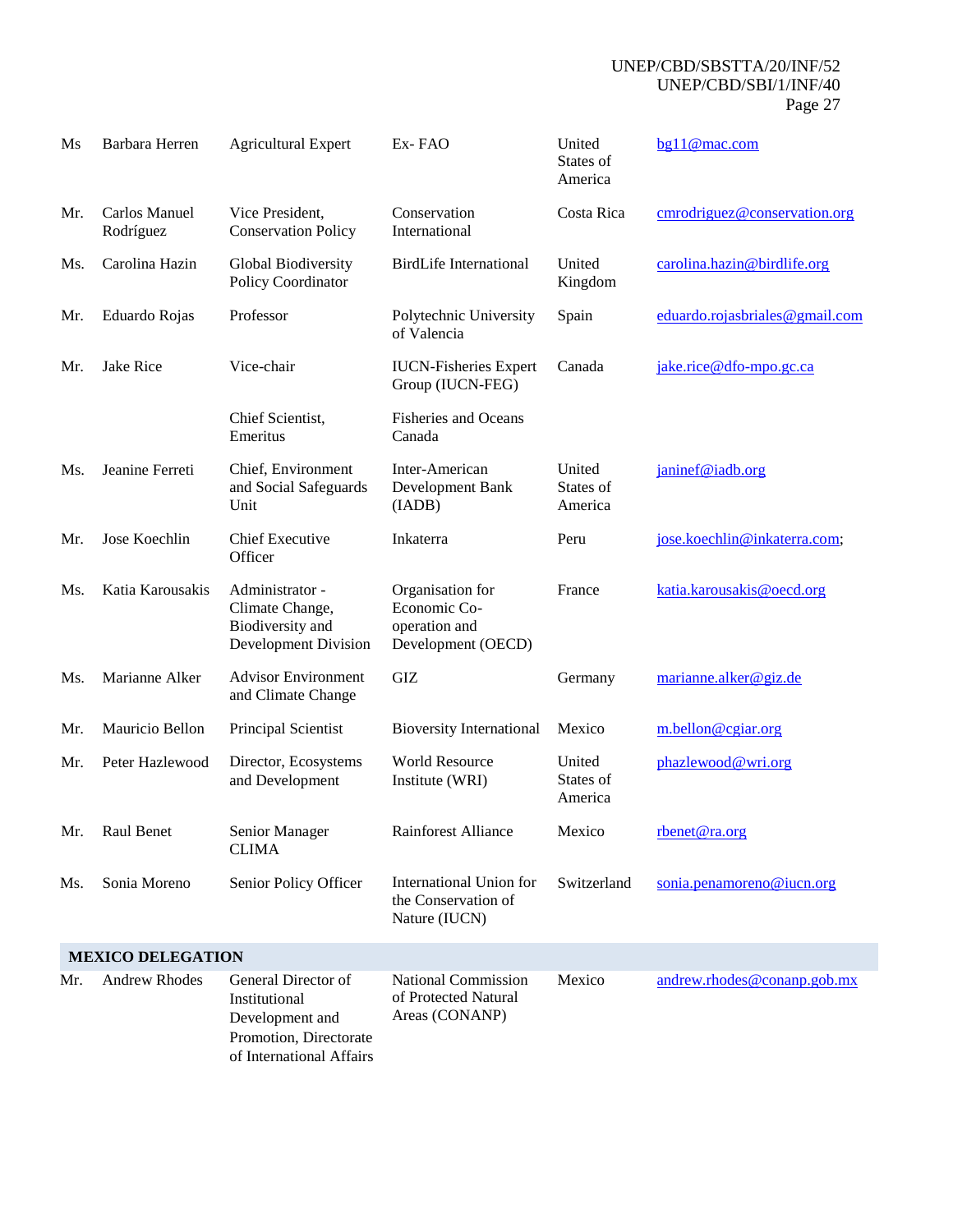| ┑ |  |
|---|--|
|---|--|

| Mr. | Angel Osorio                            | Undersecretary of<br>Public Works and<br>Environmental<br>Regulation                             | Secretariat of<br>Environment and<br><b>Natural Resources</b><br>(SEMARNAT)           | Mexico | angel.osorio@semarnat.gob.mx                                 |
|-----|-----------------------------------------|--------------------------------------------------------------------------------------------------|---------------------------------------------------------------------------------------|--------|--------------------------------------------------------------|
| Mr. | Cesar Murillo                           | General Director of<br><b>Integral Management</b><br>of Hazardous<br>Materials and<br>Activities | Secretariat of<br>Environment and<br><b>Natural Resources</b><br>(SEMARNAT)           | Mexico | cesar.murillo@semarnat.gov.mx                                |
| Mr. | Cesar Rafael<br>Chávez                  | General Director of<br><b>Environmental Policy</b><br>and Regional<br>Integration                | Secretariat of<br>Environment and<br><b>Natural Resources</b><br>(SEMARNAT)           | Mexico | cesar.chavez@semarnat.gob.mx                                 |
| Mr. | Christopher<br>Duifhuis                 | Deputy Director of<br>Regulations and<br>Aquaculture Health                                      | <b>National Commission</b><br>for Aquaculture and<br>Fisheries<br>(CONAPESCA)         | Mexico | cduifhuisr@conapesca.gob.mx                                  |
| Mr. | Enrique Mejia                           | Manager of Water<br>Quality                                                                      | <b>National Commission</b><br>of Water (CONAGUA)                                      | Mexico | enrique.mejia@conagua.gob.mx                                 |
| Ms. | Felicitas Sosa                          | Representative                                                                                   | National Institute of<br>Fisheries (INAPESCA)                                         | Mexico | felicitas.sosa@semarnat.gob.mx                               |
| Mr. | Gustavo<br>Gonzalez                     | Director of Forests<br>Health and<br>Conservation of<br>Genetic Resources                        | Secretariat of<br>Environment and<br><b>Natural Resources</b><br>(SEMARNAT)           | Mexico | gustavo.villalobos@semarnat.gob.<br>mx                       |
| Mr. | Hesiquio Benítez                        | General Director of<br>International<br>Cooperation and<br>Implementation                        | <b>National Commission</b><br>for Knowledge and Use<br>of Biodiversity<br>(CONABIO)   | Mexico | hbenitez@conabio.gob.mx;<br>deai@conabio.gob.mx              |
| Ms. | Hilda González                          | Manager of Forestry<br>Environmental<br>Services                                                 | <b>National Forestry</b><br>Commission<br>(CONAFOR)                                   | Mexico | hilda.gonzalez@conafor.gob.mx                                |
| Ms. | Isabel Lopez                            | Deputy Director of<br>Georeferencing Tourist<br>Offer                                            | Ministry of Tourism<br>(SECTUR)                                                       | Mexico | alopeze@sectur.gob.mx                                        |
| Mr. | Jose Armando<br>Alanis de la Rosa       | Manager of Forest<br>Environmental<br><b>Services</b>                                            | <b>National Forestry</b><br>Commission<br>(CONAFOR)                                   | Mexico | jalanis@conafor.gob.mx                                       |
| Mr. | José Fernando<br>De la Torre<br>Sánchez | Director of the<br>National Center for<br>Genetic Resources<br>Preservation                      | National Institute of<br>Forestry, Agriculture,<br>and Livestock<br>Research (INIFAP) | Mexico | delatrorre.fernando@inifap.gob.m<br>$\underline{\mathbf{X}}$ |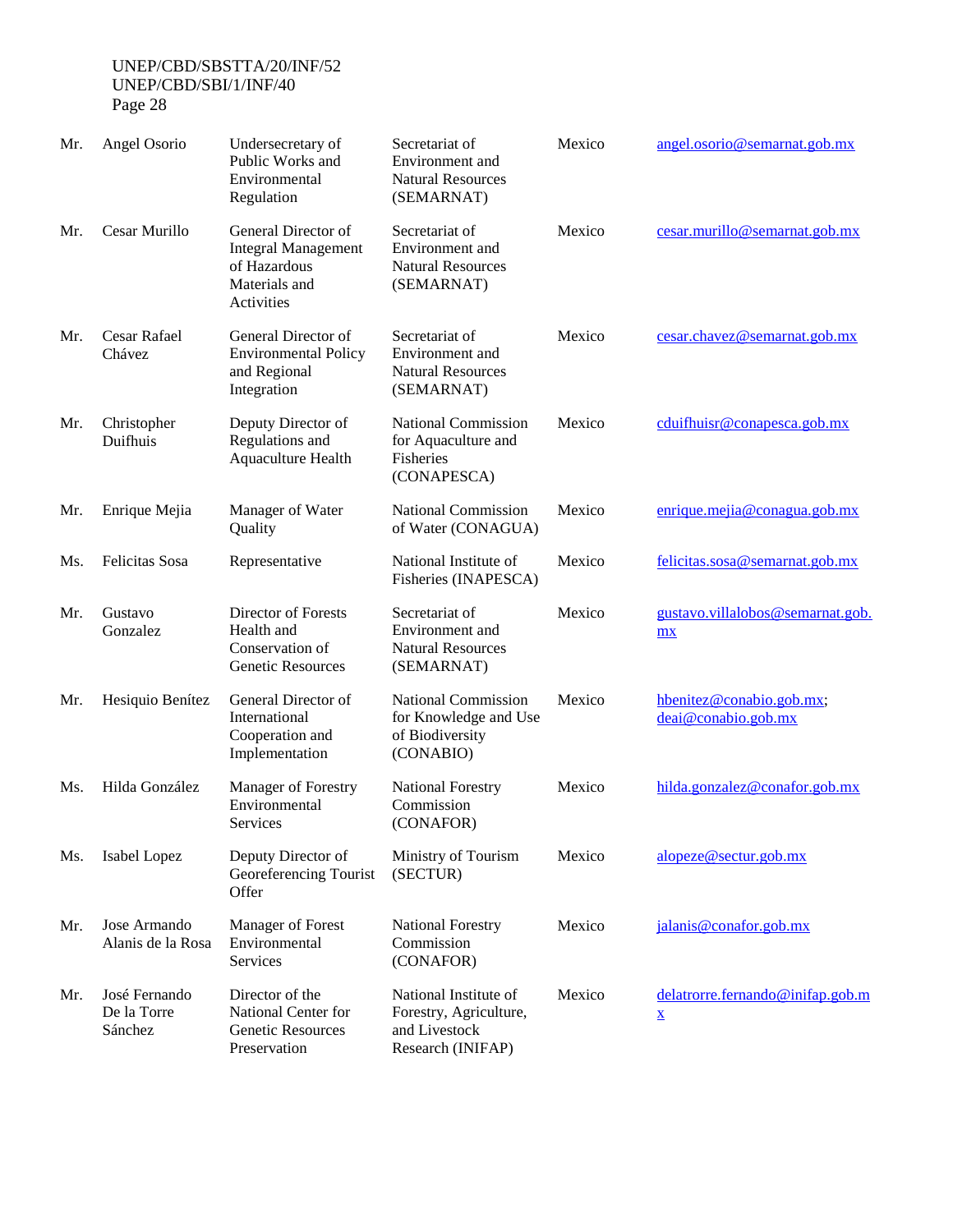| Mr. | Jose Juan<br>Hernandez         | Deputy Director of<br>Monitoring to the<br><b>Ecological Zoning</b>                      | Secretariat of<br>Environment and<br><b>Natural Resources</b><br>(SEMARNAT)                            | Mexico | juan.chavez@semarnat.gob.mx                               |
|-----|--------------------------------|------------------------------------------------------------------------------------------|--------------------------------------------------------------------------------------------------------|--------|-----------------------------------------------------------|
| Mr. | Jose Medina<br>Mora de Leon    | General Coordinator of<br>Education and<br>Technological<br>Development                  | <b>National Forestry</b><br>Commission<br>(CONAFOR)                                                    | Mexico | jose.medinamora@conafor.gob.m<br>$\underline{\mathbf{x}}$ |
| Mr. | Juan Antonio<br><b>Mateos</b>  | National Coordinator<br>of COP 13 of the CDB                                             | Official of the Federal<br>Government of Mexico                                                        | Mexico | juan.mateos@semarnat.gob.mx                               |
| Mr. | Juan Bernardo<br>Orozco        | Particular Secretary of<br>the General<br>Coordinator of<br><b>International Affairs</b> | Ministry of<br>Agriculture, Livestock,<br>Rural Development,<br><b>Fisheries and Food</b><br>(SAGARPA) | Mexico | borozco.dgai@sagarpa.gob.mx                               |
| Mr. | <b>Manuel Barclay</b>          | General Director of<br>Sustainable Tourism<br>Zoning                                     | Ministry of Tourism<br>(SECTUR)                                                                        | Mexico | mbarclayg@sectur.gob.mx                                   |
| Ms. | Marisol Velarde                | Deputy Director of<br>Communication                                                      | Secretariat of<br>Environment and<br><b>Natural Resources</b><br>(SEMARNAT)                            | Mexico | marisol.velarde@semarnat.gob.mx                           |
| Ms. | Martha Aurea                   | Representative,<br><b>International Affairs</b>                                          | <b>National Commission</b><br>for Aquaculture and<br>Fisheries<br>(CONAPESCA)                          | Mexico | mestradaj@conapesca.gob.mx                                |
| Ms. | Norma Munguía                  | General Director of<br>Primary sector and<br>Renewable Natural<br>Resources              | Secretariat of<br>Environment and<br><b>Natural Resources</b><br>(SEMARNAT)                            | Mexico | norma.munguia@semarnat.gob.mx                             |
| Mr. | Omar Ayala                     | Department Chief,<br>General Direction of<br>Global Issues                               | Ministry of<br>International Affairs<br>(SRE)                                                          | Mexico | $oayala@$ sre.gob.mx                                      |
| Mr. | <b>Oscar Manuel</b><br>Ramirez | Director of Priority<br>Species for<br>Conservation                                      | <b>National Commission</b><br>of Protected Natural<br>Areas (CONANP)                                   | Mexico | or a mirez @ company.gov(mx)                              |
| Mr. | Oscar Sosa                     | Expert in Agriculture -<br><b>Fisheries Science</b>                                      | Center for Scientific<br>Research and Higher<br>Education of Ensenada,<br>Baja California              | Mexico | ososa@cicese.mx                                           |
| Mr. | Rafael Pacchiano               | Minister of<br>Environment and<br>Natural Resources of<br>Mexico                         | Ministry of<br>Environment and<br>Natural Resources of<br>Mexico (SEMARNAT)                            | Mexico | rafael.pacchiano@semarnat.gob.<br>mx                      |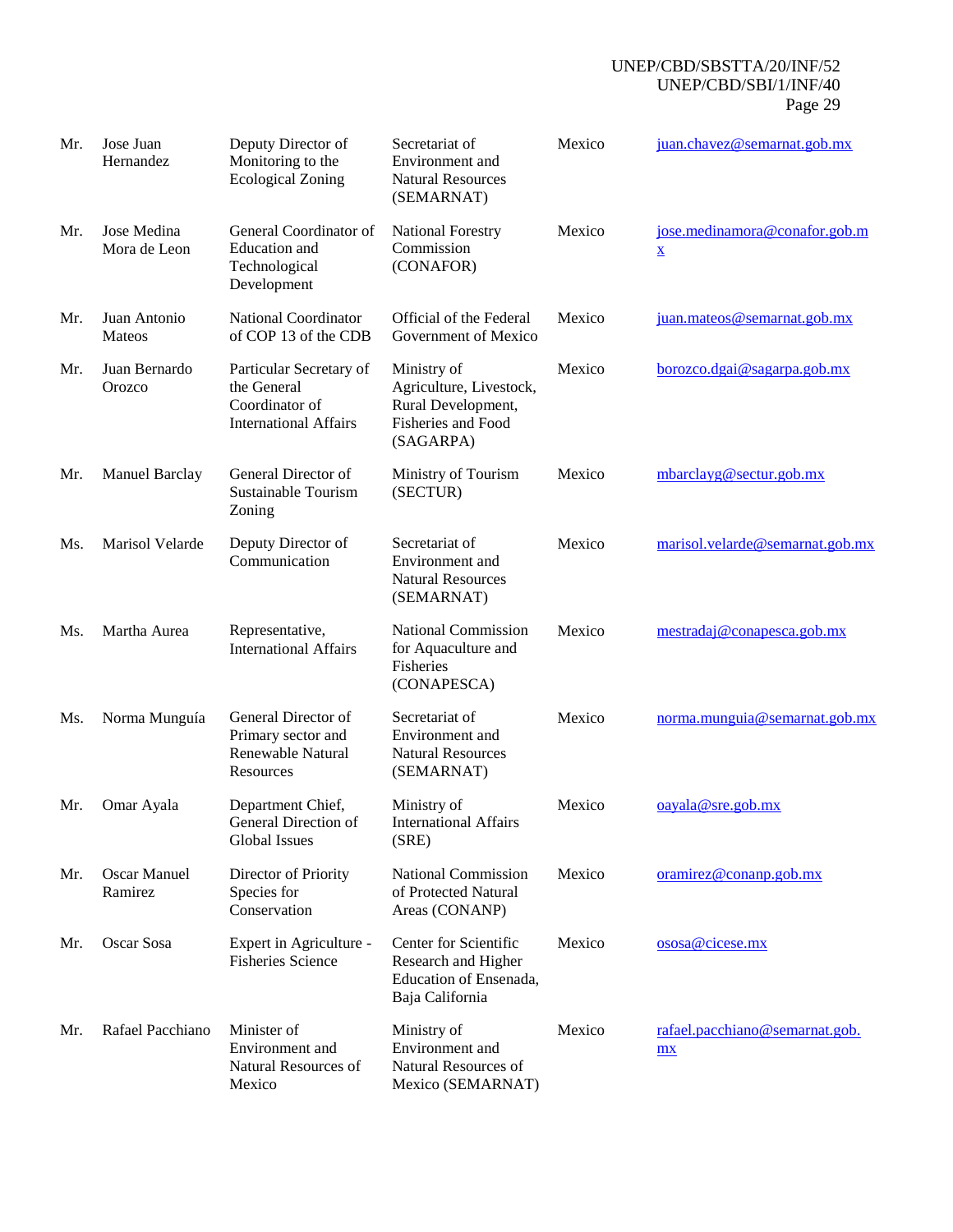| Mr. | Rafael Aaron<br>Romero        | Deputy Director of<br>Genetically Modified<br>Organism (GMO)<br>Judgment             | National Health<br>Service Food Safety<br>and Quality<br>(SENASICA)                             | Mexico | rafael.romero@senasica.gob.mx  |
|-----|-------------------------------|--------------------------------------------------------------------------------------|-------------------------------------------------------------------------------------------------|--------|--------------------------------|
| Mr. | Raul Urteaga                  | General Coordinator of<br><b>International Affairs</b>                               | Ministry of<br>Agriculture, Livestock,<br>Rural Development,<br>Fisheries and Food<br>(SAGARPA) | Mexico | raul.urteaga@sagarpa.gob.mx    |
| Mr. | Ricardo Villon                | Representative,<br>Engineering<br>Management and<br><b>Technical Standards</b>       | National Commission<br>of Water (CONAGUA)                                                       | Mexico | ricardo.villon@conagua.gob.mx  |
| Mr. | Roberto<br>Dondisch           | General Director of<br><b>Global Issues</b>                                          | Ministry of<br><b>International Affairs</b><br>(SRE)                                            | Mexico | $r$ dondisch@sre.gob.mx        |
| Ms. | Yolanda Aurora<br>Alaniz      | Undersecretary of<br>Management for<br>Environmental<br>Protection                   | Secretariat of<br>Environment and<br><b>Natural Resources</b><br>(SEMARNAT)                     | Mexico | yolanda.alaniz@semarnat.gob.mx |
|     | <b>MEXICO ORGANIZING TEAM</b> |                                                                                      |                                                                                                 |        |                                |
| Ms. | Aída Peña                     | Director of Blue<br>Agenda, International<br><b>Affairs Coordination</b><br>Unit     | Secretariat of<br>Environment and<br><b>Natural Resources</b><br>(SEMARNAT)                     | Mexico | aida.pj@semarnat.gob.mx        |
| Mr. | Alonso Martinez               | Deputy Director of<br><b>International Affairs</b>                                   | <b>National Commission</b><br>of Protected Natural<br>Areas (CONANP)                            | Mexico | alonso.martinez@conanp.gob.mx  |
| Ms. | Andrea Cruz                   | Coordinator of<br><b>Biodiversity Strategies</b><br>and International<br>Cooperation | <b>National Commission</b><br>for Knowledge and Use<br>of Biodiversity<br>(CONABIO)             | Mexico | acruz@conabio.gob.mx           |
| Ms. | Diana López                   | Specialist in<br>Biodiversity, COP 13<br><b>Organizing Team</b>                      | <b>National Commission</b><br>for Knowledge and Use<br>of Biodiversity<br>(CONABIO)             | Mexico | diana.lopez@conabio.gob.mx     |
| Ms. | Fernanda<br>Montero           | Advisor                                                                              | <b>BIOFIN Mexico,</b><br><b>UNDP</b>                                                            | Mexico | fernanda.montero@undp.com      |
| Ms. | Jesica Ayala                  | Deputy coordinator of<br>International Affairs,<br>COP 13 Organizing<br>Team         | <b>National Commission</b><br>for Knowledge and Use<br>of Biodiversity<br>(CONABIO)             | Mexico | jayala@conabio.gob.mx          |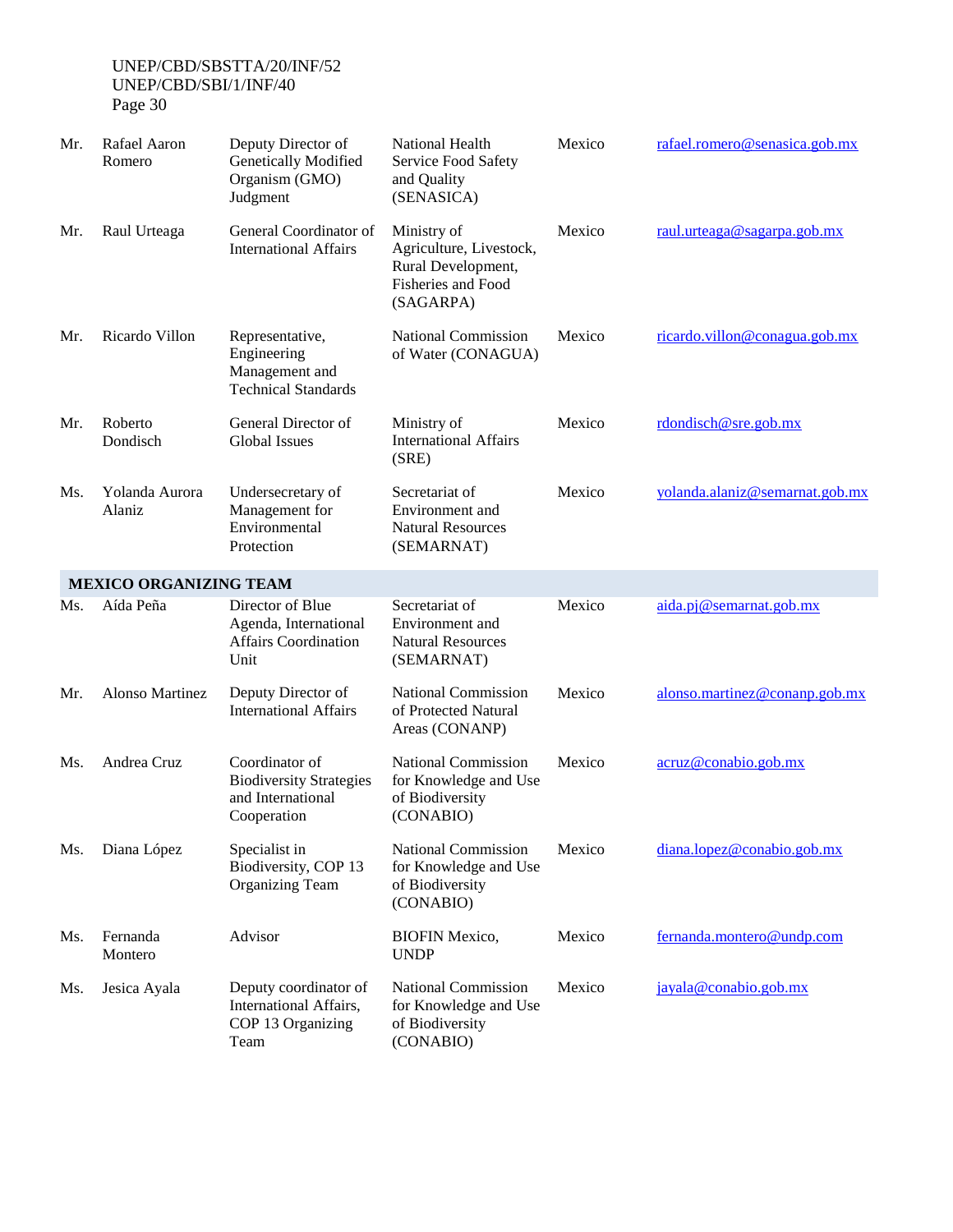| Ms. | Laura Rodríguez          | Specialist in<br>International Affairs,<br>Directorate of<br>International<br>Cooperation and<br>Implementation                                                      | National Commission for<br>Knowledge and Use of<br>Biodiversity (CONABIO)           | Mexico | laura.rodriguez@conabio.gob.mx                              |
|-----|--------------------------|----------------------------------------------------------------------------------------------------------------------------------------------------------------------|-------------------------------------------------------------------------------------|--------|-------------------------------------------------------------|
| Ms. | Lucia Ruiz               | Environmental<br>Economics Adviser to<br>the National<br>Commission of<br>Natural Protected<br>Areas                                                                 | <b>National Commission</b><br>of Protected Natural<br>Areas (CONANP)                | Mexico | lucia.ruiz@conanp.gov.mx                                    |
| Ms. | Maria Antonieta<br>Ricoy | Deputy Director, Blue<br>Agenda, General<br>Direction of<br>Multilateral<br>Environmental<br>Agreements,<br><b>International Affairs</b><br><b>Coordination Unit</b> | Secretariat of<br>Environment and<br><b>Natural Resources</b><br>(SEMARNAT)         | México | antonieta.ricoy@semarnat.gob.mx                             |
| Ms. | Mireille Linares         | Deputy Director,<br>General Direction of<br>Multilateral<br>Environmental<br>Agreements,<br><b>International Affairs</b><br>Coordination Unit                        | Secretariat of<br>Environment and<br><b>Natural Resources</b><br>(SEMARNAT)         | Mexico | mireille.linares@semarnat.gob.mx                            |
| Ms. | Nélida Barajas           | Coordinator of<br>International Affairs,<br>COP 13 Organizing<br>Team                                                                                                | <b>National Commission</b><br>for Knowledge and Use<br>of Biodiversity<br>(CONABIO) | Mexico | nbarajas@conabio.gob.mx                                     |
| Ms. | Paola Ivanova<br>Diaz    | Intern, General<br>Direction of<br>Multilateral<br>Environmental<br>Agreements,<br><b>International Affairs</b><br>Coordination Unit                                 | Secretariat of<br>Environment and<br><b>Natural Resources</b><br>(SEMARNAT)         | Mexico | asp.comerciales2@semarnat.gob.m<br>$\underline{\mathbf{X}}$ |
| Ms. | Paola Mosig              | Coordinator of<br>International<br>Cooperation and<br>Implementation                                                                                                 | <b>National Commission</b><br>for Knowledge and Use<br>of Biodiversity<br>(CONABIO) | Mexico | paola.mosig@conabio.gob.mx                                  |
| Ms. | <b>Ruth Rivas</b>        | Specialist in<br>Biodiversity, COP 13<br><b>Organizing Team</b>                                                                                                      | <b>National Commission</b><br>for Knowledge and Use<br>of Biodiversity<br>(CONABIO) | Mexico | ruth.rivas@conabio.gob.mx                                   |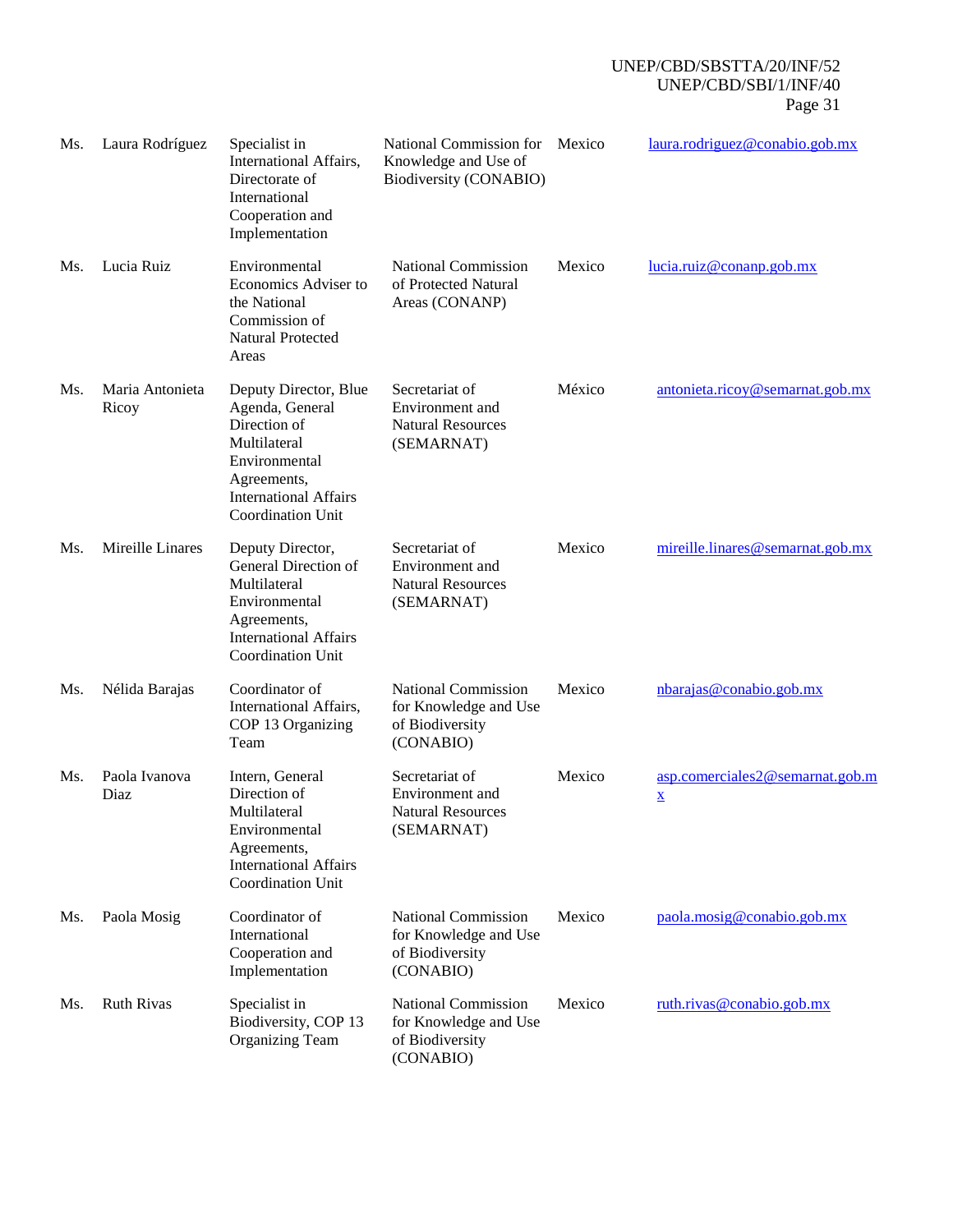| Ms. | Paola de Maria y<br>Campos               | Assistant, COP 13<br><b>Organizing Team</b>                                                                                        | <b>National Commission</b><br>for Knowledge and Use<br>of Biodiversity<br>(CONABIO) | Mexico | paolademariaycampos@yahoo.com |
|-----|------------------------------------------|------------------------------------------------------------------------------------------------------------------------------------|-------------------------------------------------------------------------------------|--------|-------------------------------|
| Ms. | Sharon Macías                            | Liaison, International<br>Environmental Forum,<br><b>International Affairs</b><br>Coordination Unit                                | Secretariat of<br>Environment and<br><b>Natural Resources</b><br>(SEMARNAT)         | Mexico | sharon.macias@semarnat.gob.mx |
| Ms. | Sofía Treviño                            | Specialist in<br>Cooperation and<br>International Affairs,<br>Directorate of<br>International<br>Cooperation and<br>Implementation | National Commission<br>for Knowledge and Use<br>of Biodiversity<br>(CONABIO)        | Mexico | sofia.trevino@conabio.gob.mx  |
| Mr. | Tonatiuh Luna                            | Deputy General<br>Director of Logistics<br>Support,<br>Administrative Office                                                       | Secretariat of<br>Environment and<br><b>Natural Resources</b><br>(SEMARNAT)         | Mexico | tonatiuh.luna@semarnat.gob.mx |
|     |                                          |                                                                                                                                    | <b>SECRETARIAT OF THE CONVENTION ON BIOLOGICAL DIVERSITY</b>                        |        |                               |
| Ms. | Amy Fraenkel                             | Principal Officer,<br>Mainstreaming,<br>Partnerships and<br>Outreach                                                               | Secretariat of the<br>Convention on<br><b>Biological Diversity</b>                  | Canada | amy.fraenkel@cbd.int          |
| Mr. | <b>Braulio Ferreira</b><br>de Souza Dias | <b>Executive Secretary</b>                                                                                                         | Secretariat of the<br>Convention on<br><b>Biological Diversity</b>                  | Canada | braulio.dias@cbd.int          |
| Ms. | Christine Estrada                        | Programme Assistant,<br>Science, Assessment<br>and Monitoring                                                                      | Secretariat of the<br>Convention on<br><b>Biological Diversity</b>                  | Canada | christine.estrada@cbd.int     |
| Mr. | David Cooper                             | Deputy Executive<br>Secretary                                                                                                      | Secretariat of the<br>Convention on<br><b>Biological Diversity</b>                  | Canada | david.cooper@cbd.int          |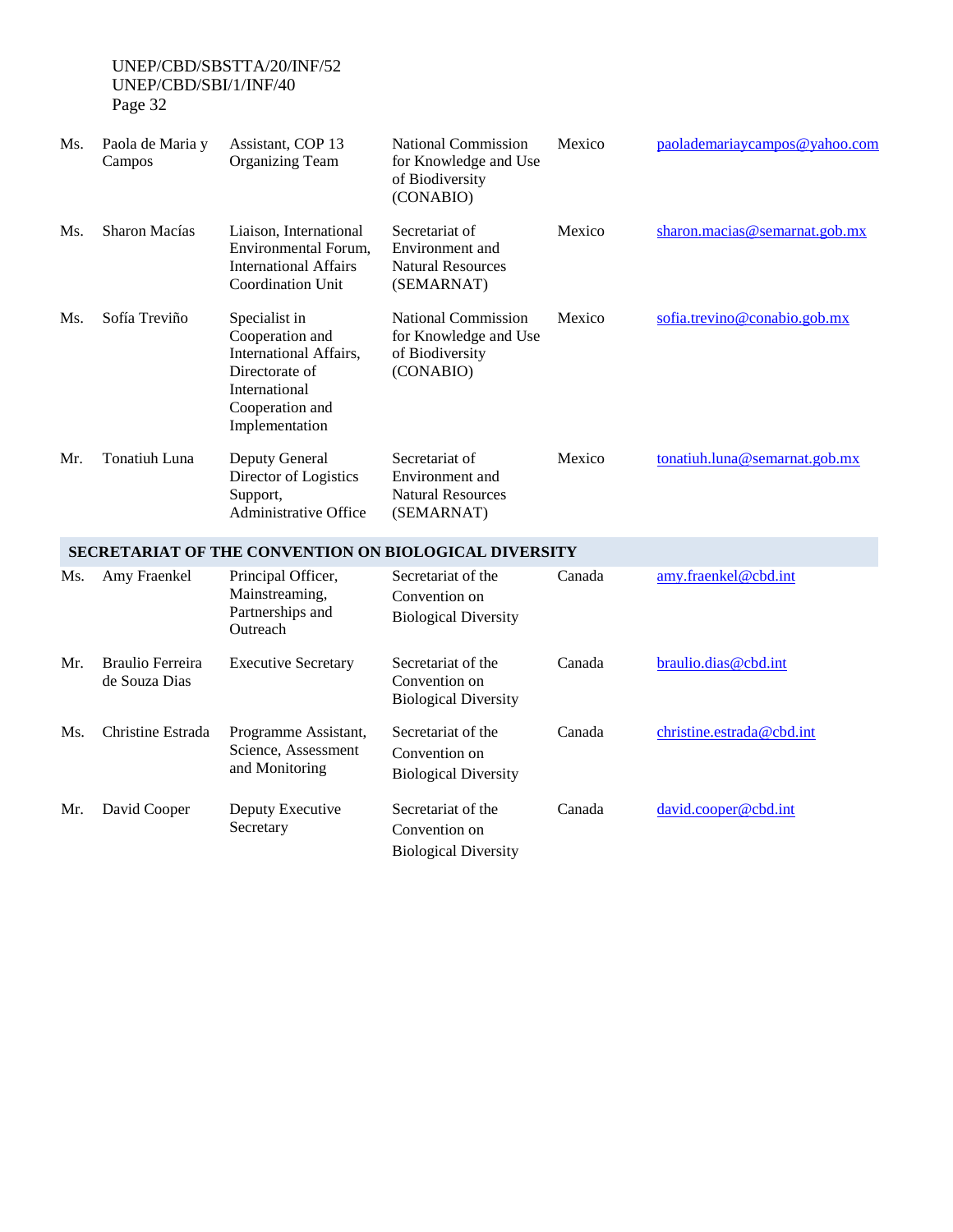## *Annex III*

#### *WORKSHOP PROGRAMME*

# **International Expert Workshop on Biodiversity Mainstreaming: Mexico City, 17-19 November 2015**

## **Venue: Hotel Grand Fiesta Americana Chapultepec, Mariano Escobedo #756, Miguel Hidalgo, Col. Anzures, Cd. de México.**

| <b>Time</b>             | <b>Session</b>                                                                                                                                                                                                                                                                                                                                                                                                                       |
|-------------------------|--------------------------------------------------------------------------------------------------------------------------------------------------------------------------------------------------------------------------------------------------------------------------------------------------------------------------------------------------------------------------------------------------------------------------------------|
| Day 0                   | <b>Monday November 16, 2015</b>                                                                                                                                                                                                                                                                                                                                                                                                      |
| 9 a.m. - 5 p.m.         | Arrivals                                                                                                                                                                                                                                                                                                                                                                                                                             |
| $5 - 6 p.m.$            | <b>Registration/Team meeting</b>                                                                                                                                                                                                                                                                                                                                                                                                     |
| Day 1                   | <b>Tuesday November 17, 2015</b>                                                                                                                                                                                                                                                                                                                                                                                                     |
| 7.30 - 8.30 а.т.        | Meeting of chairs, moderators, presenters and organizers                                                                                                                                                                                                                                                                                                                                                                             |
| $8 - 9 a.m.$            | Registration (continued)                                                                                                                                                                                                                                                                                                                                                                                                             |
| $9 - 9.30$ a.m.         | <b>Opening – welcoming remarks</b><br>Minister of Environment and Natural Resources of Mexico, H.E. Mr. Rafael Pacchiano Alamán<br>Representative of COP Presidency (Republic of Korea), Mr. Jae C. Choe<br>National Coordinator for COP 13, Mr. Juan Antonio Mateos<br>Executive Secretary of the Convention on Biological Diversity (CBD), Mr. Braulio Ferreira de<br><b>Souza Dias</b>                                            |
| $9.30 - 10$ a.m.        | A) Introduction to the workshop:<br>Mexico's vision for COP 13, and aims of the workshop, Ms. Nelida Barajas, CONABIO<br>$\bullet$<br>$10$ min<br>Mainstreaming: key findings of GBO-4, Mr. David Cooper, SCBD 10 min<br>٠<br>Mainstreaming under the CBD, Ms. Amy Fraenkel, SCBD 10 min<br>٠                                                                                                                                        |
| $10 - 10.15$ a.m.       | Q&A, discussion                                                                                                                                                                                                                                                                                                                                                                                                                      |
| $10.15 - 10.30$<br>a.m. | Coffee Break                                                                                                                                                                                                                                                                                                                                                                                                                         |
| 10.30 - 11 a.m.         | B) Mainstreaming in productive sectors and country experiences:<br>I. Forests (Moderator: Mr. Eduardo Rojas, Universidad Politécnica de Valencia, Spain)<br>General overview: Mr. Eduardo Rojas, Universidad Politécnica de Valencia, Spain 10 min<br>The experience of Brazil: Mr. Rodrigo Martins Vieira, Ministry of Environment of Brazil 10 min<br>The experience of Mexico: Mr. José Armando Alanís de la Rosa, CONAFOR 10 min |
| $11 - 11.30$ a.m.       | Q&A and discussion                                                                                                                                                                                                                                                                                                                                                                                                                   |
| 11.30 a.m. - 12<br>p.m. | II. Fisheries (Moderator: Mr. Jake Rice, Fisheries and Oceans Canada)<br>General overview: Mr. Jake Rice, Fisheries and Oceans Canada 10 min<br>The experience of Norway: Mr. Peter Gullestad, Norwegian Fisheries Directorate 10 min<br>The experience of Peru: Mr. Hector Soldi, Ministry of Environment of Peru 10 min                                                                                                            |
| $12 - 12.30 p.m.$       | Q&A and discussion                                                                                                                                                                                                                                                                                                                                                                                                                   |
| 12.30 - 1.45 p.m.       | Lunch                                                                                                                                                                                                                                                                                                                                                                                                                                |
| $2 - 3 p.m.$            | Discussion in two sectoral breakout groups: forests and fisheries                                                                                                                                                                                                                                                                                                                                                                    |
| $3 - 3.30 p.m.$         | III. Agriculture (Moderator: Ms. Barbara Herren, Agricultural Issues Expert (ex-FAO))<br>General overview: Ms. Barbara Herren, Agricultural Issues Expert (ex-FAO) 10 min<br>The experience of Guyana: Mr. Imole McDonald, Ministry of Environment of Guyana 10 min<br>The experience of Switzerland: Ms. Jeanine Volken, Federal Office for Agriculture of                                                                          |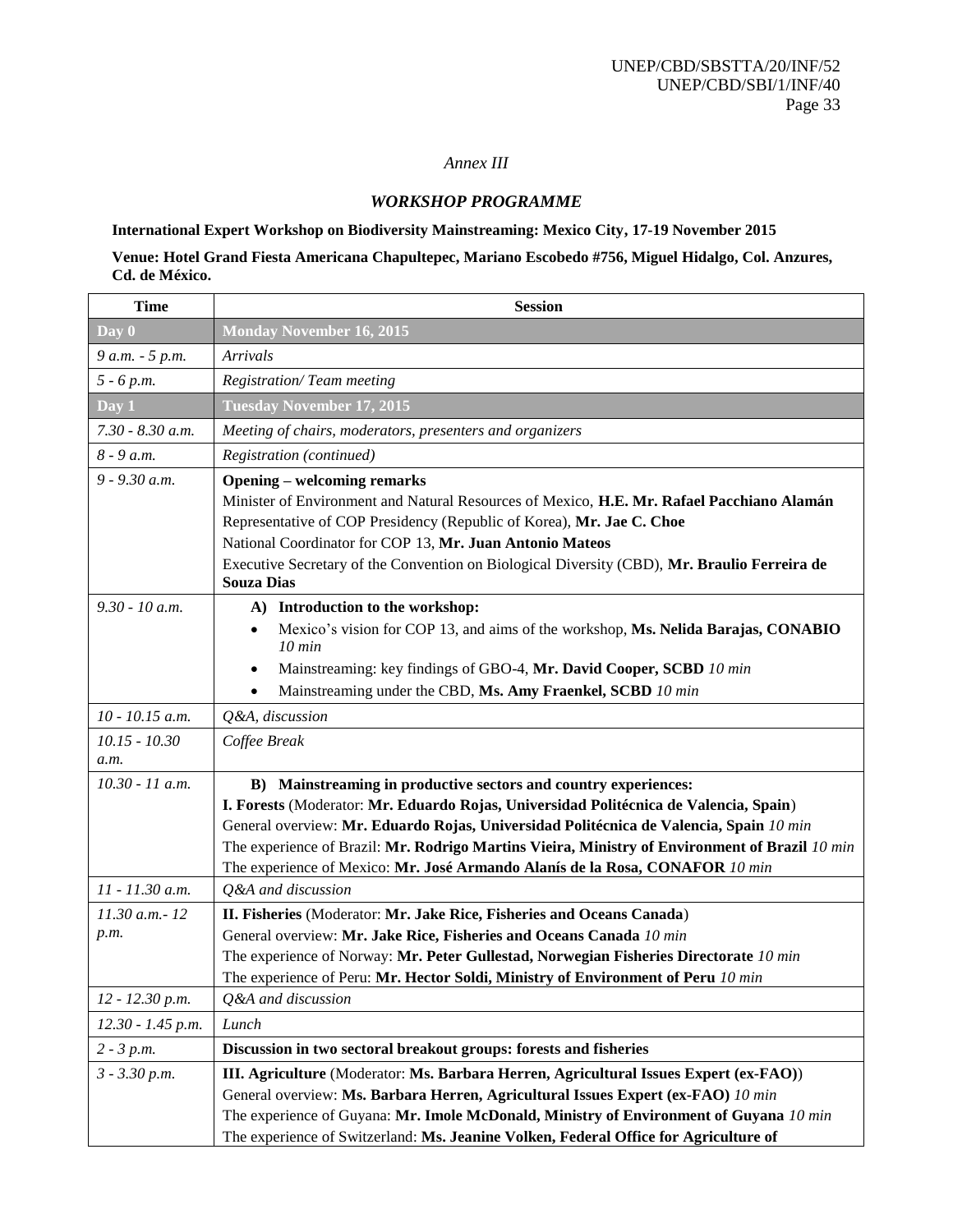|                     | <b>Switzerland</b> 10 min                                                                                                                                                                                   |  |  |  |  |  |
|---------------------|-------------------------------------------------------------------------------------------------------------------------------------------------------------------------------------------------------------|--|--|--|--|--|
| $3.30 - 4 p.m.$     | Q&A and discussion                                                                                                                                                                                          |  |  |  |  |  |
| $4 - 4.30 p.m.$     | IV. Tourism (Moderator: Mr. Andrew Rhodes, CONANP, Mexico)                                                                                                                                                  |  |  |  |  |  |
|                     | General overview: Mr. Jose Koechlin, Inkaterra, Peru 10 min                                                                                                                                                 |  |  |  |  |  |
|                     | The experience of Mexico: Mr. Manuel Barclay Galindo, SECTUR, Mexico 10 min                                                                                                                                 |  |  |  |  |  |
|                     | The experience of Kenya: Ms. Lucy Mulenkei, Indigenous Information Network of Kenya 10                                                                                                                      |  |  |  |  |  |
|                     | min                                                                                                                                                                                                         |  |  |  |  |  |
| $4.30 - 5 p.m.$     | Q&A and discussion                                                                                                                                                                                          |  |  |  |  |  |
| $5 - 6 p.m.$        | Coffee and discussion in two sectoral breakout groups Agriculture and Tourism                                                                                                                               |  |  |  |  |  |
| $6 - 7 p.m.$        | Report of discussion groups (Moderator: Mr. David Cooper, SCBD)                                                                                                                                             |  |  |  |  |  |
|                     | Key messages and wrap-up                                                                                                                                                                                    |  |  |  |  |  |
| $7.30 - 10 p.m.$    | Welcome Reception: Business and Biodiversity, W Hotel                                                                                                                                                       |  |  |  |  |  |
|                     | Representative German Government: Mr. Axel Benemann, BMUB                                                                                                                                                   |  |  |  |  |  |
|                     | Natural Protected Areas Commissioner: Mr. Alejandro del Mazo Maza                                                                                                                                           |  |  |  |  |  |
|                     | Executive Secretary of the Convention on Biological Diversity (CBD): Mr. Braulio Ferreira de<br><b>Souza Dias</b>                                                                                           |  |  |  |  |  |
| Day 2               | <b>Wednesday November 18, 2015</b>                                                                                                                                                                          |  |  |  |  |  |
| $9 - 10.30$ a.m.    | C) Cross-sectoral mainstreaming                                                                                                                                                                             |  |  |  |  |  |
|                     | Panel 1. Enabling conditions (Moderator: Ms. Amy Fraenkel, SCBD) 10 min for introduction                                                                                                                    |  |  |  |  |  |
|                     | Economic incentives and perverse subsidies: Ms. Katia Karousakis, OECD 10 min<br>1.                                                                                                                         |  |  |  |  |  |
|                     | The Economics of Ecosystem Biodiversity: Mr. Alexander Mueller, TEEBAg Food<br>2.                                                                                                                           |  |  |  |  |  |
|                     | Study Lead, IASS Potsdam 10 min                                                                                                                                                                             |  |  |  |  |  |
|                     | Legal and Policy frameworks: Ms. Yolanda Saito, IDLO 10 min<br>3.                                                                                                                                           |  |  |  |  |  |
|                     | Financing for Biodiversity Mainstreaming: Key lessons from the GEF Portfolio: Mr. Mark<br>4.<br>Zimsky, GEF 10 min                                                                                          |  |  |  |  |  |
| 10.30 - 11 a.m.     | Q&A and discussion                                                                                                                                                                                          |  |  |  |  |  |
| $11 - 11.15$ a.m.   | Coffee Break                                                                                                                                                                                                |  |  |  |  |  |
| $11.15$ a.m. $-12$  | Panel 2. Policies and tools (Moderator: Mr. Robert Munroe, UNEP-WCMC) 10 min for                                                                                                                            |  |  |  |  |  |
| p.m.                | introduction                                                                                                                                                                                                |  |  |  |  |  |
|                     | New developments on biodiversity in MDB environmental and social safeguards: Ms.<br>1.<br>Janine Ferreti, IADB 10 min                                                                                       |  |  |  |  |  |
|                     | Tools and Approaches for mainstreaming biodiversity in the EU: Ms. Laure Ledoux,<br>2.<br>General Directorate Environment- European Commission 10 min                                                       |  |  |  |  |  |
|                     | Country case study, Mr. Carlos Manuel Rodriguez, Costa Rica 10 min<br>3.                                                                                                                                    |  |  |  |  |  |
| $12 - 12.30 p.m.$   | Q&A and discussion                                                                                                                                                                                          |  |  |  |  |  |
| $12.30 - 1.45$ p.m. | Lunch                                                                                                                                                                                                       |  |  |  |  |  |
| $2 - 3 p.m.$        | Panel 3. Institutional arrangements: Inter-ministerial, stakeholder engagement, subnational,<br>and indigenous peoples and local communities (Moderator: Mr. David Cooper, SCBD) 10 min<br>for introduction |  |  |  |  |  |
|                     | Mr. José Sarukhán, CONABIO 10 mins<br>1.                                                                                                                                                                    |  |  |  |  |  |
|                     | Ms. Mette Gervin Damsgaard, Ministry of Environment of Denmark 10 min<br>2.                                                                                                                                 |  |  |  |  |  |
|                     | Ms. Fumiko Nakao, Ministry of Environment of Japan 10 min<br>3.                                                                                                                                             |  |  |  |  |  |
|                     | Ms. Yolanda Teran, Andes Chinchasuyo of Ecuador 10 min<br>4.                                                                                                                                                |  |  |  |  |  |
| $3 - 3.15 p.m.$     | Q&A and discussion                                                                                                                                                                                          |  |  |  |  |  |
| $3.15 - 3.30 p.m.$  | Coffee break                                                                                                                                                                                                |  |  |  |  |  |
| $3.30 - 5.30 p.m.$  | <b>Discussion in groups</b>                                                                                                                                                                                 |  |  |  |  |  |